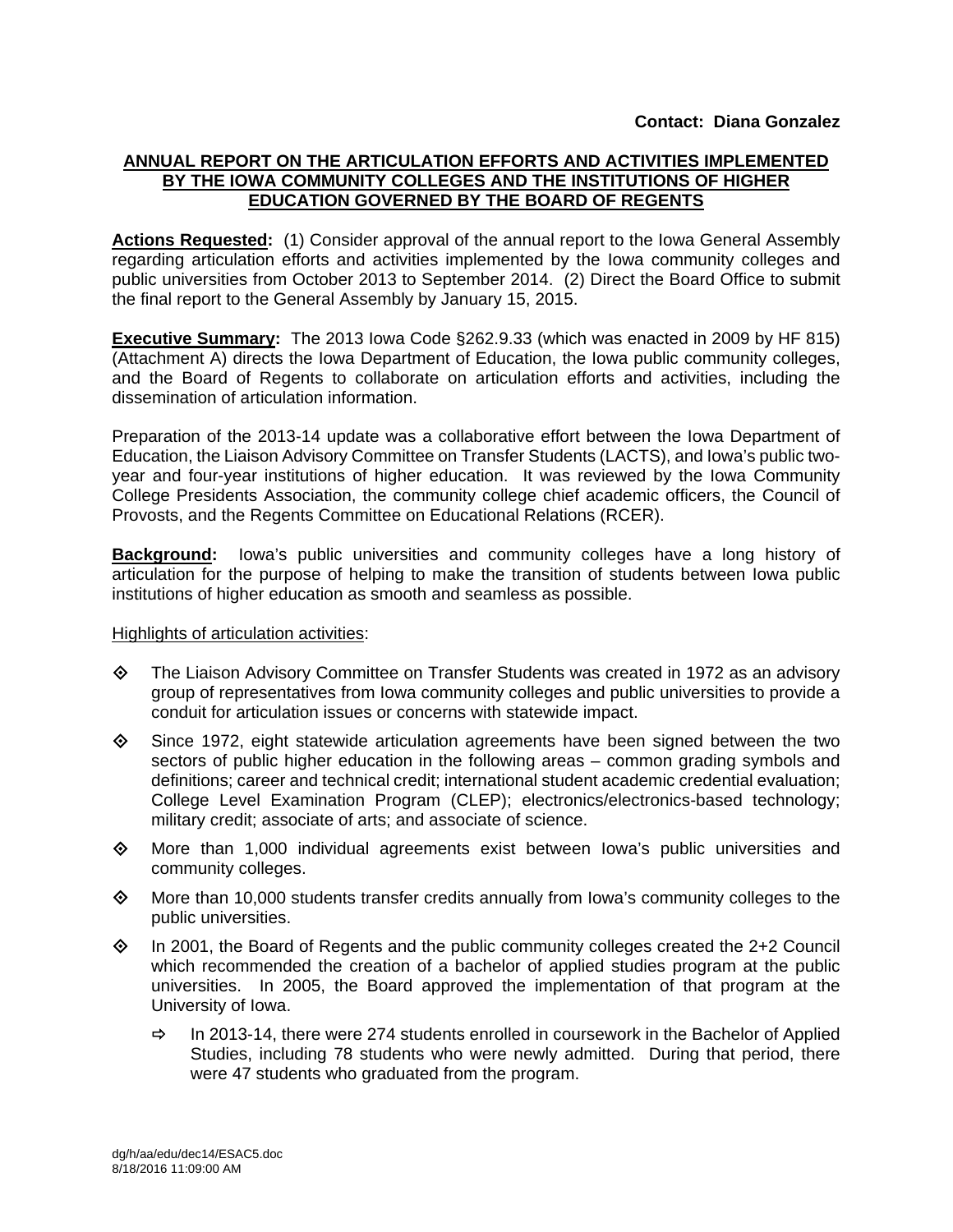- $\Rightarrow$  In 2013-14, there were 401 students enrolled at the three public universities in the Bachelor of Liberal Studies, including 200 students who were newly admitted. During that period, there were 134 students who graduated from the program.
- $\Rightarrow$  The University of Iowa has established partnerships with all 15 Iowa community colleges districts to offer upper division degree programs to place bound students in their service areas. Currently, these degree programs include the Bachelor of Applied Studies, Bachelor of Liberal Studies, RN to BSN, and the Bachelor of Business Administration Entrepreneurial Management program. All of the programs are available entirely on-line. In addition, there is an on-site upper division program, a Bachelor of Arts program in Social Work, which is offered at the University of Iowa's John and Mary Pappajohn Center in Des Moines.
- $\Diamond$  In 2008, the Board of Regents, in collaboration with Iowa public community colleges, developed and launched an articulation website called **TransferInIowa.org**. The primary focus of the Articulation Website is to allow Iowans to know at the time of enrollment in a community college course (1) whether the credit will be accepted by the Iowa public university of the student's choice; (2) the category in which the university will apply the credit; and (3) to which degree program or programs the university will apply the credit.
	- Between October 2013 and September 2014, the **TransferInIowa.org** articulation website tracking tool recorded 8,973 unique visitors and 11,212 total visits. The University of Iowa's I-CHART articulation planning website recorded 13,212 unique visitors and 20,888 total visits; Iowa State University's TRANSIT articulation planning website recorded 22,920 unique visitors and 33,052 total visits; and the University of Northern Iowa's TRANSFER PLAN-IT recorded 13,260 unique visitors and 19,280 total visits.
- $\diamond$  The three public universities have articulation programs with each of the lowa public community colleges. The purpose of these programs is to establish early connections with community college students who anticipate transferring to a public university.
	- The University of Iowa's *2 Plus 2 Guaranteed Graduation Plan* connects community college students with advisors at the university so that students take the right courses at the right time to complete both degrees in a total of four years.
	- Iowa State University's *Admissions Partnership Program* guarantees admission to ISU if requirements are met; and provides academic advising and mentoring and degree planning to ensure timely graduation, among other benefits.
	- The University of Northern Iowa's *Admissions Partnership Program* assists community college students to achieve a seamless transition from the community college to UNI. All majors at UNI are available with the program. Students who are accepted into the program meet regularly with academic advisors from both their community college and UNI to determine coursework and discuss degree progress.
- $\Diamond$  The Board Office is working with the community colleges and the universities to develop a community college transfer report which will provide the following information about students who transfer from an Iowa community college to one of the public universities in Iowa – credit hours transferred; first-year retention; second-year retention; first semester university GPA; first-year university credit hours; as well as graduation rate after two years. The prototype that has been developed was discussed at the joint meeting on October 22, 2014.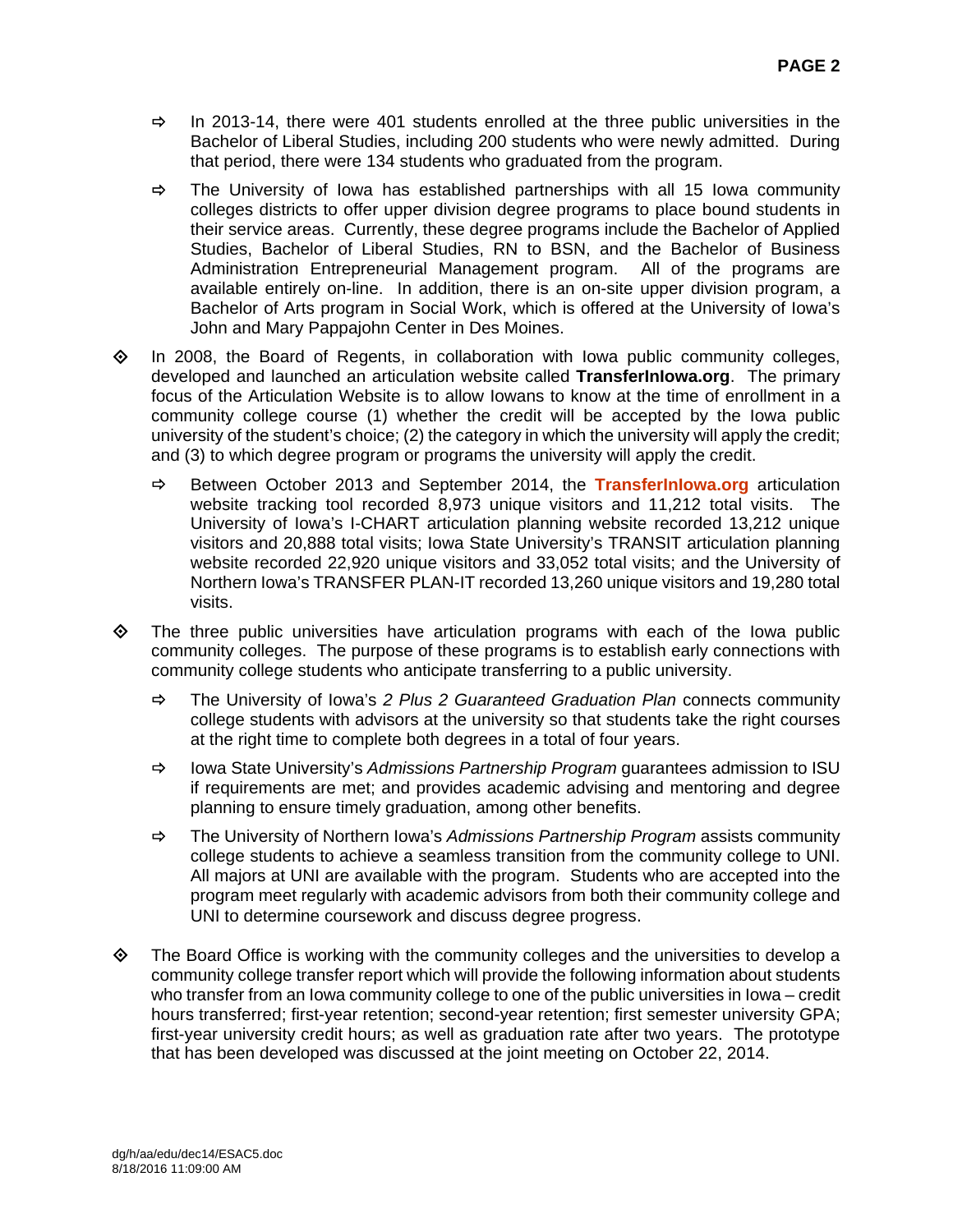# Highlights of HF 815 (Attachment B)

- $\diamond$  The Iowa Department of Education is responsible for developing a plan which describes how secondary school students and community college students can find and use the **www.TransferInIowa.org** articulation website.
- *The Board of Regents and Iowa public community colleges must enter into a statewide articulation agreement which provides for the seamless transfer of academic credits from a completed associate of arts or associate of science degree program offered by a community college to a baccalaureate degree program at a public university.* 
	- $\Rightarrow$  The associate of arts degree articulation agreement was originally signed on December 2, 1981. It is affirmed annually; the most recent reaffirmation was on April 11, 2014. This agreement allows a minimum of 60 credit hours of courses designed and acceptable for transfer and may include up to 16 credit hours of career and technical courses.
	- $\Rightarrow$  The associate of science degree articulation agreement was originally signed on April 18, 2008. The most recent reaffirmation was on April 11, 2014. This agreement specifies that the requirements for the associate of science degree are the same as for the associate of arts degree with the following exceptions – distribution of hours include 20 credit hours of mathematics and science; additional general education courses may be required at the public universities.
- *The public universities and community colleges must identify a transfer and articulation contact office or person to be included on the www.TransferInIowa.org articulation website.* The list of contact persons is available on the www.TransferInIowa.org articulation website. It is updated annually or on an as needed basis. (http://www.transferiniowa.org/pdf/ta\_contact\_list.pdf)
- *The public community colleges and public universities must collaborate to develop a systematic process for expanding academic discipline meetings between the community college faculty and the faculty of the public universities.* 
	- $\Rightarrow$  The Liaison Advisory Committee for Transfer Students (LACTS) was charged with developing a systematic process for expanding academic discipline faculty meetings for approval by the Council of Provosts and the community college Chief Academic Officers. A systematic process was approved on October 8, 2010 at a joint meeting of the Iowa community college Chief Academic Officers and public university Council of Provosts (Attachment D). The process was used during 2013-2014 to conduct academic discipline faculty meetings.
		- $\bullet$  During 2009-2010, public university and community college faculty held academic discipline meetings in mathematics, marketing, and early childhood education.
		- During 2010-2011, public university and community college faculty held academic discipline meetings in Criminology/Criminal Justice; Communications/English/Speech; Biology; Marketing; Early Childhood Education; Agriculture/Animal Science/Agronomy/Horticulture; and Mathematics.
		- During 2011-2012, public university and community college faculty held academic discipline meetings in chemistry, physics, psychology, and marketing.
		- $\bullet$  During 2012-2013, public university and community college faculty held academic discipline meetings in computer science, agriculture business/animal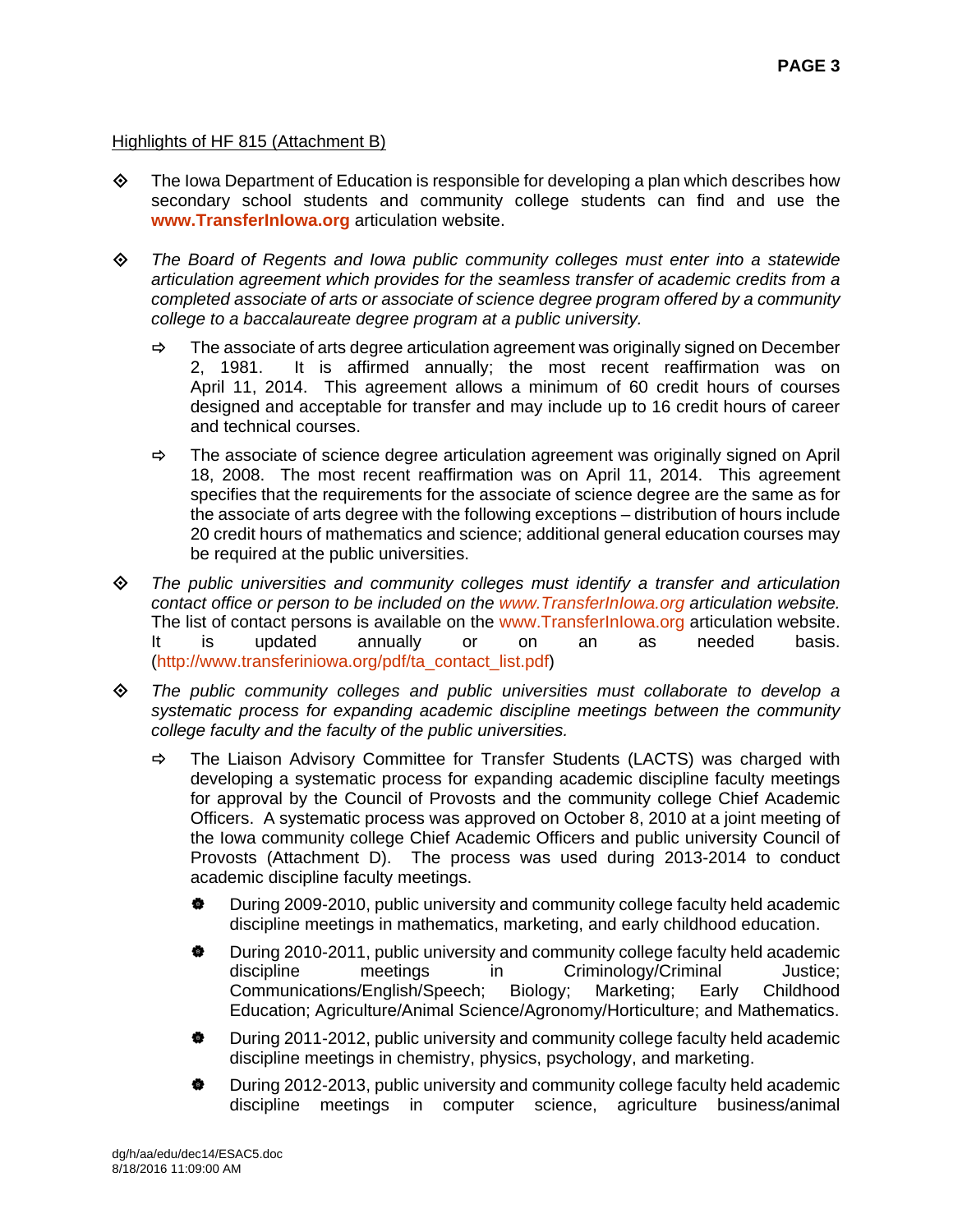science/agronomy/horticulture, and music theory. The physics and chemistry faculty continued their meetings.

- During 2013-2014, public university and community college faculty held academic discipline meetings in educational psychology, management information systems, and criminal justice. The physics and chemistry faculty continued their meetings. The CTE Deans chose Network Administration, Criminal Justice, and CAD/Design Technology at their November meeting.
- During 2014-2015, LACTS will host a statewide conference concerning the transfer of credit for veterans and on the American Council on Education's (ACE's) *Guide to Credit for Educational Experiences in the Armed Services*.
- *The public community colleges and public universities must collaborate to develop a process to examine a minimum of eight new associate of applied science degree programs for which articulation agreements would serve students' continued academic success in those degree programs.* 
	- $\Rightarrow$  The community colleges and public universities prepared program inventories to identify areas of articulation opportunity.
	- $\Rightarrow$  The fifth joint meeting between the community college chief academic officers and the public university provosts was held on October 22, 2014 at the University of Iowa. One of the agenda items was to discuss the draft of the Communications Transition Guide the Mathematics Transition Guide which will be begun in 2014-2015. The Chemistry transition guide team completed the Chemistry transition guide during the 2012-2013 academic year; the guide was formally approved by the provosts and chief academic officers at the joint meeting in October 2013. The transition guide team for Communications was created in February 2013 and began work afterwards. The Biological Sciences Transition Guide was completed during 2010-2011 and formally approved by the provosts and chief academic officers at the joint meeting in October 2011. The Biological Sciences and Chemistry transition guides are available at the following link: http://www.transferiniowa.org/transition.php.
	- $\Rightarrow$  A two-year strategic plan will be developed to define best practices for individual institutions to pursue articulation opportunities for career and technical programs.

The Liaison Advisory Committee on Transfer Students (LACTS) uses the biennial surveys conducted by the public community colleges and universities to guide the selection of articulation opportunities for career and technical programs.

- *The Board of Regents, in consultation with the public community colleges, must develop criteria to prioritize core curriculum areas and create or review transition guides for the core curriculum areas.* 
	- $\Rightarrow$  Course equivalency quides are available on the www.Transferinlowa.org articulation website.
	- $\Rightarrow$  The transition guides will be included on the www.TransferInIowa.org articulation website. The transition guides - Biological Sciences Transition Guide and Chemistry Transition Guide – are available at http://www.transferiniowa.org/transition.php.

This update will be submitted to the General Assembly by January 15, 2015.

Attachment C describes the articulation and transfer efforts identified by the public universities and the community colleges between October 2013 and September 2014.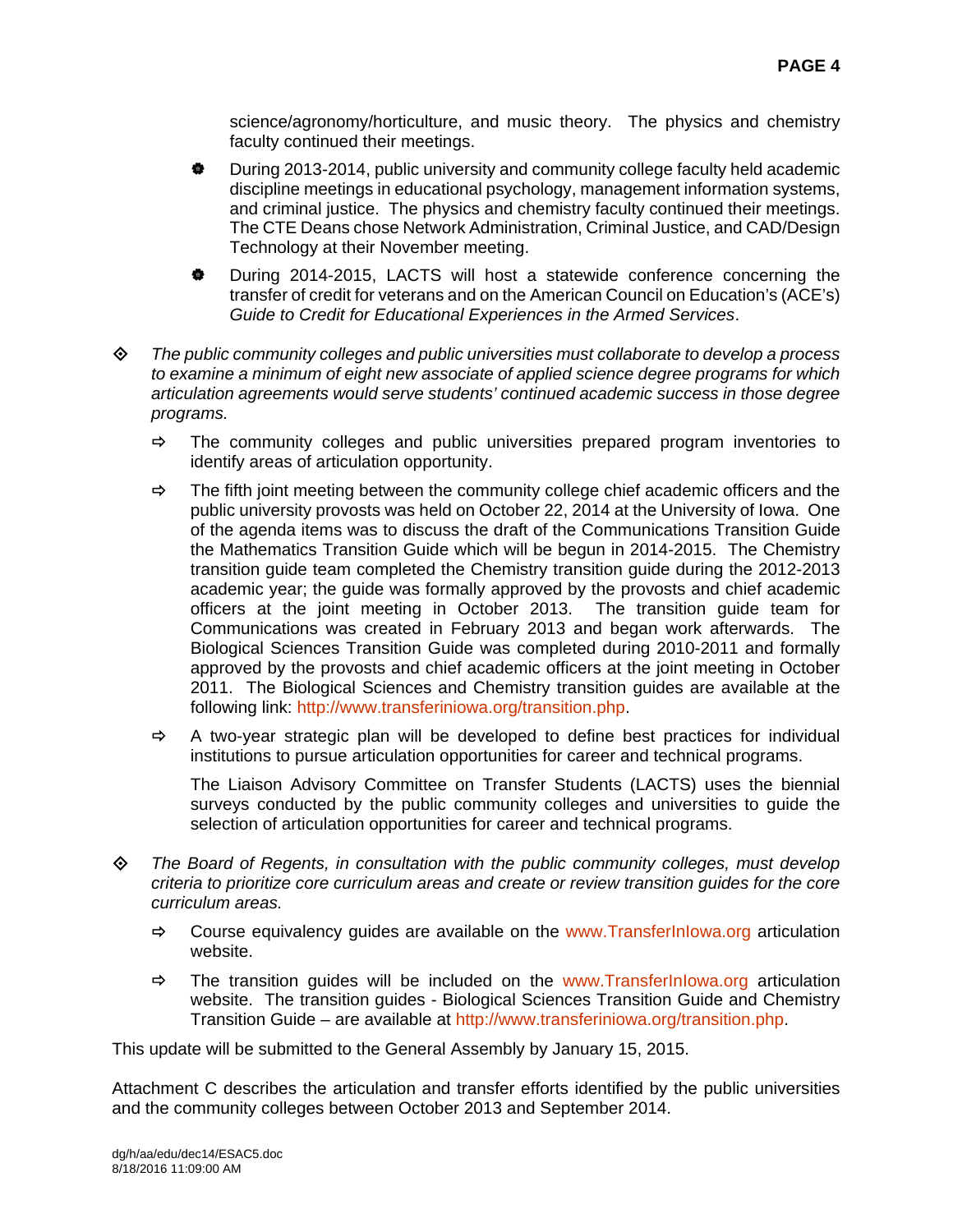HOUSE FILE 815

AN ACT RELATING TO ARTICULATION AGREEMENTS BETWEEN PUBLIC POSTSECONDARY INSTITUTIONS AND TO THE DISSEMINATION OF ARTICULATION INFORMATION.

BE IT ENACTED BY THE GENERAL ASSEMBLY OF THE STATE OF IOWA:

Section 1. Section 256.9, Code 2009, is amended by adding the following new subsection:

NEW SUBSECTION. 61. Develop and implement a plan to provide, at least twice annually to all principals and guidance counselors employed by school districts and accredited nonpublic schools, notice describing how students can find and use the articulation information available on the website maintained by the state board of regents. The plan shall include suggested methods for elementary and secondary schools and community colleges to effectively communicate information about the articulation website to the following:

- a. To all elementary and secondary school students interested in or potentially interested in attending a community college or institution of higher education governed by the state board of regents.
- b. To all community college students interested in or potentially interested in admission to a baccalaureate degree program offered by an institution of higher education governed by the state board of regents.

Section 2. Section 260C.14, Code 2009, is amended by adding the following new subsection:

NEW SUBSECTION. 23. Enter into a collective statewide articulation agreement with the state board of regents pursuant to section 262.9, subsection 32, which shall provide for the seamless transfer of academic credits from a completed associate of arts or associate of science degree program offered by a community college to a baccalaureate degree program offered by an institution of higher education governed by the state board of regents. The board shall also do the following:

- a. Identify a transfer and articulation contact office or person, publicize transfer and articulation information and the contact office or person, and submit the contact information to the state board of regents, which shall publish the contact information on its articulation website.
- b. Collaborate with the state board of regents to meet the requirements specified in section 262.9, subsection 32, including but not limited to developing a systematic process for expanding academic disciplines and meetings between the community college faculty and faculty of the institutions of higher education governed by the state board of regents, developing criteria to prioritize core curriculum areas, promoting greater awareness of articulation-related activities, facilitating additional opportunities for individual institutions to pursue program articulation agreements for career and technical educational programs, and developing and implementing a process to examine a minimum of eight new associate of applied science degree programs for which articulation agreements would serve students' continued academic success in those degree programs.

Section 3. Section 262.9, Code 2009, is amended by adding the following new subsection: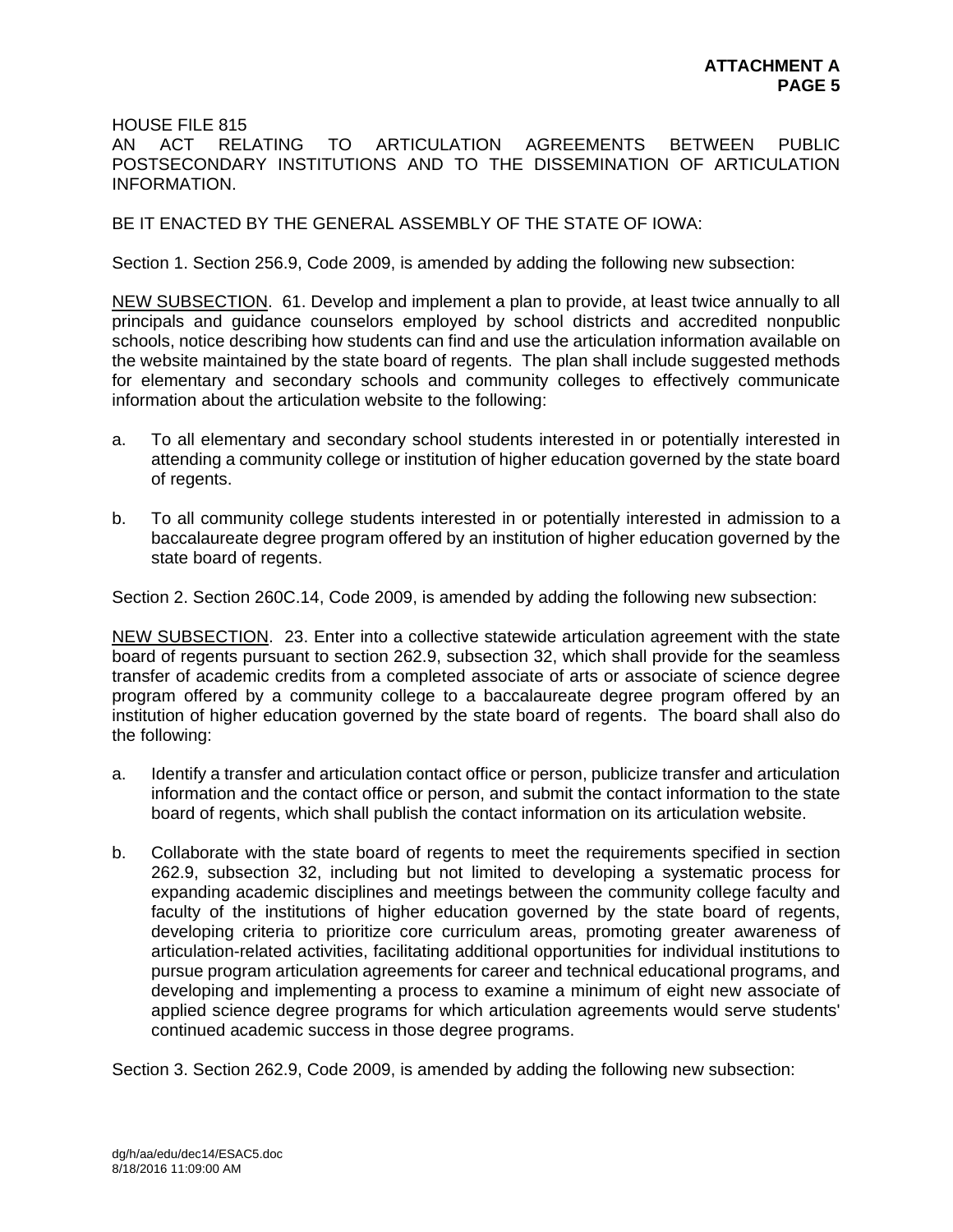NEW SUBSECTION. 32. In consultation with the state board for community colleges established pursuant to section 260C.3, establish and enter into a collective statewide articulation agreement with the community colleges established pursuant to chapter 260C, which shall provide for the seamless transfer of academic credits from a completed associate of arts or associate of science degree program offered by a community college to a baccalaureate degree program offered by an institution of higher education governed by the board. The board shall also do the following:

- a. Require each of the institutions of higher education governed by the board to identify a transfer and articulation contact office or person, publicize transfer and articulation information and the contact office or person, and submit the contact information to the board for publication on its articulation website.
- b. Develop, in collaboration with the boards of directors of the community colleges, a systematic process for expanding academic disciplines and meetings between the community college faculty and faculty of the institutions of higher education governed by the board. The board shall conduct and jointly administer with the boards of directors of the community colleges four program and academic discipline meetings each academic year for the purpose of enhancing alignment between course content and expectations at the community colleges and institutions of higher education governed by the state board of regents.
- c. Develop criteria to prioritize core curriculum areas and create or review transition guides for the core curriculum areas.
- d. Include on its articulation website course equivalency and transition guides for each of the institutions of higher education governed by the board.
- e. Jointly, with the boards of directors of the community colleges, select academic departments in which to articulate first-year and second-year courses through faculty-to-faculty meetings in accordance with paragraph "b". However, course-to-course equivalencies need not occur in an academic discipline when the board and the community colleges jointly determine that course content is incompatible.
- f. Promote greater awareness of articulation-related activities, including the articulation website maintained by the board and articulation agreements in which the institutions participate.
- g. Facilitate additional opportunities for individual institutions to pursue program articulation agreements for community college career and technical education programs and programs of study offered by the institutions of higher education governed by the board.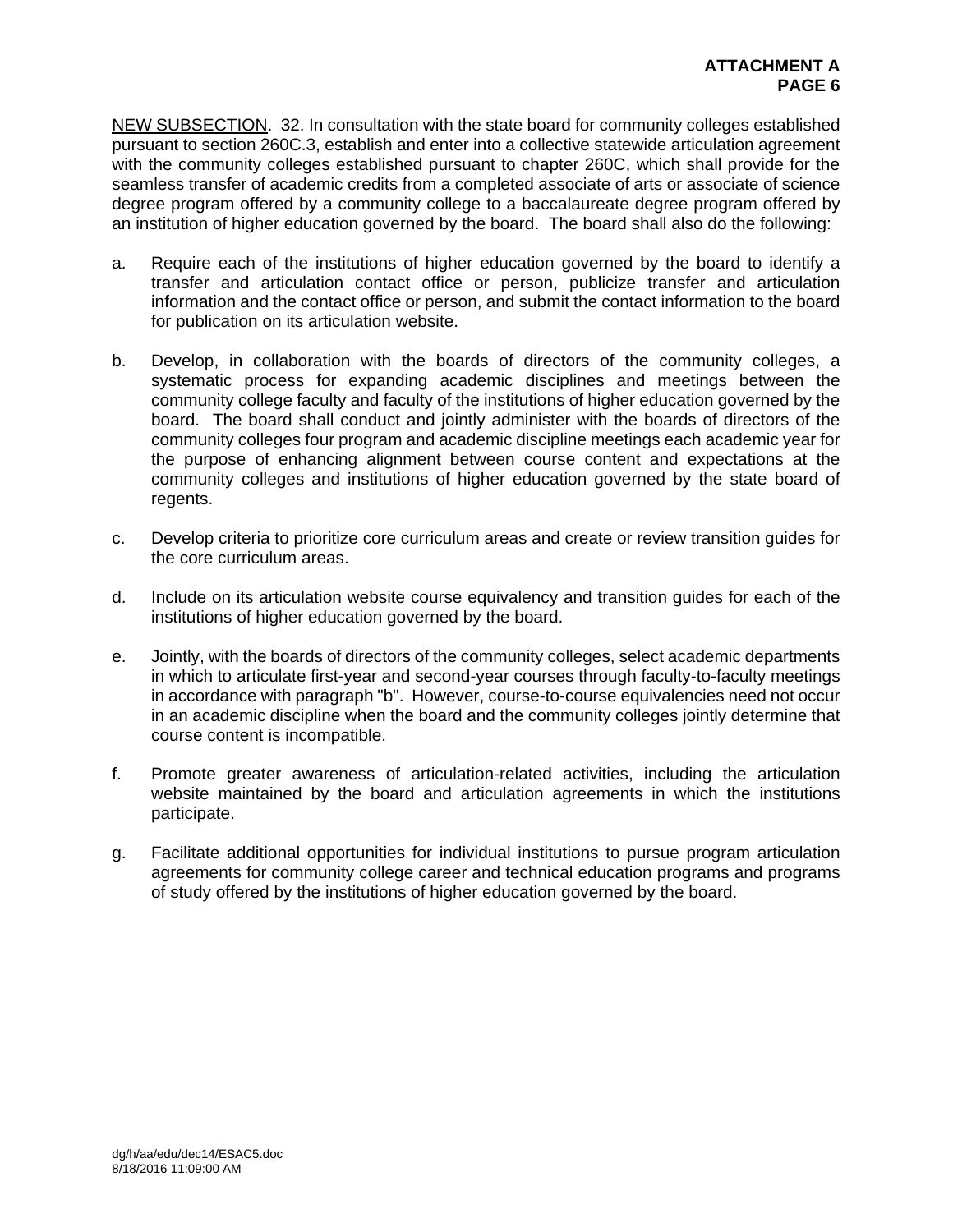- h. Develop and implement by January 1, 2012, a process to examine a minimum of eight new community college associate of applied science degree programs for which articulation agreements between the community colleges and the institutions of higher education governed by the board would serve students' continued academic success in those degree programs.
- i. Prepare, jointly with the department of education and the liaison advisory committee on transfer students, and submit by January 1 (changed to January 15 by 2010 legislation) annually to the general assembly, an update on the articulation efforts and activities implemented by the community colleges and the institutions of higher education governed by the board.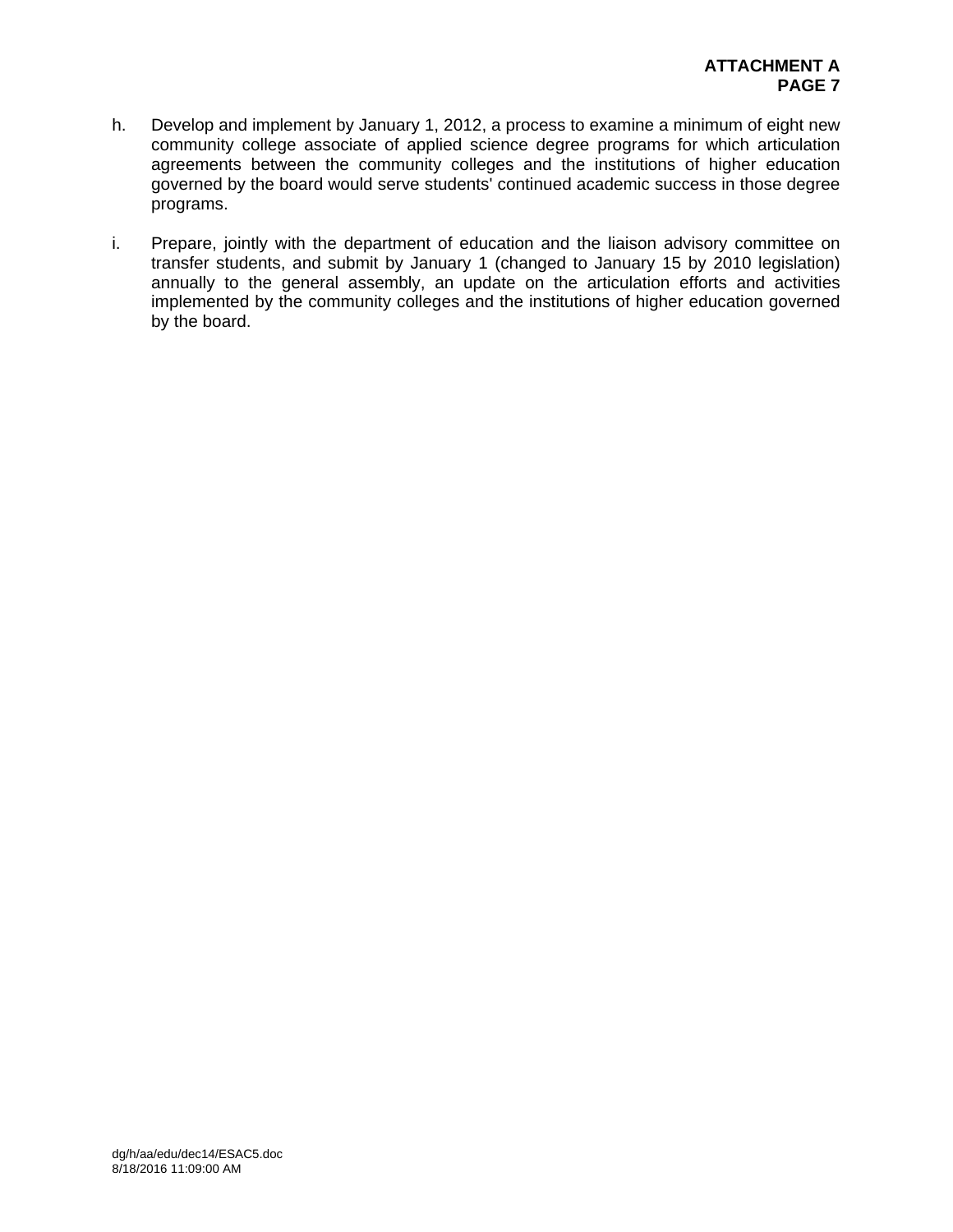## **UPDATE ON THE ARTICULATION EFFORTS AND ACTIVITIES IMPLEMENTED BY THE IOWA COMMUNITY COLLEGES AND THE INSTITUTIONS OF HIGHER EDUCATION GOVERNED BY THE BOARD OF REGENTS OCTOBER 2013 – SEPTEMBER 2014**

The following update has been prepared to be submitted to the Iowa General Assembly by January 15, 2015, as specified in 2013 Iowa Code §262.9.33.1

| <b>LEGISLATION</b>                                                                                                                                                                                                                                                                                                                                                     | <b>STATUS</b>                                                                                                                                                                                                                                                                                                                                                                                                                                                                                                                                                                                                                                                                                                                                                                                                                                                                                                                                                                                                                                                                                                                                                                                       |  |  |
|------------------------------------------------------------------------------------------------------------------------------------------------------------------------------------------------------------------------------------------------------------------------------------------------------------------------------------------------------------------------|-----------------------------------------------------------------------------------------------------------------------------------------------------------------------------------------------------------------------------------------------------------------------------------------------------------------------------------------------------------------------------------------------------------------------------------------------------------------------------------------------------------------------------------------------------------------------------------------------------------------------------------------------------------------------------------------------------------------------------------------------------------------------------------------------------------------------------------------------------------------------------------------------------------------------------------------------------------------------------------------------------------------------------------------------------------------------------------------------------------------------------------------------------------------------------------------------------|--|--|
| §256.9.57. Develop and<br>implement a plan to provide, at<br>least twice annually to all<br>principals and guidance<br>counselors employed by schools<br>districts and accredited<br>nonpublic schools, notice<br>describing how students can find<br>and use the articulation<br>information available on the<br>website maintained by the state<br>board of regents. | The Iowa Department of Education communicates with principals and guidance counselors<br>$\bullet$<br>at public and nonpublic schools concerning the www.Transferlnlowa.org articulation<br>website.<br>The Department sends out an electronic newsletter each month to all superintendents<br>⇨<br>and principals in the State. The February 2014 issue of the School Leader Update<br>contained a brief article discussing the www.Transferlnlowa.org articulation website<br>which is dedicated to assisting students with the transfer process, "lowa portal assists<br>students with transfers." The article encourages students to discuss their academic<br>and career plans with both community college and university counselors or advisors.<br>Past copies of the newsletter are also posted to the Department's website. <sup>1</sup><br>guidance counselors are sent information electronically<br>School<br>٠<br>about<br>the<br>www.TransferInlowa.org website each February.<br>The Department of Education works with local school districts to include transfer information<br>٠<br>for parents and students through local school district newsletters and local school websites. |  |  |
| The plan shall include suggested methods for elementary and secondary schools and community colleges to effectively communicate<br>information about the articulation website to the following:                                                                                                                                                                        |                                                                                                                                                                                                                                                                                                                                                                                                                                                                                                                                                                                                                                                                                                                                                                                                                                                                                                                                                                                                                                                                                                                                                                                                     |  |  |

<sup>1</sup> http://www.iowa.gov/educate/index.php?option=com\_content&view=article&id=854&catid=243&Itemid=1503.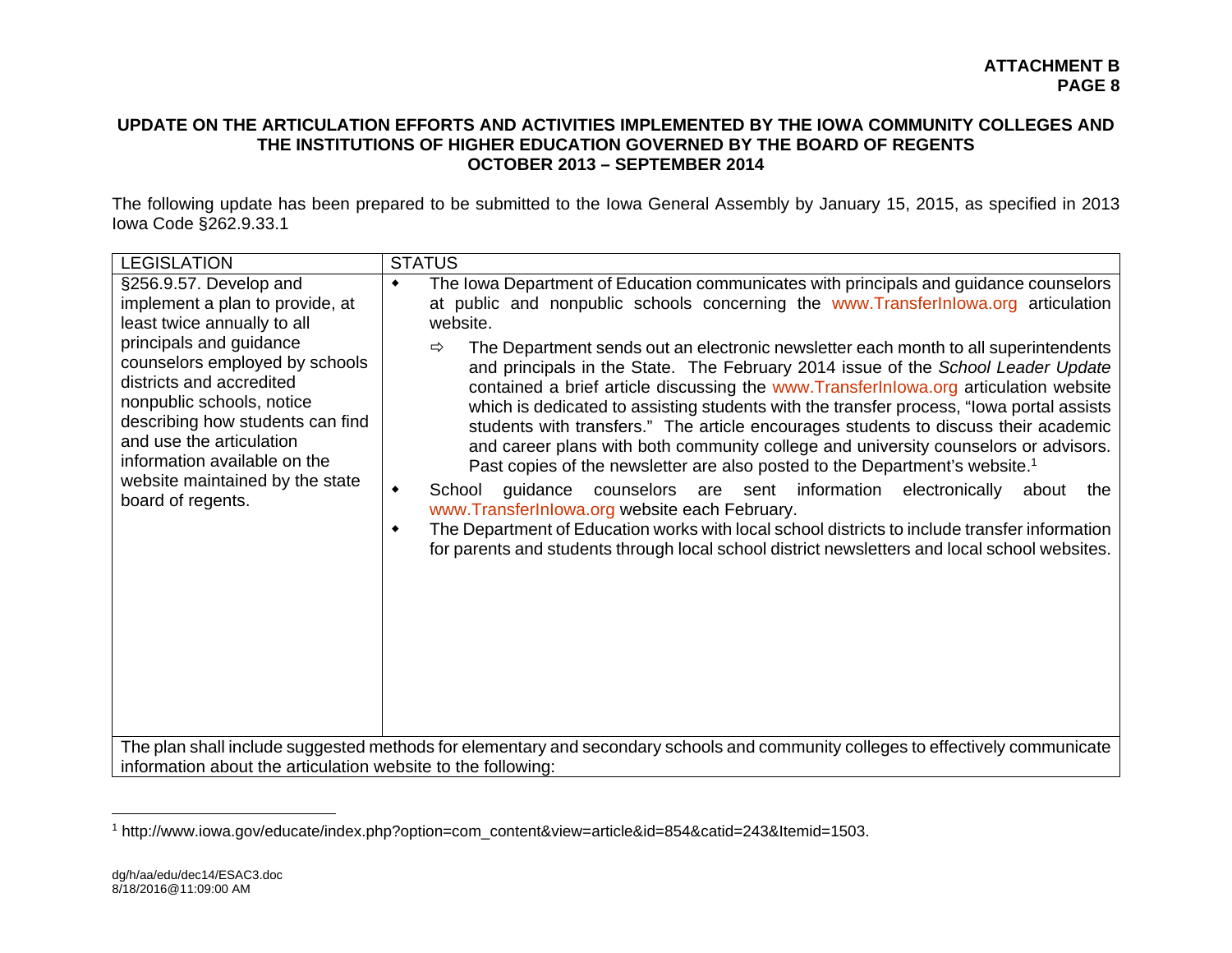| a. To all elementary and<br>secondary school students<br>interested in or potentially<br>interested in attending a<br>community college or institution<br>of higher education governed by<br>the state board of regents.               | $\blacklozenge$<br>۰ | The Department of Education partners with the Iowa College Student Aid Commission to<br>provide this information to middle and high school students $(6th$ through 12 <sup>th</sup> ) through the<br>www.ihaveaplaniowa.gov web portal as well as through materials distributed to teachers,<br>students, and parents. There is also a link on the web portal to the www.Transferlnlowa.org<br>articulation website. In addition, the Commission provides a book called "Your Course to<br>College" which is given to students and parents. This publication, which is printed annually,<br>contains a section about transferring from one college to another. Information on the<br>www.TransferInlowa.org articulation website was added to the 2010-11 publication.<br>The administrator of the Division of community colleges made a presentation to the lowa<br>State Board of Education on August 7, 2014, titled "Community College Orientation," in<br>which he discussed community college students using the www.TransferInlowa.org<br>articulation website. |
|----------------------------------------------------------------------------------------------------------------------------------------------------------------------------------------------------------------------------------------|----------------------|------------------------------------------------------------------------------------------------------------------------------------------------------------------------------------------------------------------------------------------------------------------------------------------------------------------------------------------------------------------------------------------------------------------------------------------------------------------------------------------------------------------------------------------------------------------------------------------------------------------------------------------------------------------------------------------------------------------------------------------------------------------------------------------------------------------------------------------------------------------------------------------------------------------------------------------------------------------------------------------------------------------------------------------------------------------------|
| b. To all community college<br>students interested in or<br>potentially interested in<br>admission to a baccalaureate<br>degree program offered by an<br>institution of higher education<br>governed by the state board of<br>regents. | ۰                    | The Department of Education works with the Chief Student Services Administrators at the<br>15 community colleges of lowa to provide this information through several forms of<br>distribution. Through an e-mail distribution list at each of the colleges, information about<br>the www.Transferinlowa.org articulation website is sent to all enrolled students. Information<br>about the www.Transferlnlowa.org articulation website was added to student handbooks<br>by all of the community colleges by 2013-2014. Student handbooks are provided to all<br>enrolled community college students in either a printed or electronic format.                                                                                                                                                                                                                                                                                                                                                                                                                        |
| §260C.14.22. Enter into a<br>collective statewide articulation<br>agreement with the state board<br>of regents pursuant to §262.9.<br>subsection 33, which shall                                                                       | $\blacklozenge$      | The Associate of Arts degree articulation agreement was originally signed on December 2,<br>The most recent reaffirmation was on April 11, 2014. The next scheduled<br>1981.<br>reaffirmation will occur on April 3, 2015. The agreement includes the following elements:<br>Minimum of 60 credit hours of courses designed and acceptable for transfer and may<br>$\Rightarrow$<br>include up to 16 credit hours of career and technical courses.                                                                                                                                                                                                                                                                                                                                                                                                                                                                                                                                                                                                                     |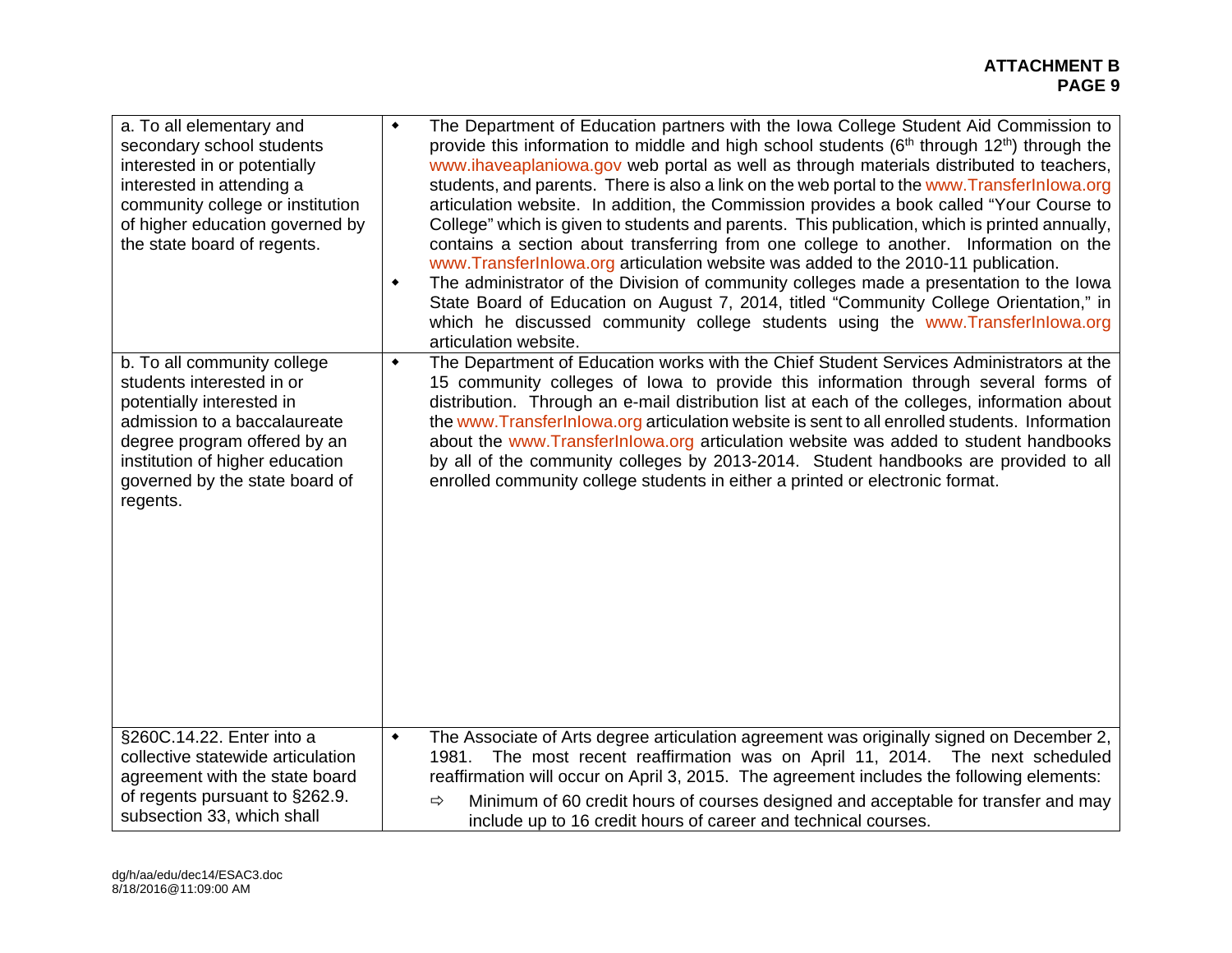| provide for the seamless transfer<br>of academic credits from a<br>completed associate of arts or<br>associate of science degree<br>program offered by a community |                 | $\Rightarrow$ | General education contains a minimum of 40 credit hours evenly distributed among<br>arts and sciences disciplines.                                                                                                                                                      |
|--------------------------------------------------------------------------------------------------------------------------------------------------------------------|-----------------|---------------|-------------------------------------------------------------------------------------------------------------------------------------------------------------------------------------------------------------------------------------------------------------------------|
|                                                                                                                                                                    |                 | $\Rightarrow$ | Remaining 20 semester hours are elective credits including up to 16 semester hours<br>of career and technical credit.                                                                                                                                                   |
| college to a baccalaureate                                                                                                                                         |                 | $\Rightarrow$ | Foreign language proficiency must be met at each Regent university.                                                                                                                                                                                                     |
| degree program offered by an                                                                                                                                       |                 | $\Rightarrow$ | A minimum 2.0 grade point average is required.                                                                                                                                                                                                                          |
| institution of higher education<br>governed by the state board of                                                                                                  |                 | $\Rightarrow$ | Students who meet the above requirements and transfer with an Associate of Arts<br>degree will have met all general education requirements at the Regent universities.                                                                                                  |
| regents.                                                                                                                                                           |                 | $\Rightarrow$ | Satisfaction of above requirements allows enrollment with junior status at a Regent<br>university.                                                                                                                                                                      |
|                                                                                                                                                                    |                 | $\Rightarrow$ | Admittance of students who do not complete an Associate of Arts degree requires<br>course by course evaluation.                                                                                                                                                         |
|                                                                                                                                                                    |                 | ⇨             | The Associate of Arts degree articulation agreement is reviewed and reaffirmed<br>annually.                                                                                                                                                                             |
|                                                                                                                                                                    | $\blacklozenge$ |               | The Associate of Science degree articulation agreement was originally signed on April 18,<br>2008. The most recent reaffirmation was on April 11, 2014. The next scheduled<br>reaffirmation will occur on April 3, 2015. The agreement includes the following elements: |
|                                                                                                                                                                    |                 | ⇨             | The requirements for the Associate of Science degree are the same as for the<br>Associate of Arts degree with the following exceptions:                                                                                                                                 |
|                                                                                                                                                                    |                 |               | Distribution of hours includes 20 credit hours of mathematics and science.                                                                                                                                                                                              |
|                                                                                                                                                                    |                 |               | Additional general education courses may be required at the Regent universities.                                                                                                                                                                                        |
|                                                                                                                                                                    |                 |               |                                                                                                                                                                                                                                                                         |
|                                                                                                                                                                    |                 |               |                                                                                                                                                                                                                                                                         |
|                                                                                                                                                                    |                 |               |                                                                                                                                                                                                                                                                         |
| The board shall also do the following:                                                                                                                             |                 |               |                                                                                                                                                                                                                                                                         |
| a. Identify a transfer and<br>articulation contact office or<br>person, publicize transfer and                                                                     | $\blacklozenge$ |               | A transfer and articulation contact person to assist in resolving issues related to the<br>acceptance and/or application of transfer credit was identified for each two-year and<br>four-year public institution.                                                       |
| articulation transfer and the<br>contact office or person, and<br>submit the contact information to                                                                | $\blacklozenge$ |               | Contact person information was submitted by the community college presidents to the<br>Board of Regents, State of Iowa, for the www. TransferInlowa.org articulation website.                                                                                           |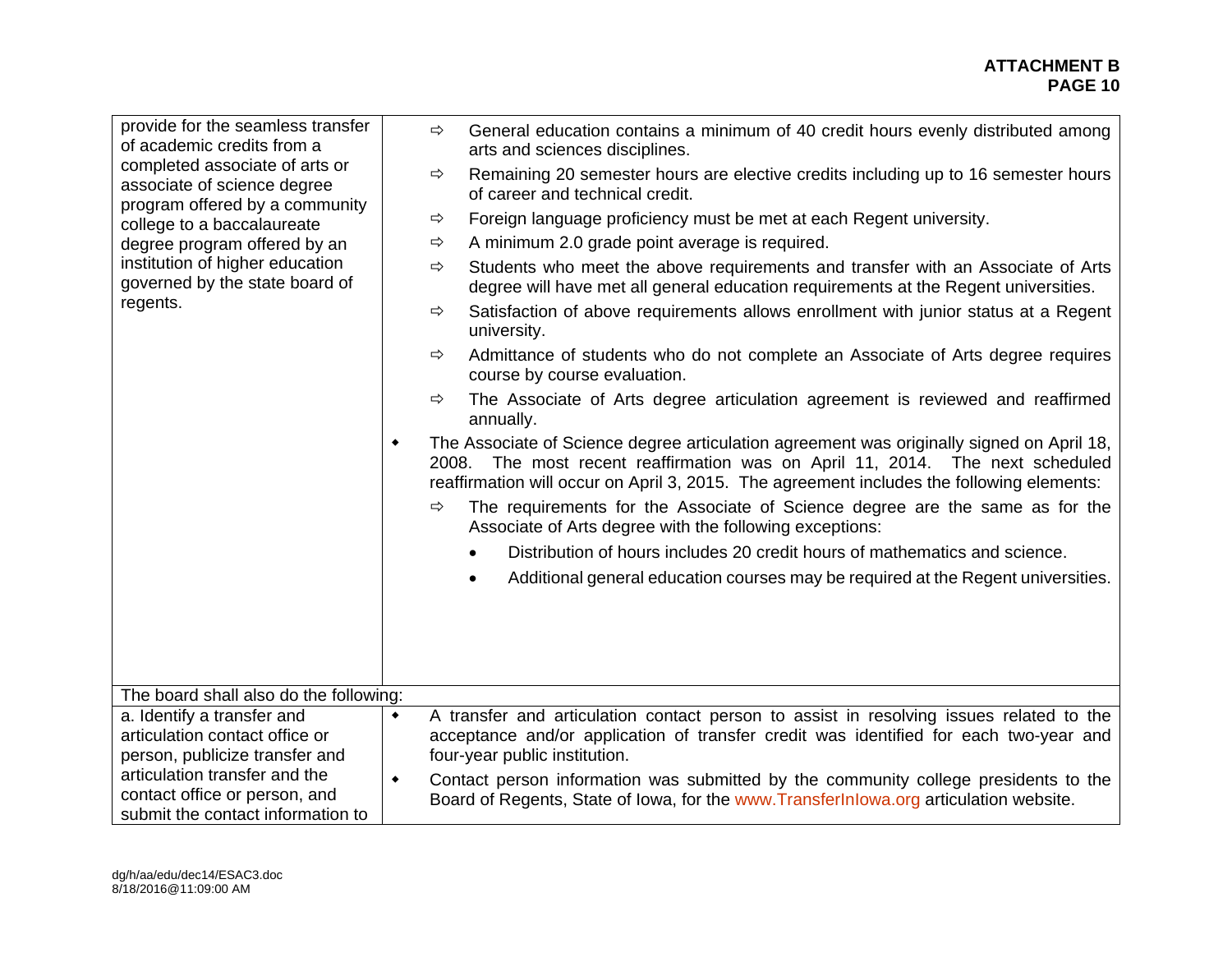| the state board of regents, which<br>shall make public the contact<br>information on its articulation<br>website.<br>b. Collaborate with the state<br>board of regents to meet the<br>requirements specified in §262.9,<br>subsection 33, including but not<br>limited to developing a<br>systematic process for<br>expanding academic disciplines<br>and meetings between the<br>community college faculty and<br>faculty of the institutions of<br>higher education governed by<br>the state board of regents, | $\bullet$<br>The current list of transfer and articulation contacts has been posted to the<br>www.TransferInlowa.org articulation website.<br>The Articulation Website Evaluation Team developed a description of the responsibilities of<br>٠<br>the contact person and distributed it to all contact persons.<br>The list is reviewed annually and updated as needed.<br>٠<br>The Liaison Advisory Committee for Transfer Students (LACTS) developed a systematic<br>$\bullet$<br>process for expanding academic discipline meetings and it was approved by the community<br>college chief academic officers and the Regent university provosts. Key elements of this<br>process include the following:<br>Surveys are conducted every third year to discover and identify academic<br>$\Rightarrow$<br>opportunities with promise for articulation.<br>Establishment of multi-year calendars for planning and leveraging of other existing<br>⇨<br>meeting opportunities.<br>Collaborative planning by representatives from the community colleges and Regent<br>⇨<br>universities.<br>Best practices meeting design, with flexibility of meeting format and activities to meet<br>⇨<br>varying needs of disciplines, using best practices and resulting in an action plan.<br>Expectation of meeting outcomes and a summary report that indicates agreed upon<br>⇨<br>action items and communication with attendees and other stakeholders.<br>Evaluation of both the process and the meeting with a focus on continuous<br>⇨ |
|------------------------------------------------------------------------------------------------------------------------------------------------------------------------------------------------------------------------------------------------------------------------------------------------------------------------------------------------------------------------------------------------------------------------------------------------------------------------------------------------------------------|-----------------------------------------------------------------------------------------------------------------------------------------------------------------------------------------------------------------------------------------------------------------------------------------------------------------------------------------------------------------------------------------------------------------------------------------------------------------------------------------------------------------------------------------------------------------------------------------------------------------------------------------------------------------------------------------------------------------------------------------------------------------------------------------------------------------------------------------------------------------------------------------------------------------------------------------------------------------------------------------------------------------------------------------------------------------------------------------------------------------------------------------------------------------------------------------------------------------------------------------------------------------------------------------------------------------------------------------------------------------------------------------------------------------------------------------------------------------------------------------------------------------------------------|
| developing criteria to prioritize<br>core curriculum areas,                                                                                                                                                                                                                                                                                                                                                                                                                                                      | improvement.<br>Eventual institutionalizing of the meeting outcomes.<br>$\Rightarrow$<br>During 2009-2010, Regent university and community college faculty held academic<br>٠<br>discipline meetings in mathematics, marketing, and early childhood education. During<br>2010-2011, Regent university and community college faculty held academic discipline<br>meetings in Criminology/Criminal Justice; Communications/English/Speech; Biology;<br>Marketing; Early Childhood Education; Agriculture/Animal Science/Agronomy/Horticulture;<br>and Mathematics. During 2011-12, Regent university and community college faculty held<br>academic discipline meetings in chemistry, physics, psychology, and marketing. During<br>2012-13, Regent university and community college faculty held academic discipline                                                                                                                                                                                                                                                                                                                                                                                                                                                                                                                                                                                                                                                                                                               |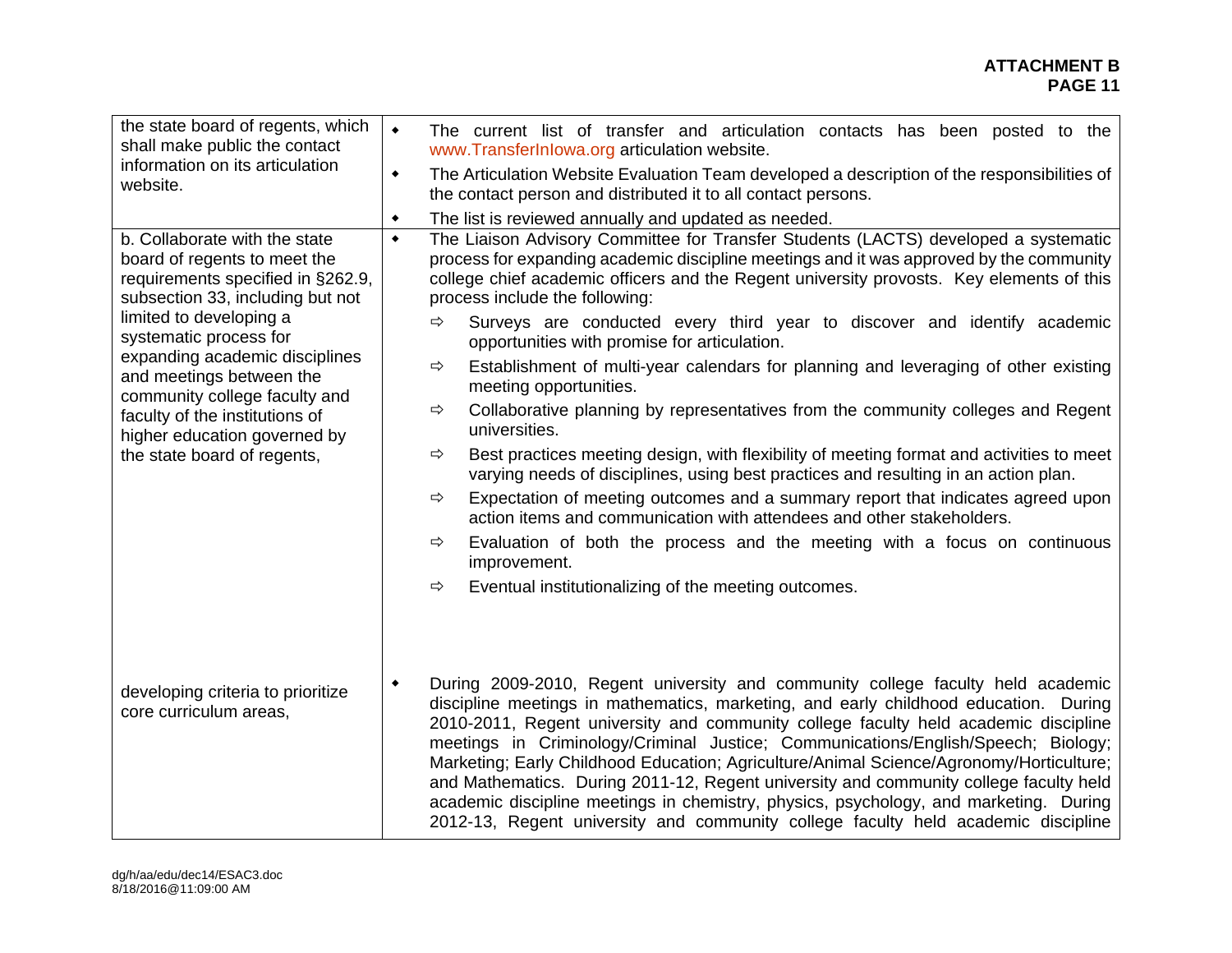|                                                                                                                                                                         | meetings in computer science, agriculture business/animal science/agronomy/horticulture,<br>and music theory. The physics and chemistry faculty also met again. During 2013-2014,<br>Regent university and community college faculty held academic discipline meetings in<br>educational psychology, management information systems, and criminal justice. The CTE<br>Deans chose Network Administration, Criminal Justice, and CAD/Design Technology at<br>their November meeting.                                                                                                                                                                                                               |
|-------------------------------------------------------------------------------------------------------------------------------------------------------------------------|---------------------------------------------------------------------------------------------------------------------------------------------------------------------------------------------------------------------------------------------------------------------------------------------------------------------------------------------------------------------------------------------------------------------------------------------------------------------------------------------------------------------------------------------------------------------------------------------------------------------------------------------------------------------------------------------------|
| promoting greater awareness of<br>articulation-related activities,                                                                                                      | During 2014-2015, LACTS will host a statewide conference concerning the transfer of credit<br>$\blacklozenge$<br>for veterans and on the American Council on Education's (ACE's) Guide to Credit for<br><b>Educational Experiences in the Armed Services.</b>                                                                                                                                                                                                                                                                                                                                                                                                                                     |
|                                                                                                                                                                         | A survey was conducted during 2011-2012 to identify and prioritize academic areas for the<br>٠<br>2013-2014 academic year. The previous survey was conducted in 2009.                                                                                                                                                                                                                                                                                                                                                                                                                                                                                                                             |
| facilitating additional<br>opportunities for individual<br>institutions to pursue program<br>articulation agreements for<br>career and technical education<br>programs, | Preliminary analysis indicated a number of opportunities to create new articulation<br>۰<br>agreements and faculty-to-faculty academic discipline meetings. The fifth annual joint<br>meeting between Regent university provosts and lowa community college chief academic<br>officers was held on October 22, 2014. The group discussed the prioritization of developing<br>new articulation agreements and academic discipline meetings and a new core curriculum<br>area was affirmed for the development of a transition guide for 2014-2015 in mathematics.                                                                                                                                  |
|                                                                                                                                                                         | The primary mechanism/vehicle for promoting greater awareness is through the<br>۰<br>www.TransferInlowa.org articulation website.<br>Between October 2013 and September 2014, the www.TransferInlowa.org articulation<br>۰<br>website tracked and recorded 8,973 unique visitors and 11,212 total visits. <sup>2</sup> The University<br>of Iowa's I-CHART articulation planning website recorded 13,212 unique visitors and<br>20,888 total visits; Iowa State University's TRANSIT articulation planning website recorded<br>22,920 unique visitors and 33,052 total visits; and the University of Northern lowa's<br>TRANSFER PLAN-IT recorded 13,260 unique visitors and 19,280 total visits. |
| and developing and<br>implementing a process to                                                                                                                         | In Summer 2012, community colleges and Regent universities conducted the second<br>٠<br>program inventory to identify areas of articulation opportunity.                                                                                                                                                                                                                                                                                                                                                                                                                                                                                                                                          |
| examine a minimum of eight new<br>associate of applied science<br>degree programs for which<br>articulation agreements would                                            | On October 28, 2009, a joint meeting was held at the University of Northern Iowa between<br>$\blacklozenge$<br>community college chief academic officers and Regent university provosts to prioritize the<br>programs identified in the inventory best suited for articulation. Annual joint meetings have<br>been held in October 2010, October 2011, October 2012, October 2013, and October 2014.                                                                                                                                                                                                                                                                                              |

<sup>&</sup>lt;sup>2</sup> The three Regent universities' Transfer Equivalency Guides may also be accessed through their Admissions websites.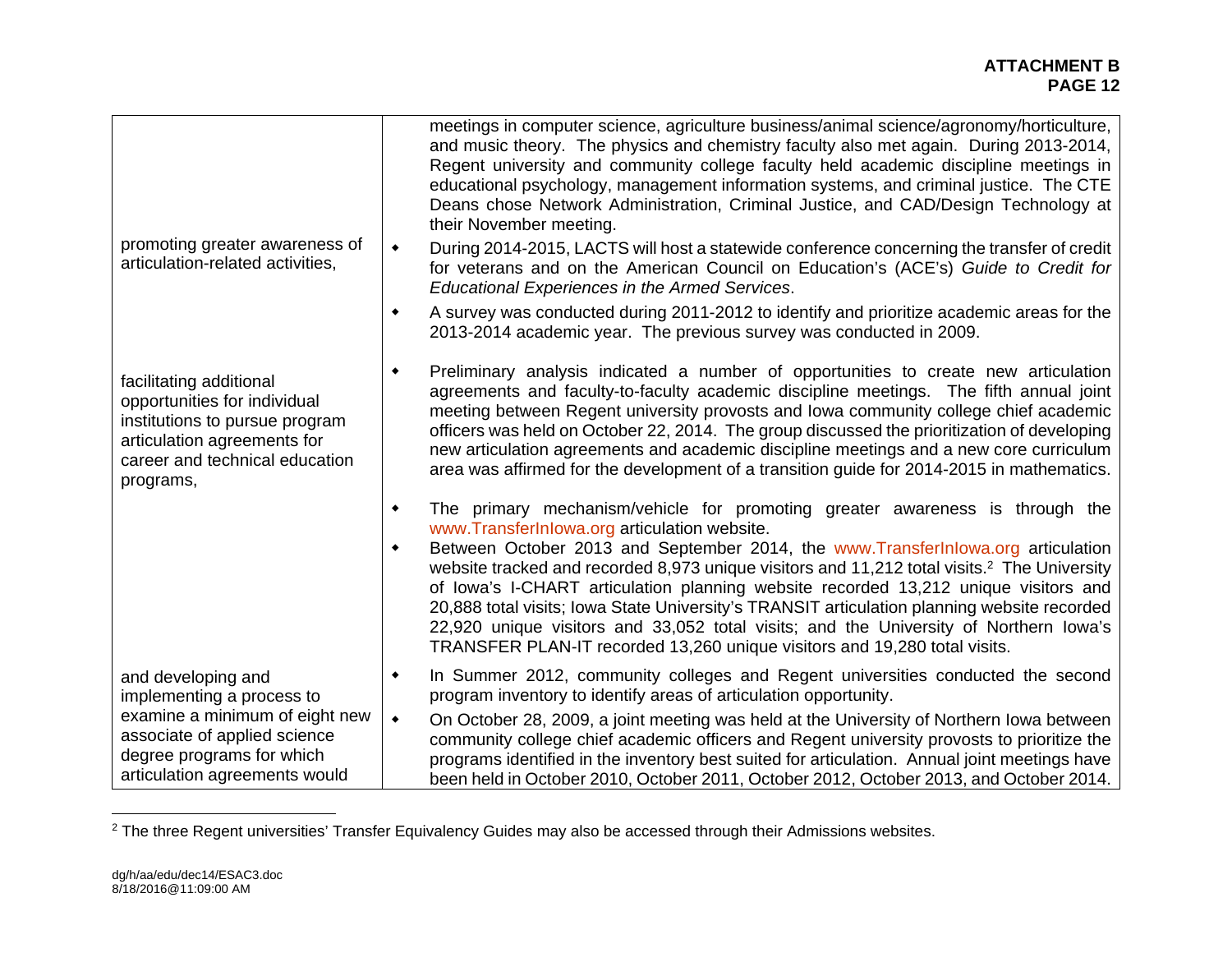#### **ATTACHMENT B PAGE 13 PAGE 13**

| serve students' continued<br>academic success in those                                                                                                                                            | $\Rightarrow$ Year 1 programs included Mathematics, Early Childhood Education and Marketing.<br>Faculty from these areas met on February 12, 2010 at the DMACC Newton campus.                                                                                                                                                                                                                                                                                                                                                                                                                                                                                                                                                                                                                                                                                                                                                                                                   |
|---------------------------------------------------------------------------------------------------------------------------------------------------------------------------------------------------|---------------------------------------------------------------------------------------------------------------------------------------------------------------------------------------------------------------------------------------------------------------------------------------------------------------------------------------------------------------------------------------------------------------------------------------------------------------------------------------------------------------------------------------------------------------------------------------------------------------------------------------------------------------------------------------------------------------------------------------------------------------------------------------------------------------------------------------------------------------------------------------------------------------------------------------------------------------------------------|
| degree programs.                                                                                                                                                                                  | $\Rightarrow$ Year 2 (2010-2011) discipline meetings included general biology, microbiology,<br>anatomy and physiology, writing (English), and criminology/criminal justice areas.                                                                                                                                                                                                                                                                                                                                                                                                                                                                                                                                                                                                                                                                                                                                                                                              |
|                                                                                                                                                                                                   | $\Rightarrow$ Year 3 (2011-12) discipline meetings included chemistry, physics, psychology, and<br>marketing.                                                                                                                                                                                                                                                                                                                                                                                                                                                                                                                                                                                                                                                                                                                                                                                                                                                                   |
|                                                                                                                                                                                                   | Year 4 (2012-13) new discipline meetings included music theory, agriculture<br>⇨<br>business/animal science/agronomy/horticulture, and computer science, and<br>continued other discipline meetings as necessary.                                                                                                                                                                                                                                                                                                                                                                                                                                                                                                                                                                                                                                                                                                                                                               |
|                                                                                                                                                                                                   | $\Rightarrow$ Year 5 (2013-2014) new discipline meetings included Management Information<br>System (MIS) with a business focus and Educational Psychology. The CTE Deans<br>selected Network Administration, Criminal Justice, and CAD/Design Technology at<br>their November meeting.                                                                                                                                                                                                                                                                                                                                                                                                                                                                                                                                                                                                                                                                                          |
|                                                                                                                                                                                                   | $\Rightarrow$ Year 6 (2014-2015) will focus on transfer credit for veterans.                                                                                                                                                                                                                                                                                                                                                                                                                                                                                                                                                                                                                                                                                                                                                                                                                                                                                                    |
|                                                                                                                                                                                                   | Individual institutions have continued efforts to articulate programs, which are identified in<br>$\blacklozenge$<br>Attachments C and D.                                                                                                                                                                                                                                                                                                                                                                                                                                                                                                                                                                                                                                                                                                                                                                                                                                       |
|                                                                                                                                                                                                   | In Summer 2010, the community college Career and Technical deans prioritized a list of<br>$\blacklozenge$<br>Associate of Applied Science program areas for planning of faculty meetings to discuss<br>articulation. Iowa State University took the lead to examine the top two identified priority<br>areas – Agriculture and Veterinary Technology. In November 2012, the Career and<br>Technical deans selected the following program areas as priority topics for future face-to-<br>Administration;<br>Network<br>CAD/Design;<br>Criminal<br>$meetings -$<br>Justice;<br>face<br>Robotics/Automation; and Wind/Renewable Energy. In 2013, the CTE deans selected the<br>following program areas as priority topics for future face-to-face meetings - Network<br>Administration, Criminal Justice, and CAD/Design Technology.<br>Individual institutional efforts to articulate Associate of Applied Science programs are<br>$\blacklozenge$<br>identified in the addenda. |
| §33. In consultation with the<br>state board of education,<br>establish and enter into a<br>collective statewide articulation<br>agreement with the community<br>colleges established pursuant to | The Associate of Arts degree articulation agreement was originally signed on December 2,<br>$\blacklozenge$<br>1981. The most recent affirmation was on April 11, 2014. The next scheduled reaffirmation<br>will occur on April 3, 2015. The agreement includes the following elements:<br>Minimum of 60 credit hours of courses designed and acceptable for transfer and may<br>⇨<br>include up to 16 credit hours of career and technical courses.                                                                                                                                                                                                                                                                                                                                                                                                                                                                                                                            |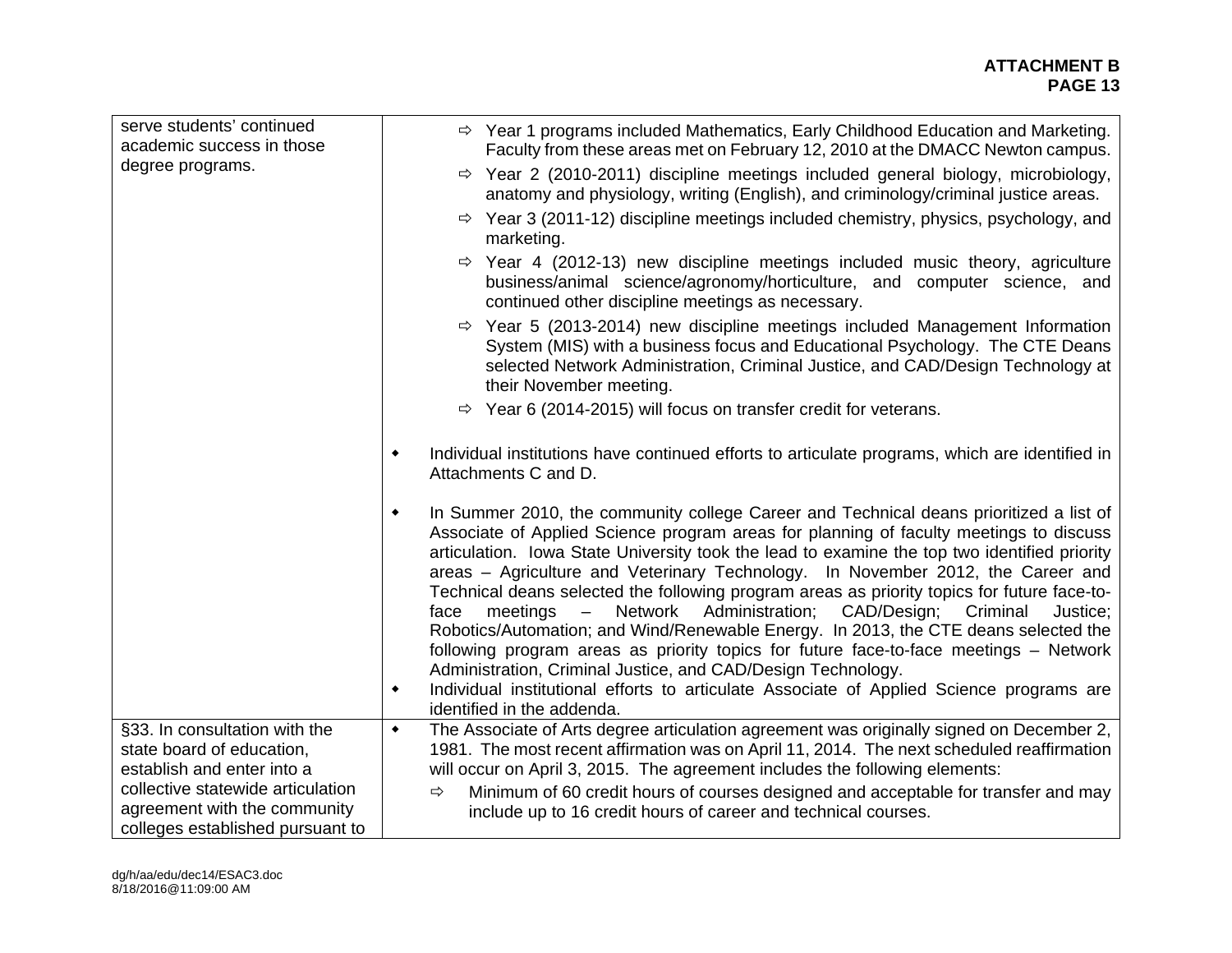| chapter 260C, which shall<br>provide for the seamless transfer<br>of academic credits from a<br>completed associate of arts or             | $\Rightarrow$   | General education contains a minimum of 40 credit hours evenly distributed among<br>arts and sciences disciplines.                                                                                                                                                      |
|--------------------------------------------------------------------------------------------------------------------------------------------|-----------------|-------------------------------------------------------------------------------------------------------------------------------------------------------------------------------------------------------------------------------------------------------------------------|
|                                                                                                                                            | $\Rightarrow$   | Remaining 20 semester hours are elective credits including up to 16 semester hours<br>of career and technical credit.                                                                                                                                                   |
| associate of science degree                                                                                                                | $\Rightarrow$   | Foreign language proficiency must be met at each Regent university.                                                                                                                                                                                                     |
| program offered by a community<br>college to a baccalaureate                                                                               | $\Rightarrow$   | A minimum 2.0 grade point average is required.                                                                                                                                                                                                                          |
| degree program offered by an<br>institution of higher education<br>governed by the board.                                                  | $\Rightarrow$   | Students who meet the above requirements and transfer with an Associate of Arts<br>degree will have met all general education requirements at the Regent universities.                                                                                                  |
|                                                                                                                                            | $\Rightarrow$   | Satisfaction of above requirements allows enrollment with junior status at a Regent<br>university.                                                                                                                                                                      |
|                                                                                                                                            | $\Rightarrow$   | Admittance of students who do not complete an Associate of Arts degree requires<br>course by course evaluation.                                                                                                                                                         |
|                                                                                                                                            | $\Rightarrow$   | The Associate of Arts degree articulation agreement is reviewed and reaffirmed<br>annually.                                                                                                                                                                             |
|                                                                                                                                            | ٠               | The Associate of Science degree articulation agreement was originally signed on April 18,<br>2008. The most recent reaffirmation was on April 11, 2014. The next scheduled<br>reaffirmation will occur on April 3, 2015. The agreement includes the following elements: |
|                                                                                                                                            | $\Rightarrow$   | The requirements for the Associate of Science degree are the same as for the<br>Associate of Arts degree with the following exceptions:                                                                                                                                 |
|                                                                                                                                            |                 | Distribution of hours includes 20 credit hours of mathematics and science.                                                                                                                                                                                              |
|                                                                                                                                            |                 | Additional general education courses may be required at the Regent universities.<br>$\bullet$                                                                                                                                                                           |
| The board shall also do the following:                                                                                                     |                 |                                                                                                                                                                                                                                                                         |
| a. Require each of the                                                                                                                     | $\blacklozenge$ | A transfer and articulation contact person to assist in resolving issues related to the                                                                                                                                                                                 |
| institutions of higher education<br>governed by the board to identify                                                                      |                 | acceptance and/or application of transfer credit has been identified for each two-year and<br>four-year public institution.                                                                                                                                             |
| a transfer and articulation                                                                                                                | $\blacklozenge$ | Contact person information was submitted by the Regent university presidents to the Board                                                                                                                                                                               |
| contact office or person,                                                                                                                  |                 | of Regents, State of Iowa, for inclusion on the www. TransferInlowa.org articulation website.                                                                                                                                                                           |
| publicize transfer and articulation<br>information and the contact office<br>or person, and submit the<br>contact information to the board | $\blacklozenge$ | The current list of transfer and articulation contacts has been posted to the                                                                                                                                                                                           |
|                                                                                                                                            |                 | www.TransferInlowa.org articulation website.                                                                                                                                                                                                                            |
|                                                                                                                                            | ٠               | The Articulation Website Evaluation Team developed a description of the responsibilities of                                                                                                                                                                             |
| for publication on its articulation                                                                                                        |                 | the contact person and distributed it to all contact persons.                                                                                                                                                                                                           |
| website.                                                                                                                                   |                 |                                                                                                                                                                                                                                                                         |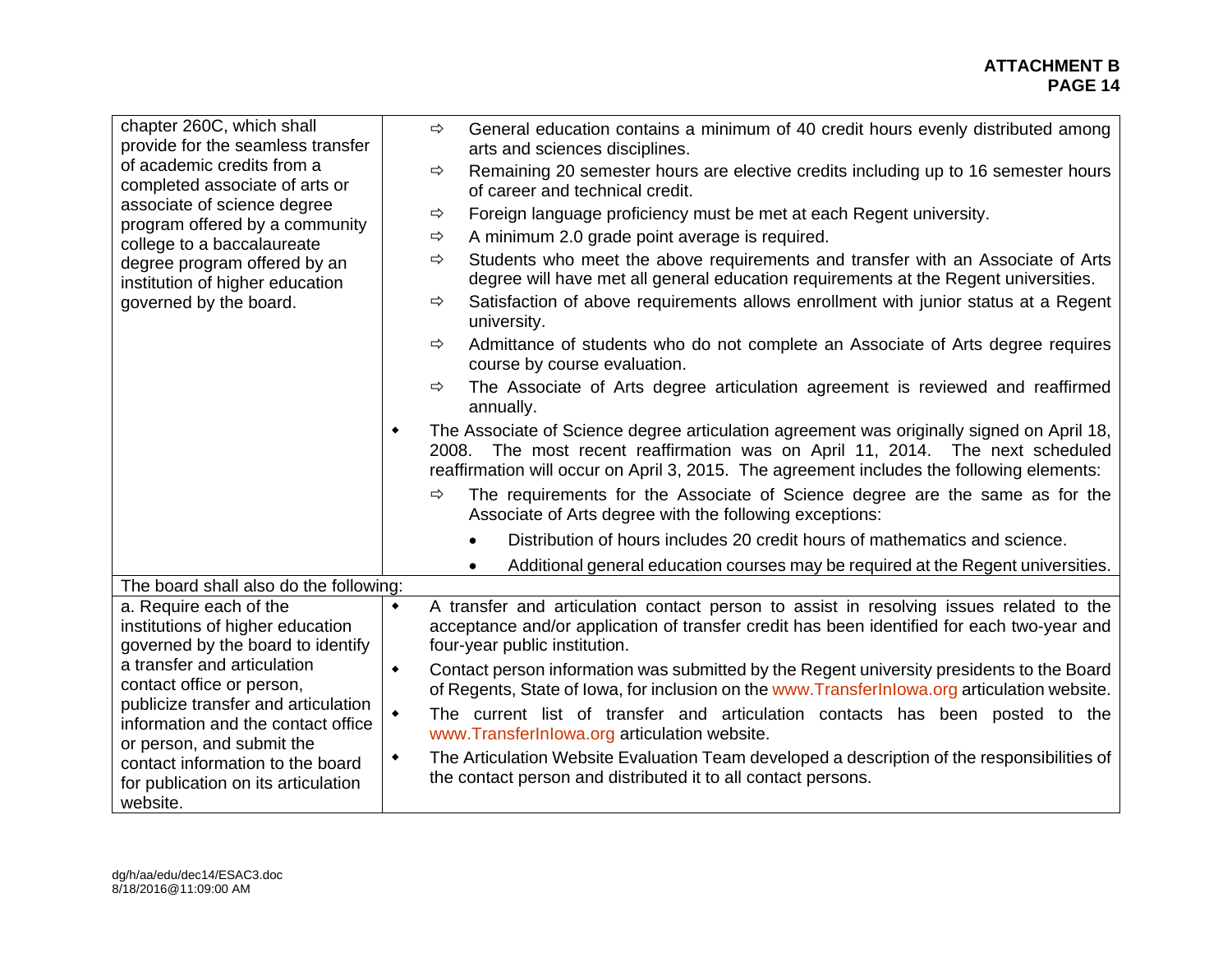#### **ATTACHMENT B PAGE 15 PAGE 15**

| b. Develop, in collaboration with<br>the boards of directors of the<br>community colleges, a<br>systematic process for<br>expanding academic disciplines<br>and meetings between the<br>community college faculty and<br>faculty of the institutions of<br>higher education governed by<br>the board.                                                                                         | $\blacklozenge$                    | The Liaison Advisory Committee for Transfer Students (LACTS) developed a systematic<br>process for expanding academic discipline meetings and it was approved by the community<br>college chief academic officers and the Regent university provosts. Key elements of this<br>process include the following:<br>$\Rightarrow$<br>Surveys are conducted every third year to discover and identify academic<br>opportunities with promise for articulation.<br>Establishment of multi-year calendars for planning and leveraging of other existing<br>⇨<br>meeting opportunities.<br>Collaborative planning by representatives from the community colleges and Regent<br>⇨<br>universities.<br>Best practices meeting design, with flexibility of meeting format and activities to meet<br>⇨<br>varying needs of disciplines, using best practices and resulting in an action plan.<br>Expectation of meeting outcomes and a summary report that indicates agreed upon<br>⇨<br>action items and communication with attendees and other stakeholders.<br>Evaluation of both the process and the meeting for continuous improvement.<br>⇨<br>Eventual institutionalizing of the meeting outcomes.<br>⇨ |
|-----------------------------------------------------------------------------------------------------------------------------------------------------------------------------------------------------------------------------------------------------------------------------------------------------------------------------------------------------------------------------------------------|------------------------------------|----------------------------------------------------------------------------------------------------------------------------------------------------------------------------------------------------------------------------------------------------------------------------------------------------------------------------------------------------------------------------------------------------------------------------------------------------------------------------------------------------------------------------------------------------------------------------------------------------------------------------------------------------------------------------------------------------------------------------------------------------------------------------------------------------------------------------------------------------------------------------------------------------------------------------------------------------------------------------------------------------------------------------------------------------------------------------------------------------------------------------------------------------------------------------------------------------|
| The board shall conduct and<br>jointly administer with the boards<br>of directors of the community<br>colleges four program and<br>academic discipline meetings<br>each academic year for the<br>purpose of enhancing alignment<br>between course content and<br>expectations at the community<br>colleges and institutions of<br>higher education governed by<br>the state board of regents. | $\blacklozenge$<br>$\blacklozenge$ | During 2009-2010, Regent university and community college faculty held academic<br>discipline meetings in mathematics, marketing, and early childhood education. Using the<br>surveys conducted in 2009, the 2010-2011 discipline meetings included general biology,<br>microbiology, anatomy/physiology, writing (English), and criminology/criminal justice. The<br>2011-12 discipline meetings included chemistry, physics, psychology, and marketing.<br>Using the surveys conducted in 2012, the 2012-13 discipline meetings included music<br>theory, agriculture business/animal science/agronomy/horticulture, and computer science.<br>In 2013-2014, discipline meetings included Management Information System (MIS) with a<br>business focus and Educational Psychology. The CTE Deans selected Network<br>Administration, Criminal Justice, and CAD/Design Technology at their November meeting.<br>In 2014-2015, the focus will be on transfer credit for veterans.<br>Academic areas were identified and prioritized for the 2011-2012 academic year -<br>chemistry, physics, and psychology. For the 2012-13 academic year, they included                                           |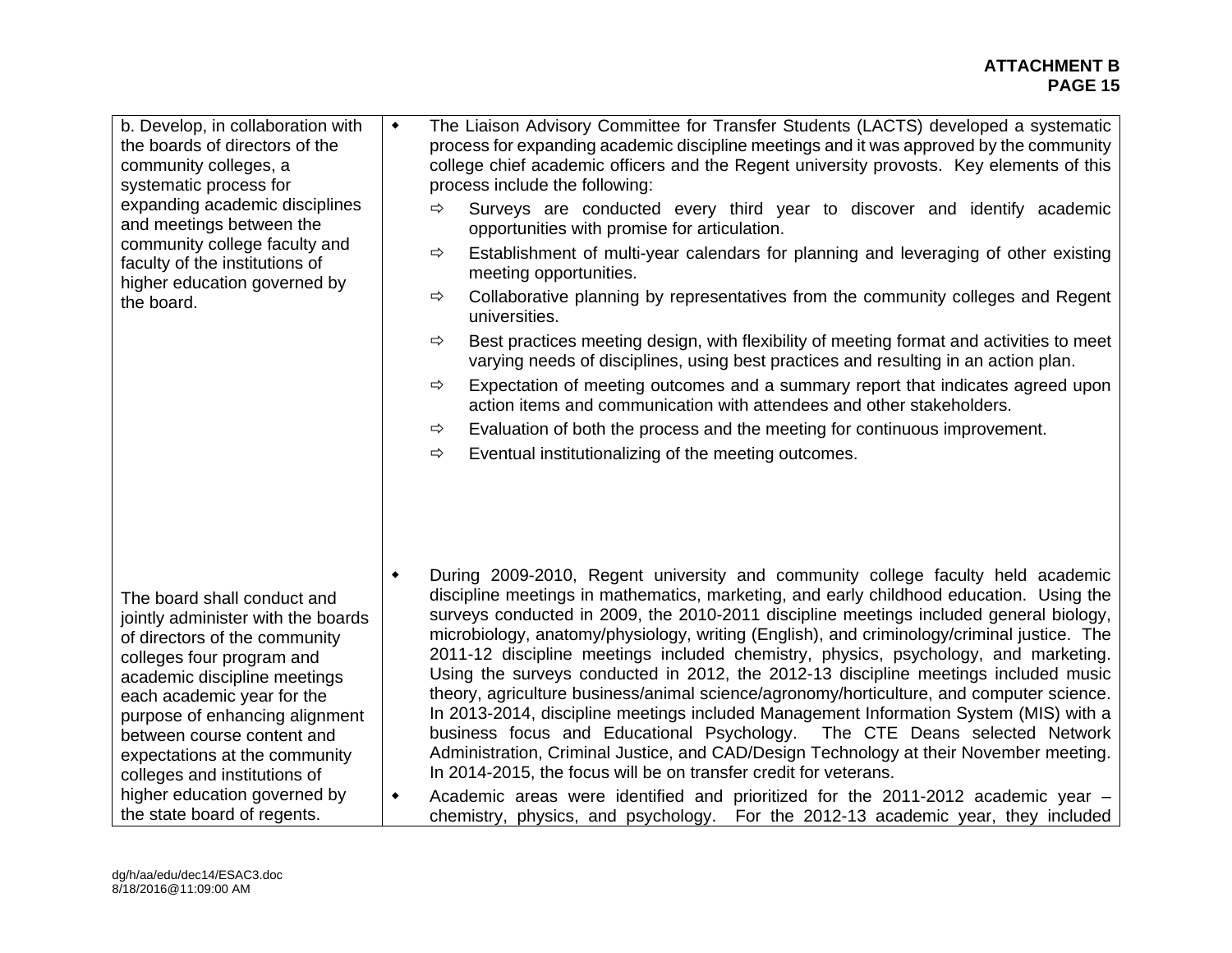|                                                                                                                                        | agriculture business/animal science/agronomy/horticulture, music theory, and computer<br>science. For the 2013-14 academic year, they included Management Information Systems<br>(MIS) with a business focus and Educational Psychology. The CTE Deans selected<br>Network Administration, Criminal Justice, and CAD/Design Technology at their November<br>meeting. For the 2014-2015 academic year, the focus will be on transfer credit for veterans.<br>During 2009-2010, Regent university and community college faculty held academic<br>٠<br>discipline meetings in mathematics, marketing, and early childhood education. Using the<br>surveys conducted in 2009, the 2010-2011 discipline meetings included general biology,<br>microbiology, anatomy/physiology, writing (English), and criminology/criminal justice. The<br>2011-12 discipline meetings included chemistry, physics, psychology, and marketing.<br>Using the surveys conducted in 2012, the 2012-13 discipline meetings included music<br>theory, agriculture business/animal science/agronomy/horticulture, and computer science.<br>In 2013-14, discipline meetings included Management Information Systems (MIS) with a<br>business focus and Educational Psychology. The CTE Deans selected Network<br>Administration, Criminal Justice, and CAD/Design Technology at their November meeting.<br>In 2014-2015, the focus will be on transfer credit for veterans. |
|----------------------------------------------------------------------------------------------------------------------------------------|--------------------------------------------------------------------------------------------------------------------------------------------------------------------------------------------------------------------------------------------------------------------------------------------------------------------------------------------------------------------------------------------------------------------------------------------------------------------------------------------------------------------------------------------------------------------------------------------------------------------------------------------------------------------------------------------------------------------------------------------------------------------------------------------------------------------------------------------------------------------------------------------------------------------------------------------------------------------------------------------------------------------------------------------------------------------------------------------------------------------------------------------------------------------------------------------------------------------------------------------------------------------------------------------------------------------------------------------------------------------------------------------------------------------------------------------------|
| c. Develop criteria to prioritize<br>core curriculum areas and create<br>or review transition guides for the<br>core curriculum areas. | The plan for the core curriculum transition guides was presented to the community college<br>٠<br>chief academic officers and the Regent university provosts in October 2010. The plan was<br>approved and Biology was selected as the first area for discussion. The next core<br>curriculum area (Chemistry) was selected at the joint meeting on October 26, 2011.<br>Communications was selected as the core curriculum area for 2012-13. The core<br>curriculum area selected for 2013-2015 was mathematics.                                                                                                                                                                                                                                                                                                                                                                                                                                                                                                                                                                                                                                                                                                                                                                                                                                                                                                                                |
| d. Include on its articulation<br>website course equivalency and<br>transition guides for each of the                                  | The plan for including the transition guides on www.TransferInlowa.org articulation website<br>٠<br>was developed. The transition guide and course equivalency guides will be included in the<br>Transfer Advising tab of the website.                                                                                                                                                                                                                                                                                                                                                                                                                                                                                                                                                                                                                                                                                                                                                                                                                                                                                                                                                                                                                                                                                                                                                                                                           |
| institutions of higher education<br>governed by the board.                                                                             | Course equivalency guides are available on the www.Transferinlowa.org articulation<br>٠<br>website.                                                                                                                                                                                                                                                                                                                                                                                                                                                                                                                                                                                                                                                                                                                                                                                                                                                                                                                                                                                                                                                                                                                                                                                                                                                                                                                                              |
| e. Jointly, with the boards of<br>directors of the community                                                                           | Community colleges and Regent universities have conducted two program inventories to<br>٠<br>identify areas of articulation opportunity.                                                                                                                                                                                                                                                                                                                                                                                                                                                                                                                                                                                                                                                                                                                                                                                                                                                                                                                                                                                                                                                                                                                                                                                                                                                                                                         |
| colleges, select academic depts.<br>in which to articulate first-year                                                                  | Joint meetings between community college chief academic officers and Regent university<br>$\blacklozenge$<br>provosts have resulted in prioritizing programs identified in the inventories best suited for                                                                                                                                                                                                                                                                                                                                                                                                                                                                                                                                                                                                                                                                                                                                                                                                                                                                                                                                                                                                                                                                                                                                                                                                                                       |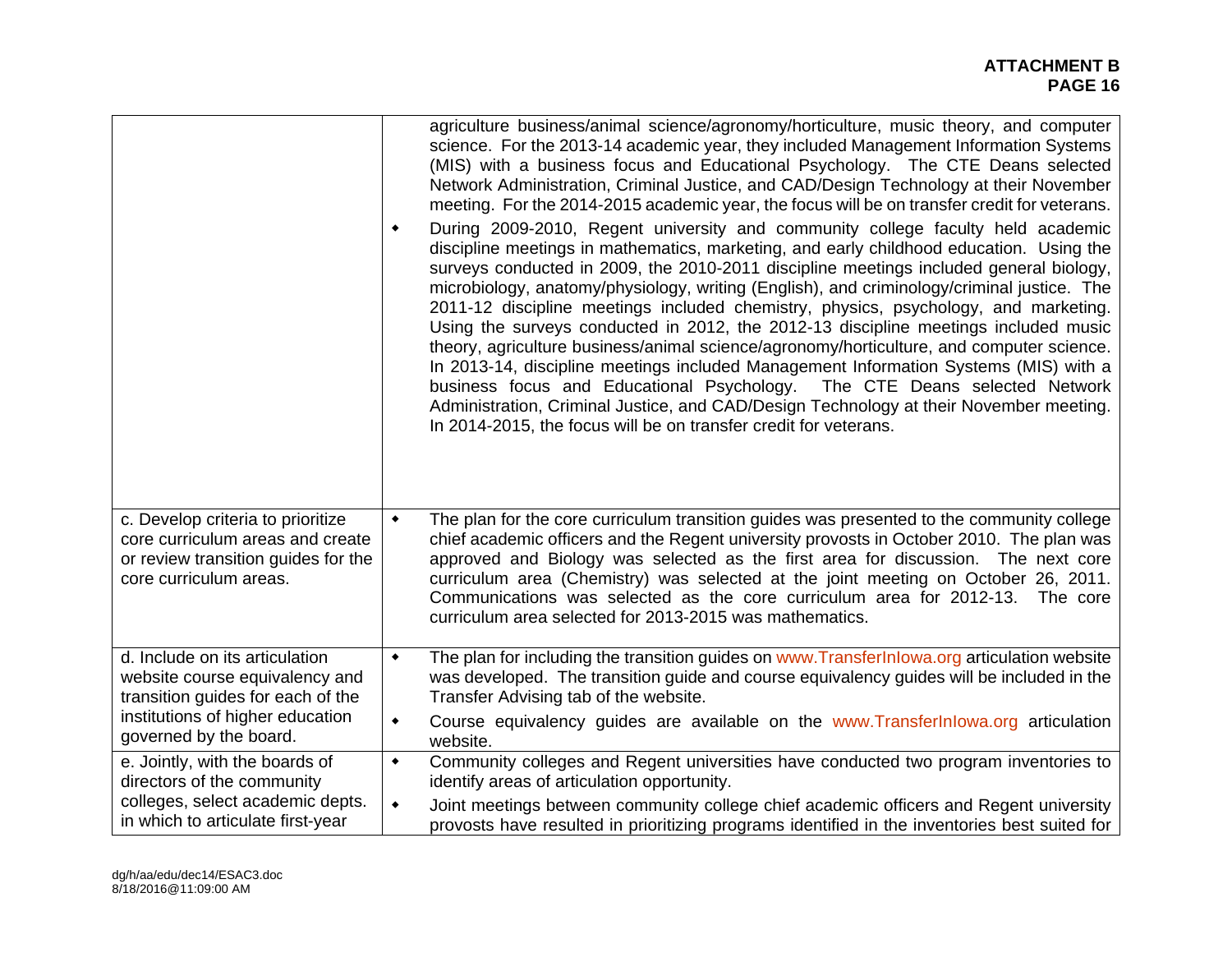| and second-year courses                                                                                                                                                                                                                                                                            | articulation. Year 1 programs included mathematics, early childhood education and                                                                                                                                                                                                                                                                                                                                                                                                                                                                                                                                                                                                                                                                                                                                                                                                                                                                                                                                                                                                                                               |
|----------------------------------------------------------------------------------------------------------------------------------------------------------------------------------------------------------------------------------------------------------------------------------------------------|---------------------------------------------------------------------------------------------------------------------------------------------------------------------------------------------------------------------------------------------------------------------------------------------------------------------------------------------------------------------------------------------------------------------------------------------------------------------------------------------------------------------------------------------------------------------------------------------------------------------------------------------------------------------------------------------------------------------------------------------------------------------------------------------------------------------------------------------------------------------------------------------------------------------------------------------------------------------------------------------------------------------------------------------------------------------------------------------------------------------------------|
| through faculty-to-faculty                                                                                                                                                                                                                                                                         | Year 2 programs included general biology, microbiology, anatomy and                                                                                                                                                                                                                                                                                                                                                                                                                                                                                                                                                                                                                                                                                                                                                                                                                                                                                                                                                                                                                                                             |
| meetings in accordance with                                                                                                                                                                                                                                                                        | marketing.                                                                                                                                                                                                                                                                                                                                                                                                                                                                                                                                                                                                                                                                                                                                                                                                                                                                                                                                                                                                                                                                                                                      |
| paragraph "b". However, course-                                                                                                                                                                                                                                                                    | physiology, writing (English), and criminology/criminal justice. Year 3 programs included                                                                                                                                                                                                                                                                                                                                                                                                                                                                                                                                                                                                                                                                                                                                                                                                                                                                                                                                                                                                                                       |
| to-course equivalencies need not                                                                                                                                                                                                                                                                   | chemistry, physics, psychology, and marketing. Year 4 programs included music theory,                                                                                                                                                                                                                                                                                                                                                                                                                                                                                                                                                                                                                                                                                                                                                                                                                                                                                                                                                                                                                                           |
| occur in an academic discipline                                                                                                                                                                                                                                                                    | agriculture business/animal science/agronomy/horticulture, and computer science. Year 5                                                                                                                                                                                                                                                                                                                                                                                                                                                                                                                                                                                                                                                                                                                                                                                                                                                                                                                                                                                                                                         |
| when the board and the                                                                                                                                                                                                                                                                             | programs included Management Information Systems (MIS) with a business focus and                                                                                                                                                                                                                                                                                                                                                                                                                                                                                                                                                                                                                                                                                                                                                                                                                                                                                                                                                                                                                                                |
| community colleges jointly                                                                                                                                                                                                                                                                         | Educational Psychology. The CTE Deans selected Network Administration, Criminal                                                                                                                                                                                                                                                                                                                                                                                                                                                                                                                                                                                                                                                                                                                                                                                                                                                                                                                                                                                                                                                 |
| determine that course content is                                                                                                                                                                                                                                                                   | Justice, and CAD/Design Technology at their November meeting. Year 6 focus will be on                                                                                                                                                                                                                                                                                                                                                                                                                                                                                                                                                                                                                                                                                                                                                                                                                                                                                                                                                                                                                                           |
| incompatible.                                                                                                                                                                                                                                                                                      | transfer credit for veterans.                                                                                                                                                                                                                                                                                                                                                                                                                                                                                                                                                                                                                                                                                                                                                                                                                                                                                                                                                                                                                                                                                                   |
| f. Promote greater awareness of<br>articulation-related activities,<br>including the articulation website<br>maintained by the board and<br>articulation agreements in which<br>the institutions participate.                                                                                      | The primary mechanism/vehicle for promoting greater awareness is through the<br>٠<br>www.TransferInlowa.org articulation website.                                                                                                                                                                                                                                                                                                                                                                                                                                                                                                                                                                                                                                                                                                                                                                                                                                                                                                                                                                                               |
| g. Facilitate additional<br>opportunities for individual<br>institutions to pursue program<br>articulation agreements for<br>community college career and<br>technical education programs<br>and programs of study offered by<br>the institutions of higher<br>education governed by the<br>board. | Community colleges and Regent universities have conducted two program inventories to<br>$\blacklozenge$<br>identify areas of articulation opportunity.<br>Joint meetings between community college chief academic officers and Regent university<br>$\blacklozenge$<br>provosts resulted in prioritizing the programs identified in the inventories best suited for<br>articulation. Year 1 programs included mathematics, early childhood education and<br>Year 2 programs included general biology, microbiology, anatomy and<br>marketing.<br>physiology, writing (English), and criminology/criminal justice. Year 3 programs included<br>chemistry, physics, psychology, and marketing. Year 4 programs included music theory,<br>agriculture business/animal science/agronomy/horticulture, and computer science. Year 5<br>programs included Management Information Systems (MIS) with a business focus and<br>Educational Psychology. The CTE deans selected Network Administration, Criminal<br>Justice, and CAD/Design Technology at their November meeting. Year 6 focus will be on<br>transfer credit for veterans. |
| h. Develop and implement by                                                                                                                                                                                                                                                                        | A process to examine associate of applied science degree programs for which articulation                                                                                                                                                                                                                                                                                                                                                                                                                                                                                                                                                                                                                                                                                                                                                                                                                                                                                                                                                                                                                                        |
| January 1, 2012, a process to                                                                                                                                                                                                                                                                      | $\blacklozenge$                                                                                                                                                                                                                                                                                                                                                                                                                                                                                                                                                                                                                                                                                                                                                                                                                                                                                                                                                                                                                                                                                                                 |
| examine a minimum of eight new                                                                                                                                                                                                                                                                     | agreements might be developed was created by the Liaison Advisory Committee on                                                                                                                                                                                                                                                                                                                                                                                                                                                                                                                                                                                                                                                                                                                                                                                                                                                                                                                                                                                                                                                  |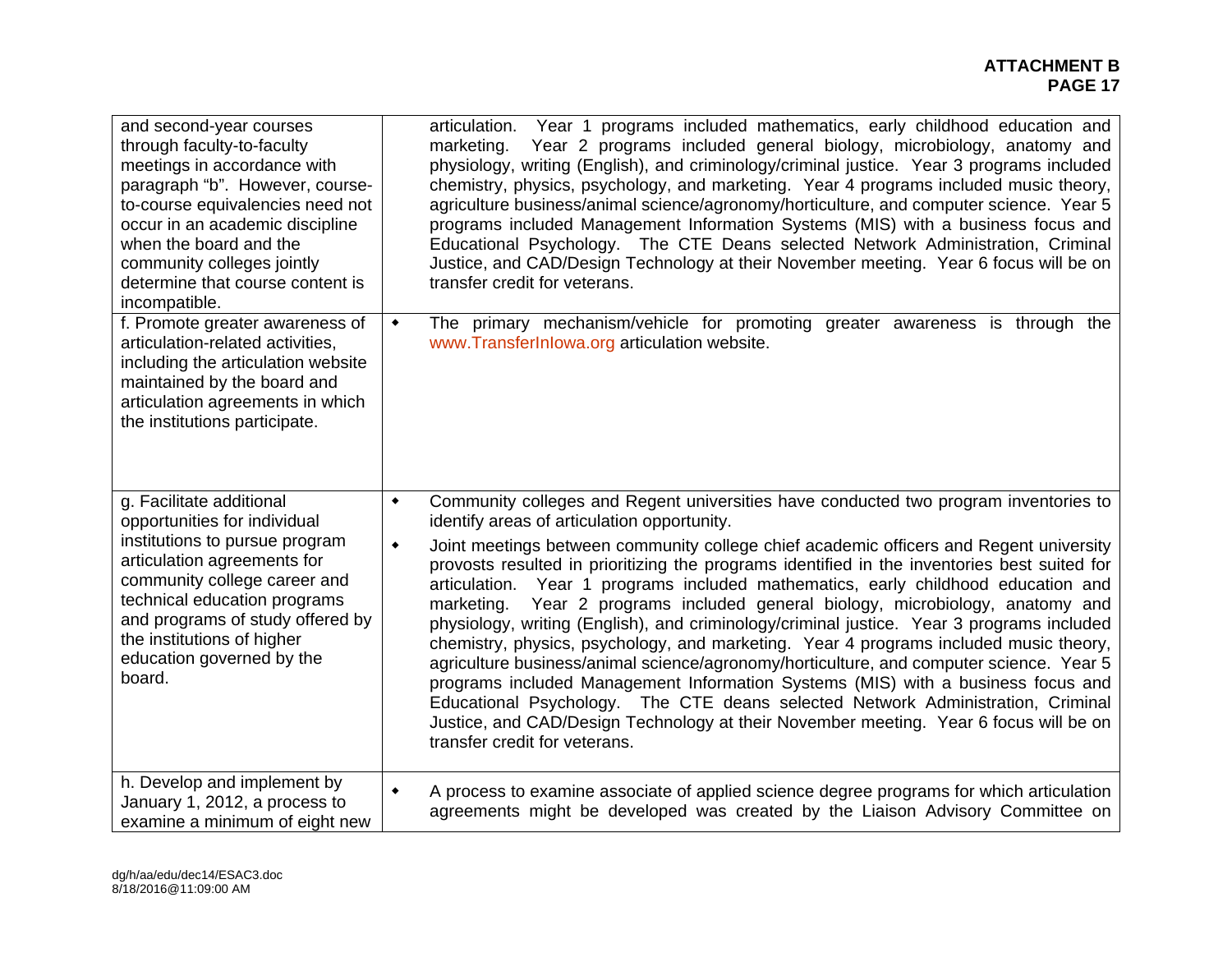| community college associate of<br>applied science degree<br>programs for which articulation<br>agreements between the<br>community colleges and the<br>institutions of higher education<br>governed by the board would<br>serve students' continued<br>academic success in those<br>degree programs.                                                              | Transfer Students in 2010 and approved at a joint meeting of the community college chief<br>academic officers and the university provosts in October 2010. |
|-------------------------------------------------------------------------------------------------------------------------------------------------------------------------------------------------------------------------------------------------------------------------------------------------------------------------------------------------------------------|------------------------------------------------------------------------------------------------------------------------------------------------------------|
| i. Prepare, jointly with the<br>department of education and the<br>liaison advisory committee on<br>transfer students, and submit by<br>January 15 annually to the<br>general assembly, an update on<br>the articulation efforts and<br>activities implemented by the<br>community colleges and the<br>institutions of higher education<br>governed by the board. | Herewith submitted (by January 15, per 2010 legislation).<br>$\blacklozenge$                                                                               |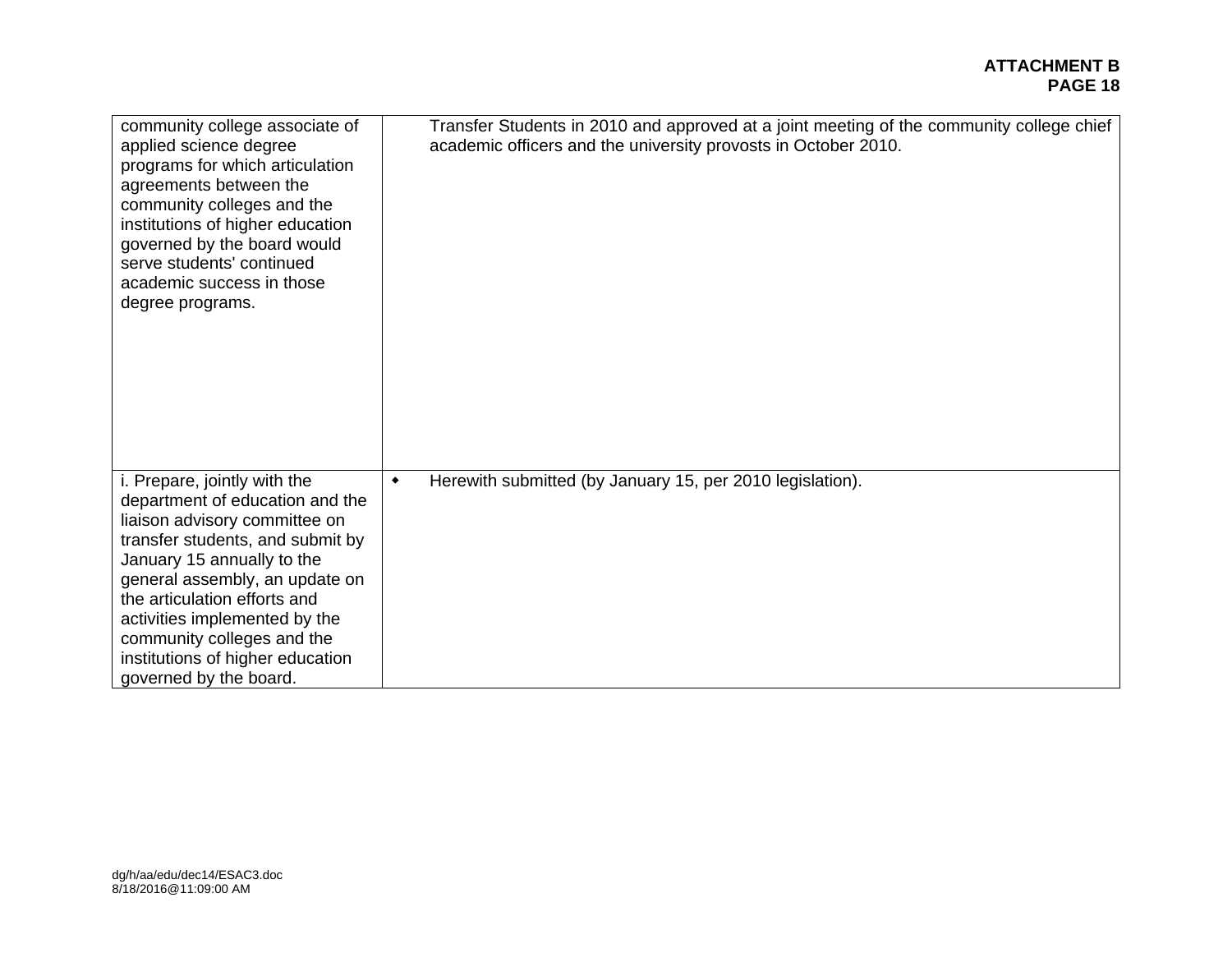#### ARTICULATION/TRANSFER EFFORTS CONDUCTED BETWEEN OCTOBER 2013 – SEPTEMBER 2014

## **UNIVERSITY OF IOWA**

Transfer Articulation and Success Initiatives

Total new transfer students enrolled Fall 2014: 1172 (417 enrolled in Spring 2014) Iowa Residents = 860 (73.4%) Nonresidents = 254 (21.7%) International =  $58(4.9%)$ 

Female = 573 (48%)  $Male = 597 (52%)$  $Transgender = 2$ 

Students from Iowa Community Colleges = 671 (57.3%)

Average GPA  $= 3.05$ Average Semester hours earned =55.5

Admitted to Honors = 297 (25.3%)

Most popular majors:

Business, Nursing-RN, Psychology, Exercise Science, Open, Biology, Communication Studies, English Language and Literature, Interdepartmental Studies, Elementary Education, Computer Science, Social Work, Liberal Arts and Sciences/Liberal Studies, Art/Art Studies, Journalism, Sociology, Political Science, Pharmacy Interest, Speech and Hearing Sciences, Radiation Sciences, Mechanical Engineering, Physical Therapy Interest, Economics, History, Pre-Medicine Interest, Biomedical Engineering, Radiologic Technology, International Relations, Mathematics, Actuarial Science Interest, Philosophy

Approximately one quarter to one third of new undergraduate students each year are new transfer students.

The University of Iowa continues to help students and community college advisors navigate the transfer process and to provide dependable, accurate resources that assist both the student and advisor. As an institution, it is committed to providing a broad range of training, advising, programs, ongoing support, and guidance.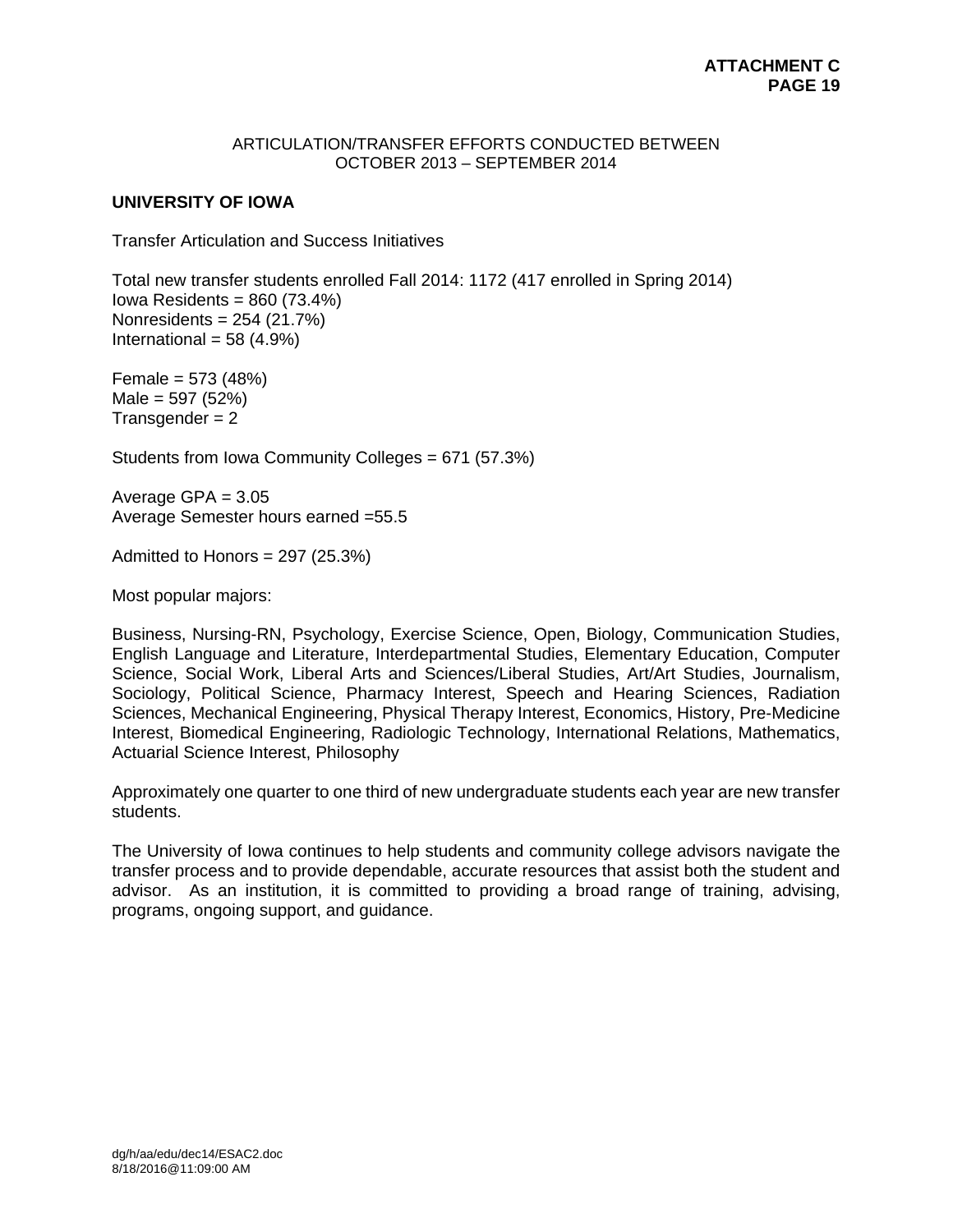Transfer Articulation and Success Initiatives:

## 2 Plus 2

The University of Iowa established a 2 Plus 2 Guaranteed Graduation Plan for Iowa Community College students in 2006. It is similar to the Four Year Guaranteed Graduation Plan for incoming first-year students. The purpose of the 2 Plus 2 Plan is to encourage long range planning, ease student transition, and improve access, success, and degree completion.

Students meet graduation checkpoints for select majors during their first two years at the community college and their final two years at the UI.

Benefits of the 2+2 Program include:

- Guaranteed graduation in four years
- Access to 2 Plus 2 advisors
- Access to an updated degree evaluation on the UI Admissions web portal (Admission Profile)
- UI email address
- **•** University ID
- Access to UI Libraries
- Free Wi-Fi access
- Student discounts to university athletic and cultural events
- Regular newsletters with important university announcements
- Discounted memberships to campus recreation and wellness facilities
- Access to the Pomerantz Career Center including internship information, career exploration and guidance

The following majors have been added to the Guaranteed Graduation Plan during the past year:

- Sport and Recreation Management
- Enterprise Leadership

## LACTS

Participate in the Liaison Advisory Committee on Transfer Students (LACTS). LACTS has six voting members including three representatives from the community colleges and a representative from each of the public universities. It is an ongoing advisory committee that has an active role in facilitating transfer.

## Articulation Conferences

Participate in Annual Statewide Regents Articulation Conferences including most recently Educational Psychology, Management Information Systems, Criminal Justice, and the LACTS Annual Articulation Conference to reaffirm the state wide articulation agreements between the Iowa community colleges and Regent universities.

New Articulation Agreement between the University of Iowa and Kirkwood Community College This agreement was designed to help facilitate transfer of international students between both institutions.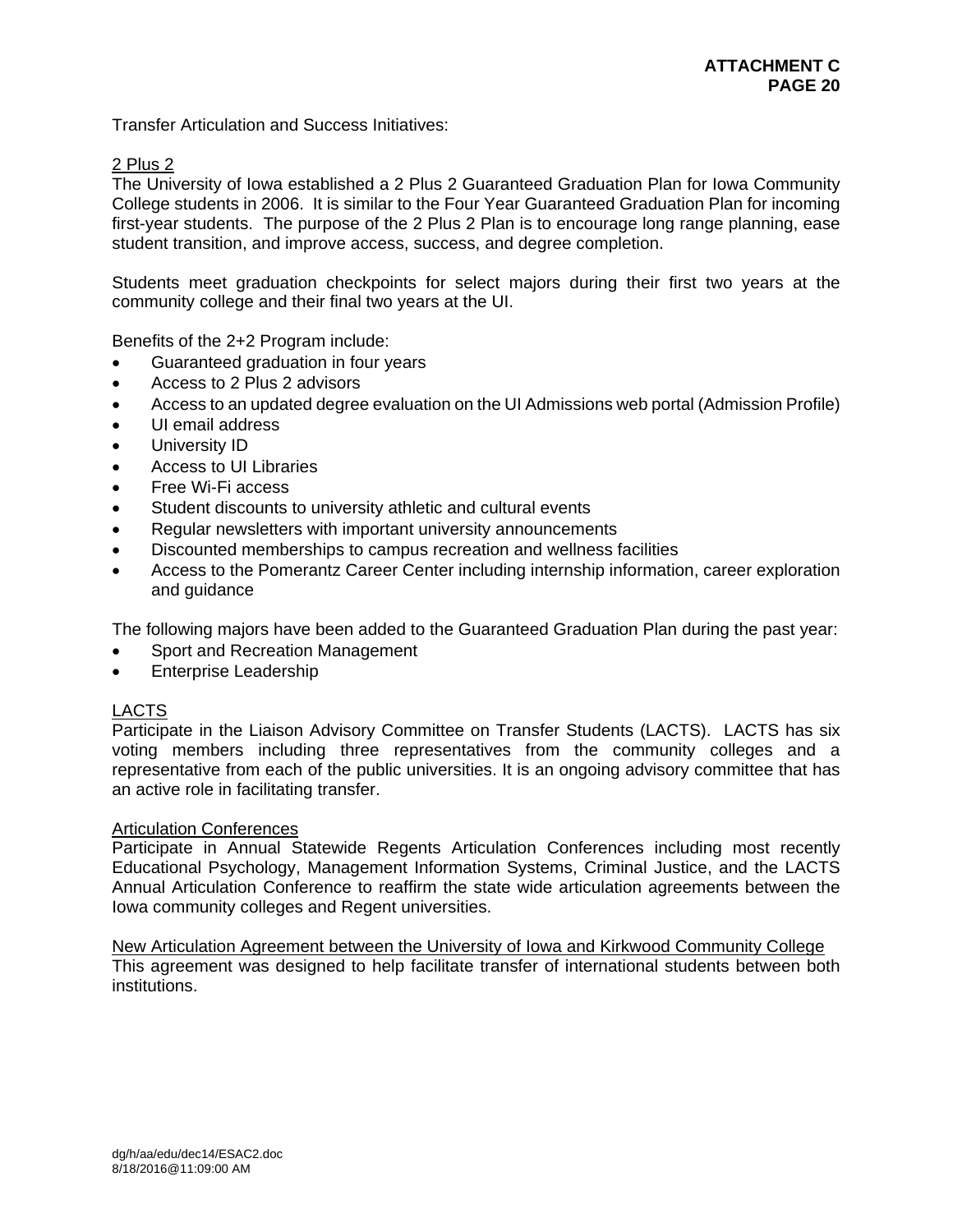## Articulation Agreement between Indian Hills Community College and the University of Iowa Associate of Science in Engineering to Bachelor of Science in Engineering

This agreement provides students who have earned an Associate of Science in Engineering the opportunity to complete a Bachelor of Science in Engineering at Iowa. Any IHCC student who has earned an Associate of Science in Engineering is guaranteed that Iowa will accept designated freshman and sophomore credit hours and general education credits required for the Engineering degree. Iowa will apply such to the Bachelor of Science in Engineering degree in a manner consistent with the treatment of native students.

# Online Transfer Articulation Tools

The university works hard to maintain up to date transfer articulation websites and advising aids, including:

Transfer Course Equivalency Guide:

https://isis2.uiowa.edu/isis2/courses/transfer/sisearch.page

Transfer course equivalencies for commonly transferred courses.

The UI is in the process of moving Iowa Community College transfer courses from our in-house transfer course equivalency system into our new transfer course database, u.achieve. We are also working on our Course Renumbering project. This is all in preparation for our move to Transferology which is a nation-wide network which gives students interested in the University of Iowa quick answers on how their college credits and other learning experiences will transfer. Students can then submit additional questions or request more information from Iowa directly through the site.

- I-Chart: https://www.maui.uiowa.edu/maui/pub/admissions/ichart/ichart.page Transfer planning resource provided so Iowa Community College students can explore how their classes transfer into majors at The University of Iowa.
- On-line advising aids and transfer pathways for students wanting to begin the coursework at an Iowa community college. Provides important advice on what courses to take prior to transferring, prerequisites, general education requirements, competitive admission, etc. University faculty and staff from across campus have collaborated to develop over 60 new information and advising templates that are now posted to our Transfer Planning Resources website. These were developed so that students can more easily plan for the future, take appropriate courses, transfer at the right time and get connected earlier with appropriate faculty and staff.
- Articulation agreements between The University of Iowa and Iowa's community colleges are detailed in *The Public Connection: A Report on the Statewide Articulation Agreements between Iowa's Community Colleges and the Regent Universities*

# Iowa Community College Arts and Science Dean's Meetings

Attend quarterly meetings with the Iowa Community College Arts and Sciences Administrators. Discuss issues that affect transfer students, the Regent institutions and the Iowa Community Colleges (September, November, February, April).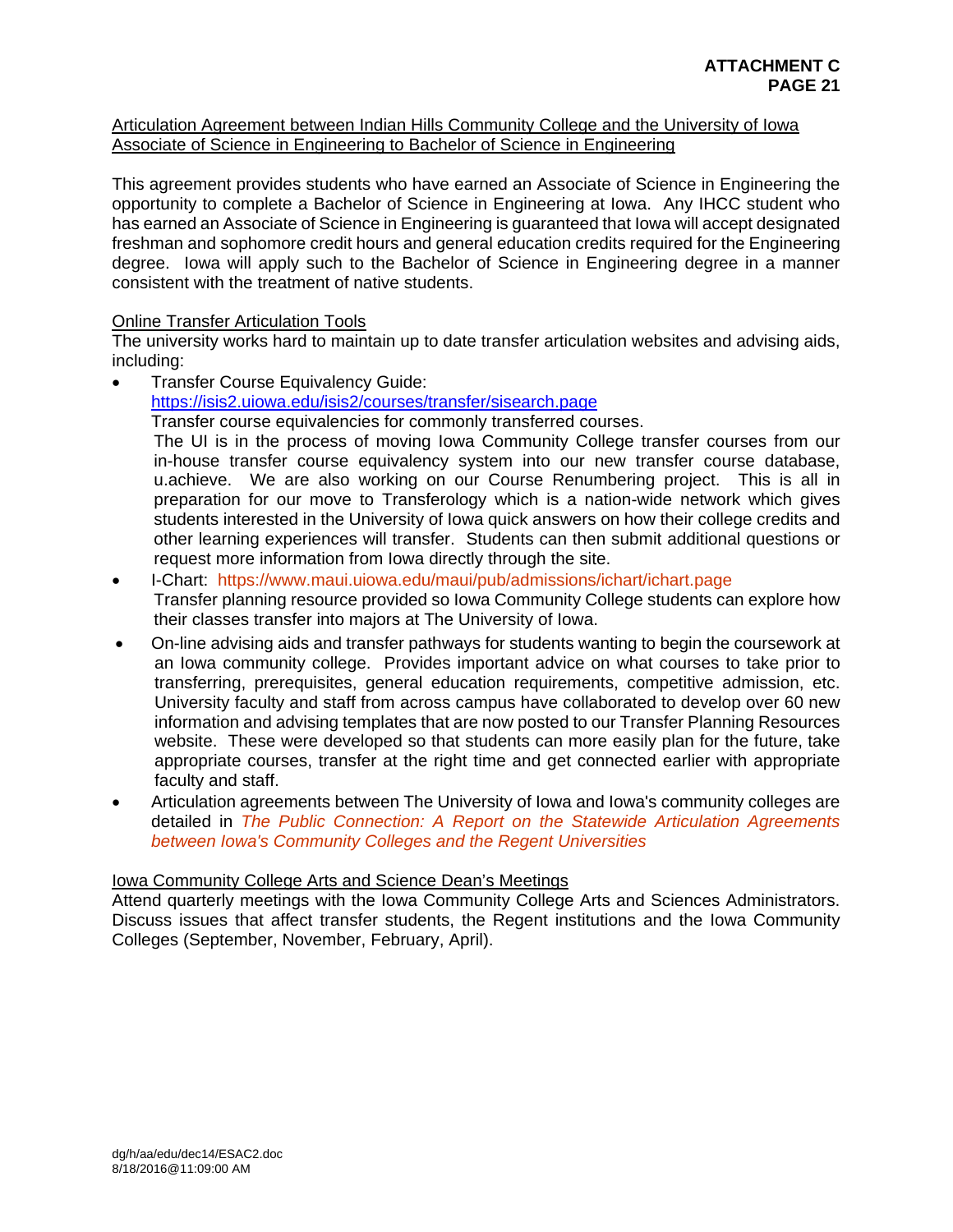## Career Leadership Academy course conducted at Kirkwood CC

For fall semester 2014 faculty from the University of Iowa taught multiple sections of the Career Leadership Academy course (3 semester hour course) on campus at the Kirkwood CC-Iowa City campus. Course Description: Leadership history and concepts, goal setting, the Relational Leadership Model, personal values and ethics, meaningful involvement and engagement, time and stress management, career development information, and varied self-awareness assessments and interest inventories.

### Advisor Training

Host on and off campus training sessions throughout the state for community college advisors. Provide the tools and knowledge necessary to effectively advise their students.

#### TRIO Advisors

Host TRIO Advisors on campus and provide them with information needed to help their students prepare for transfer as well as to inform them on the important resources available to their students once on campus.

#### Transfer Listserv

Host a state wide transfer advisor listserv to provide an easy means of communication between university and community college personnel.

#### Iowa Update

Distribute updates via the *Iowa Update* Newsletter to community college staff. *Iowa Update* is produced by The University of Iowa Office of Admissions for high school and community college educators. There is also an online edition. Community college advisors can request updates to supplement the printed *Iowa Update*. Electronic updates can be shared via e-mail or RSS feed.

#### Academic Performance Reports

The University of Iowa is partnering in the statewide Community College Transfer Report meetings. The goal of these meetings is to create transfer performance reports for each Iowa community college that shows how their students are performing at the University.

#### Campus Programs

Host a variety of on-campus programs to assist students preparing to transfer:

- You@UI campus wide event (Fall)
- **Transfer Visit Day Programs (three each Spring, two each Fall)**
- Multicultural Visit Day (October)
- Tippie College of Business Transfer Preview Day (February)
- Explore Engineering (October, December, February, March, April)
- Daily individual student visits during the week
- Saturday Visit Program (Spring)

#### Transfer Travel

Visit every Iowa Community College each semester. Meet with faculty, staff and students to discuss university programs, policies, requirements and resources available to students.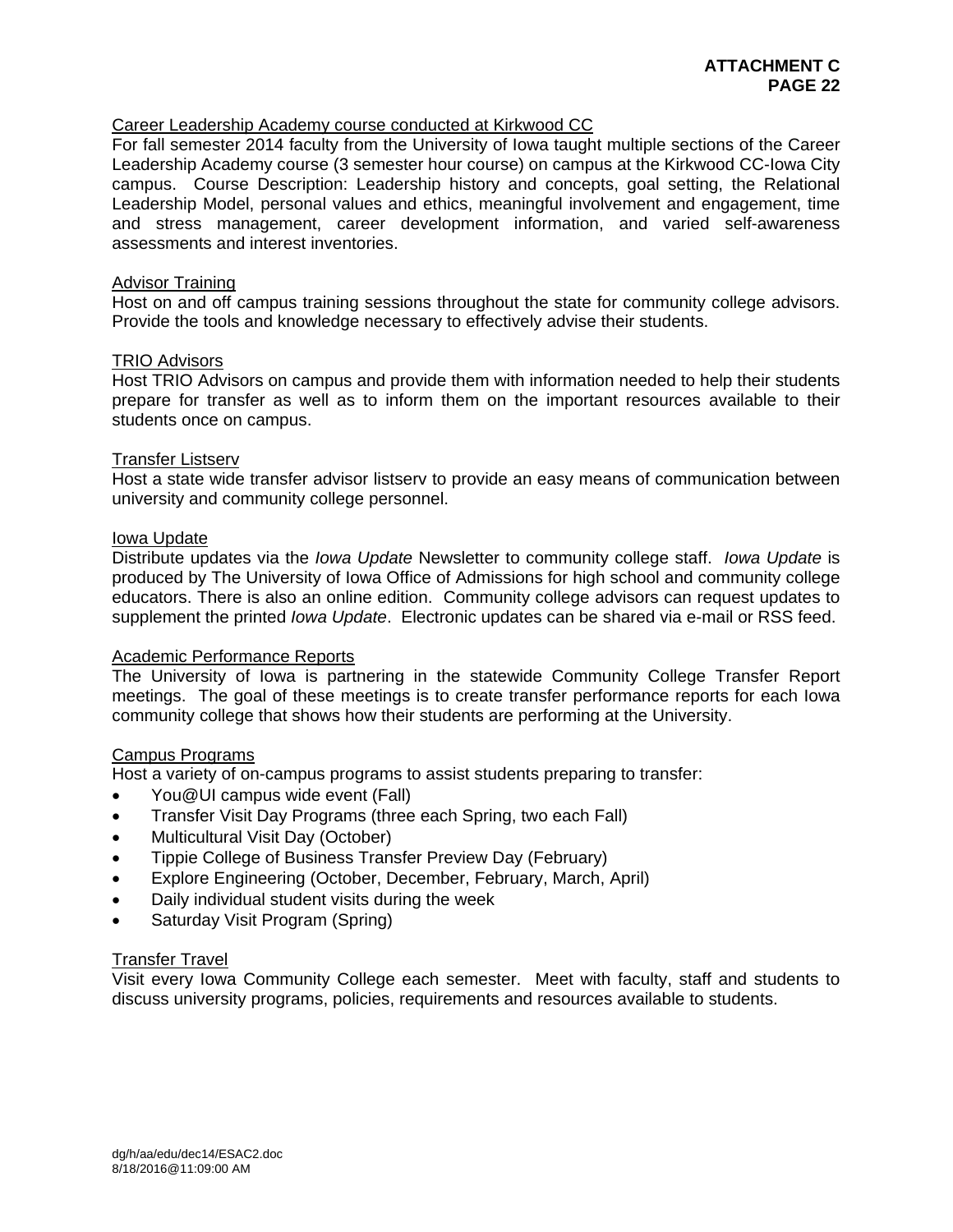Participate in each of Kirkwood Community College's 2014 Summer Orientation Programs. General advising information provided as well as discussion of 2 Plus 2 Plan. We provided a staff member (for information discussion as well as staffing an information table at event) for each of the ten events during Summer 2014 which were attended by 430 students entering Kirkwood CC Iowa City.

### Off-Campus Student Advising

Advise students one on one regarding course selection, university policy and admission procedures prior to admission via phone, on campus appointments, off campus appointments, email, and instant messaging conversations.

Fall 2013 community college advising visits: 18 advising visits (144 individual student advising appointment options)

Spring 2014 community college advising visits: 18 advising visits (144 individual student advising appointment options)

#### Spring 2014 Next Step Iowa Events

4 advising visits for transfer applicants to the university (Kirkwood Iowa City; Kirkwood Cedar Rapids; Eastern Iowa CC-Scott; and DMACC-Ankeny)

## Social Media

Provide social media as a venue through which prospective transfer students and parents can ask questions and make meaningful connections before and after they arrive on campus. Students receive important information and they make connections which makes them more likely to persist once they enroll.

#### Transfer Think Tank

A group of faculty, staff and students from across the university who have an interest in the transfer student experience meet to discuss existing areas of transfer student support and resources on campus and explore what additional efforts may be beneficial for this population.

#### Transfer Transition Course

The university offers a Transfer Transition Course that is designed to increase retention, ease the transition to the University, and help students feel comfortable in their new environment.

#### Living Learning Communities

In the 2010 strategic plan, the University of Iowa set a goal to expand residence-hall-based livinglearning communities to the point where every new student could participate. In Fall 2014, all incoming students who chose to live on campus were required to join a living-learning community (LLC) of their choice.

LLCs are residential communities that connect students with common goals or interests. Some LLCs have a connection to a specific major—engineering, for example, or business. Others focus on topics like photography, music, or leadership. All set out to provide a sense of community and a close network of peers that make a big university feel smaller. The overarching goal behind the program is to increase retention and help students make the rigorous academic transition and social connections to achieve a sense of belonging. Students were required to choose their top five learning communities from a list of different options including some specifically for transfer students.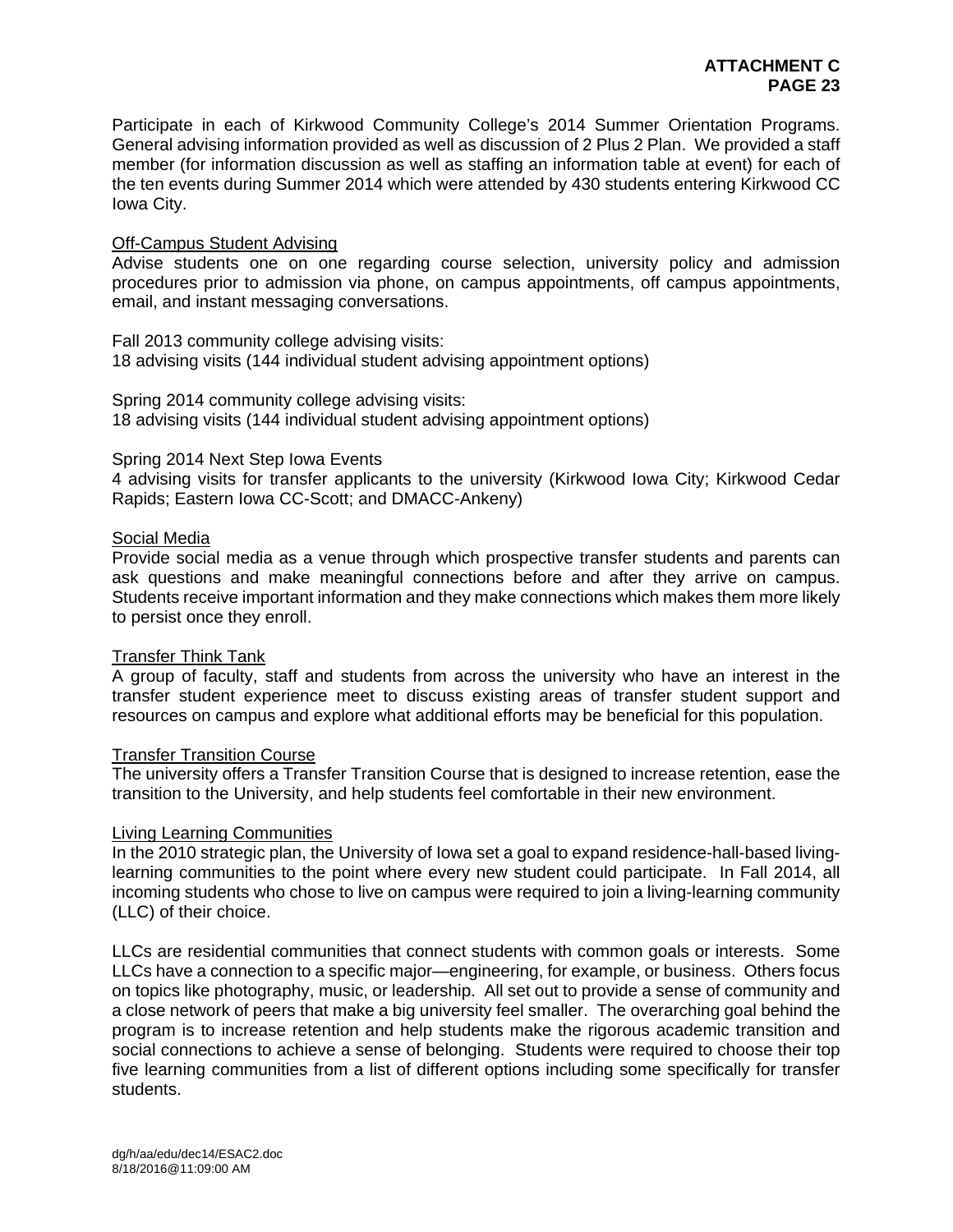## Transfer Student Success Initiatives

The University of Iowa implemented a set of specific, targeted interventions that will help transfer students adjust more effectively. These initiatives were designed to assist transfer students in making academic and social transitions, to more fully introduce them to campus, and to enhance their opportunities for success upon transfer. They address two primary aspects of transfer student success: 1) academic support and 2) social integration into the institution.

## On Iowa!

Fall 2014 was the second year transfer students participated in On Iowa!, an immersion experience for new students. On Iowa! provides a comprehensive introduction to University life, including the skills necessary to be a successful University of Iowa student within and beyond the classroom. During On Iowa!, students build connections with new and current students, learn about University history and traditions, and become familiar with the expectations of The IOWA Challenge. They learn about what to expect academically, and how to be successful at Iowa. We also emphasize setting goals, staying safe and healthy, and getting engaged on campus.

## PICK ONE!

The PICK ONE! program is a means to better communicate the importance of early, meaningful co-curricular involvement to new students. Students are encouraged to pick an activity to get involved in during their first semester, which helps with social integration purpose and potentially supports seamless learning as students learn both in class and in their PICK ONE! experience. Students may choose an opportunity in campus employment, student organizations, fraternities/sororities, honors, intramural/club sports, leadership, multicultural, performing arts, or service outside of the classroom. Direct marketing and inclusion of PICK ONE! in transfer orientation can be targeted at their specific needs; for instance, many are entering a major and would benefit from getting involved in an academic student organization tied to their career aspirations.

## **Mentoring**

Navigating the environment of a new campus can lead to unintended barriers to success for transfer students. The UI has developed a cadre of peer mentors who will meet periodically, 1:1, or in small groups to answer questions, support transition, and refer students to appropriate resources. Quick questions may be answered via phone or text. Mentors will serve as "transfer ambassadors" for students, will greet new students during transfer orientation, organize study sessions, and act as a general resource/guide for their mentees.

## Division of Continuing Education

The UI Division of Continuing Ed also has a long history of working with the Iowa Community Colleges. The Division of Continuing Education has developed partnerships with a number of community colleges in Iowa. These partnerships provide opportunities for students to complete an associate's degree from their local community college, and then take University of Iowa course work online to earn a bachelor's degree.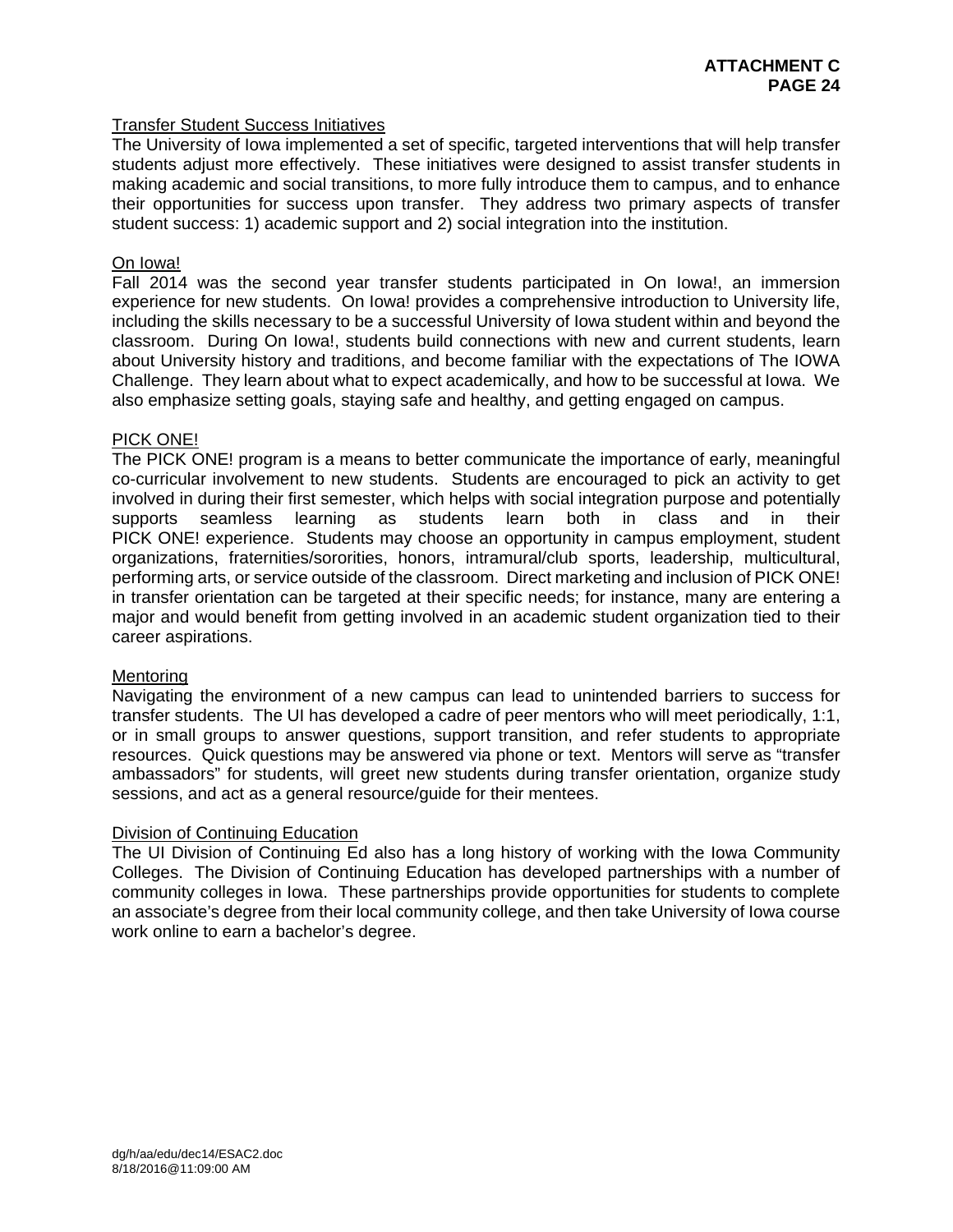Five degree programs are currently available:

- Bachelor of Business Administration (Management major: Entrepreneurial Management Track)
- Bachelor of Art in Social Work (BASW) (Des Moines area)
- RN-BSN
- Bachelor of Applied Studies (BAS)—restructured for fall 2014
- Bachelor of Liberal Studies (BLS)—restructured for fall 2014

Students in the BAS degree may choose from four different emphasis areas.

- Creative Writing
- **•** Human Relations
- Justice Studies
- Political Science

Students in the BLS degree may choose from three different emphasis areas.

- Health and Human Studies
- Organizational Studies
- Global Studies (fourth level of world language required for graduation)

Optional Certificates may be earned separately or as part of the University's online degree programs.

- Entrepreneurial Management (certificate)
- Nonprofit Management (certificate)
- Public Health (certificate)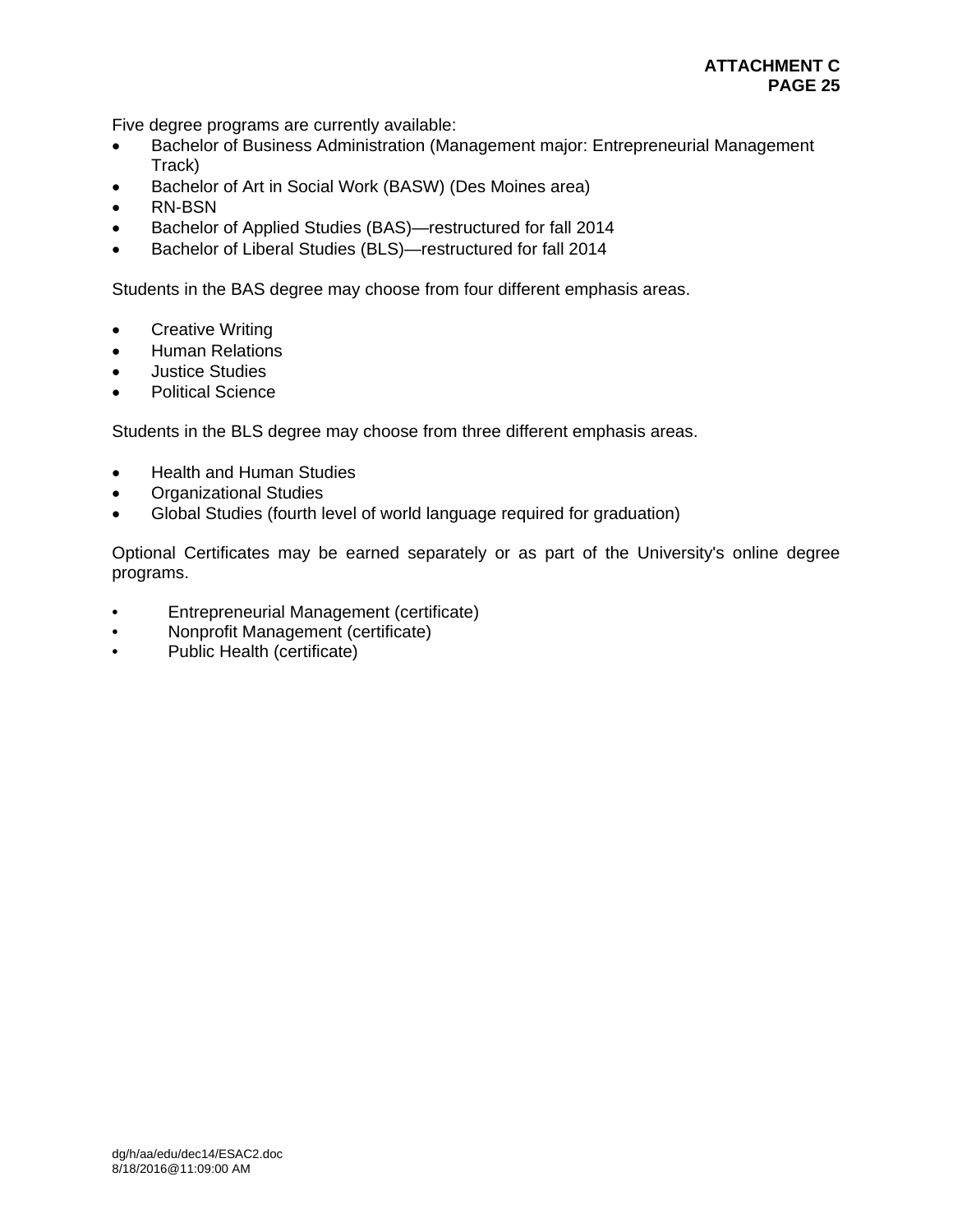# **IOWA STATE UNIVERSITY**

## **Enrollment**

Iowa State enrolled 1,960 new fall 2014 transfer undergraduates – the second largest transfer enrollment growth at Iowa State University. Of the 1,960 new transfer students, 1,181 came from Iowa's community colleges. Nearly one of every four undergraduates enrolled at Iowa State is a transfer student. This fall Iowa State has 6,473 undergraduate transfer students enrolled. Iowa State's transfer enrollment growth is the result of Iowa State's ongoing commitment to transfer students. This investment of time, resources, and energy into the transfer enterprise, along with excellent academic programs and co-curricular programs allow transfer students to be successful at Iowa State.

## **Summary of Transfer and Articulation Activities**

Iowa State continues to participate in a full complement of annual and on-going partnership, articulation and outreach activities designed to strengthen our relationship with Iowa's community colleges and support as seamless a transfer as possible for our students.

Examples include:

- The Admissions Partnership Program (APP) www.admissions.iastate.edu/partnership/
- Hundreds of individual program and course articulation agreements with Iowa's community colleges
- Numerous on-going ISU and Iowa community college faculty-to-faculty collaborations and conversations resulting in articulation agreements, transfer plans, transfer activities, and student success
- Visits to every lowa community college campus multiple times annually by transfer admissions counselors
- Regular communication with and advising to transfer students who have inquired about, applied for, and/or accepted admission
- Campus visit opportunities designed exclusively for transfer students
- Living learning communities available exclusively for or open to transfer students in various majors
- Maintenance of up-to-date transfer and articulation Web sites, including the following:
	- o Transfer In Iowa at www.transferiniowa.org/
		- $\checkmark$  11,212 visits and 8,973 unique visitors from October 1, 2013 to September 10, 2014
	- o TRANSIT, Iowa State's on-line transfer articulation system transit.iastate.edu/<br>
	4 33.052 visits and 22.920 unique visitors from October 1, 2013 to Sentemb
		- 33,052 visits and 22,920 unique visitors from October 1, 2013 to September 10, 2014
	- o Course equivalency guides and transfer plans can be found at www.admissions.iastate.edu/equiv/index.php or on www.transferiniowa.org/ and http://www.admissions.iastate.edu/transfer/transfer\_plans.php or by visiting www.transferiniowa.org
- Participation in the Liaison Advisory Committee on Transfer Students (LACTS)
- Participation in the quarterly Iowa Community Colleges Arts and Sciences Administrators meetings
- Participation in the 2014 Annual Statewide Articulation Conference and various statewide articulation meetings sponsored by the Iowa regent universities and Iowa community colleges
- Provided leadership for the College of Agriculture and Life Sciences annual meeting.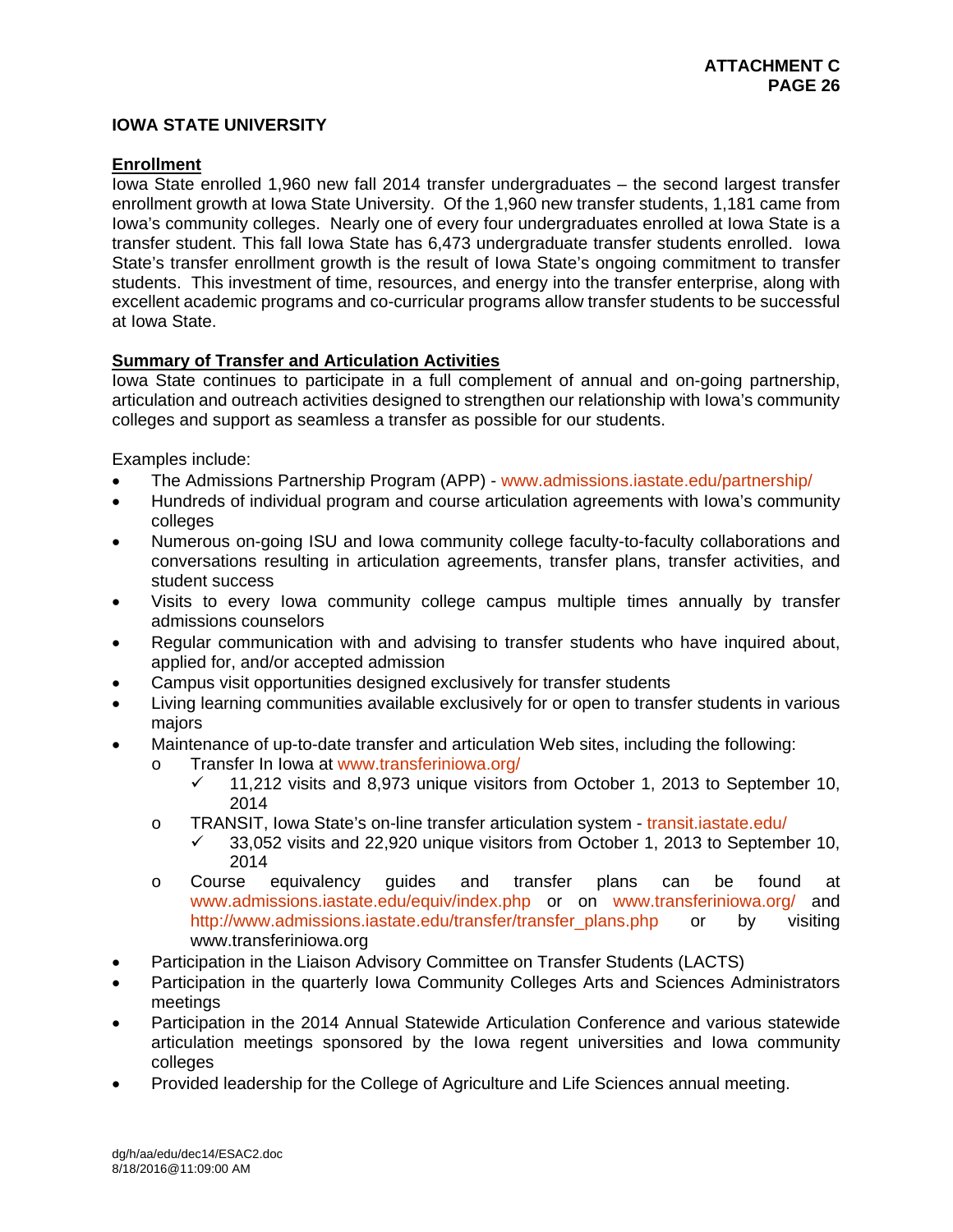- Ongoing articulation efforts led by the Iowa State University Articulation Coordination Council, which is chaired by the Associate Provost for Undergraduate Programs. This Council meets regularly to identify opportunities for new and improved articulation.
- *TRANSFER*mation, a two-day transition program designed for new entering transfer students to help prepare them to transfer successfully and integrate into the Iowa State University family. *TRANSFER*mation engages nearly 450 new students
- Continued the Transfer Admissions Ambassadors program, connecting prospective transfer students with currently enrolled transfer students.

In addition to this list of on-going transfer activities, the following are highlights of transfer and articulation initiatives during the time period October 2013 through September 2014.

# **Reverse Credit Transfer Agreement**

The Reverse Credit Transfer Agreement is a partnership developed by the Board of Regents and Iowa's public universities in close collaboration with Iowa's community colleges to facilitate the transfer of credits back to one of Iowa's community colleges for the purpose of providing an opportunity for students to attain a degree, diploma or certification. Information about this Agreement can be found at www.transferiniowa.org/reverse\_credit\_transfer.php. Iowa State University has 955 currently enrolled students participating in this program.

## **Iowa State University's Admissions Partnership Program (APP)**

Iowa State's Admissions Partnership Program (APP) celebrates eight years of providing a more seamless transfer experience for Iowa's community college students.

Highlights include:

- Since program inception in fall 2006, a total of 2,590 students, including 355 US minority students and 37 international students, have participated in APP representing all 15 community colleges.
- As of September 30, 2014, there are nearly 750 active participants in APP. A total of 1,227 have matriculated to Iowa State University since the start of the program in 2006.
- Nearly 100 APP students are living in Iowa State residence halls this fall. Our APP admissions process provides for early acceptance into APP for those students wanting to live in Iowa State housing.

Benefits include:

- Guaranteed admission to Iowa State provided requirements are met
- Personal academic advising and mentoring
- Degree planning to ensure timely graduation, including receipt of a real-time degree audit showing how credits will transfer and apply to ISU major
- Free transcript exchange between the community college and Iowa State
- Option to lock-in bachelor's degree requirements with the same status as a student who enrolls as a first year student direct from high school
- Option to live in Iowa State housing at student rates
- Student discount prices for cultural and athletic events with paid activity fee
- An Iowa State Student ID (ISUCard) and e-mail account
- Exclusive transfer newsletters with career planning tips and information about campus news and events
- Access to libraries, learning communities, career exploration opportunities, clubs, and recreational facilities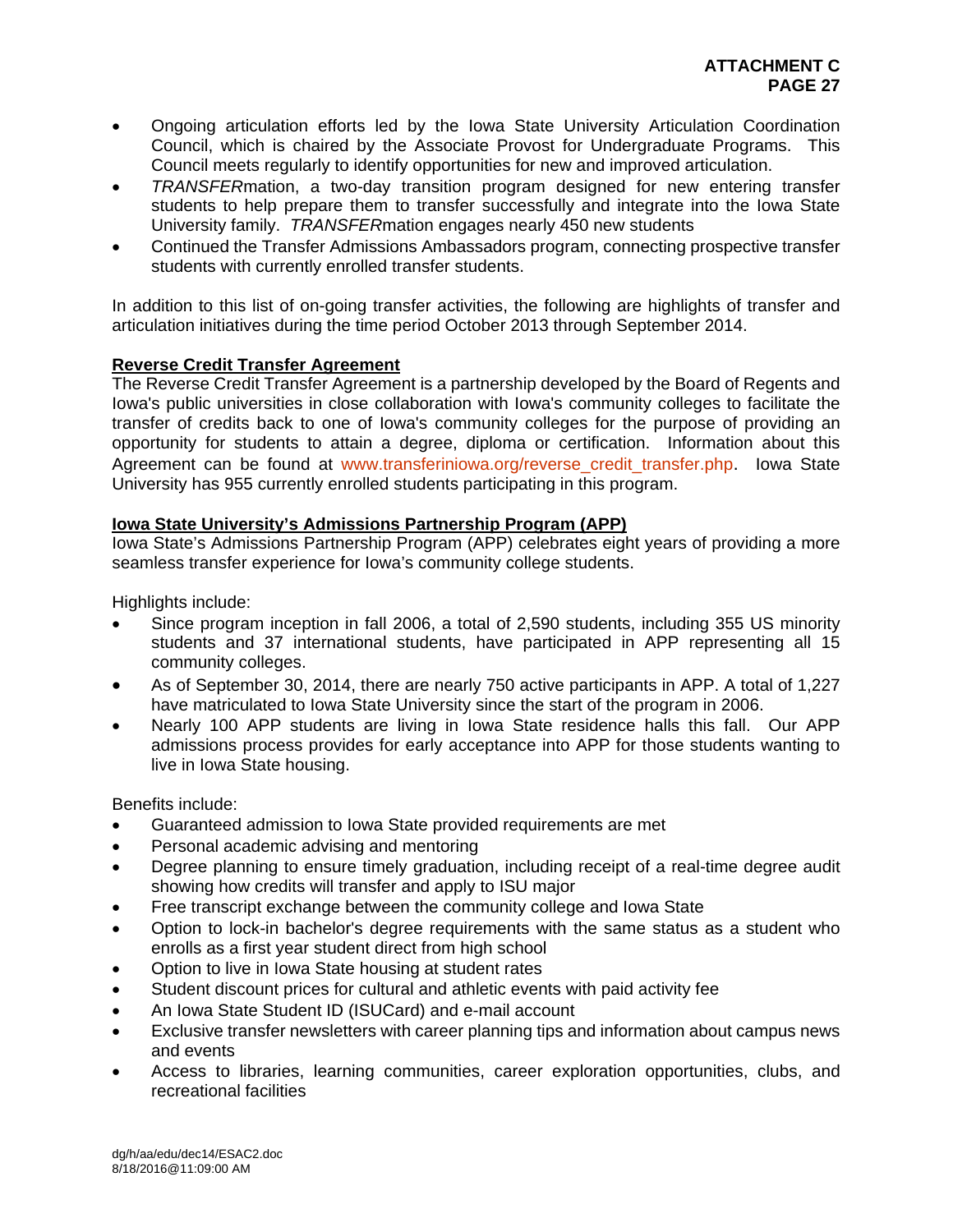# **Articulation Web Sites**

Transfer students now have access to numerous on-line planning resources, some of which include: www.transferiniowa.org

- https://transit.iastate.edu/
- www.admissions.iastate.edu/partnership/
- www.admissions.iastate.edu/equiv
- www.admissions.iastate.edu/transfer/transfer\_plans.php

# **Articulation Meetings**

Iowa State University participated in four academic discipline meetings during 2013-2014. Twoand four-year university and college faculty and staff participated in these meetings.

# **Agriculture Statewide Articulation Meeting**

On June 24, 2014, Iowa State University's College of Agriculture and Life Sciences (CALS) hosted its third annual Statewide Agricultural Sciences Articulation and Partnership Workshop, at the FFA Enrichment Center on DMACC's campus, bringing together post-secondary faculty and administrators who deal with agriculture and natural resources. The curricular focus for the 2014 workshop included improving the transfer process, college and university updates, dual-enrollment courses, and course discussions.

Specific objectives for this meeting included:

- Share ideas to improve advising of transfer students including processes that work, need improvement, or need additional resources.
- Identify the need for each community college to self-monitor the integrity of dual-credit courses offered statewide.
- Identify the need for a common statewide assessment for dual-credit courses.
- Create an awareness of the APP program at ISU.

The goal of the planning committee, comprised of two- and four-year agriculture education leaders, is to create an event that is a model for the U.S. by establishing a highly effective, integrated, state-wide system of science and technology education in the fields of agriculture and natural resource sciences.

## **Arts and Sciences Administrators Annual Articulation Meeting**

Each spring Iowa community college and university faculty and administrators from the arts and sciences convene to focus on articulation issues related to agreed upon academic disciplines. This year's annual meeting was held on January 31, 2014 at the DMACC Newton Conference Center and focused on Educational Psychology and Management Information Systems (business focus). ISU faculty and administrators participated in each of these meetings.

## **Career & Technical Education (CTE) Articulation Meeting**

This was the first year for the Career Technical Articulation conference which was sponsored by the Association of Iowa Community College Career and Technical Administrators and the Iowa Community College Chief Academic Officers. ISU staff participated in the conference which was held on November 1, 2013 at the DMACC FFA Enrichment Center, Ankeny. Discussion topics were Network Administration, Criminal Justice, and CAD/Design.

# **Criminal Justice Follow-Up Meeting**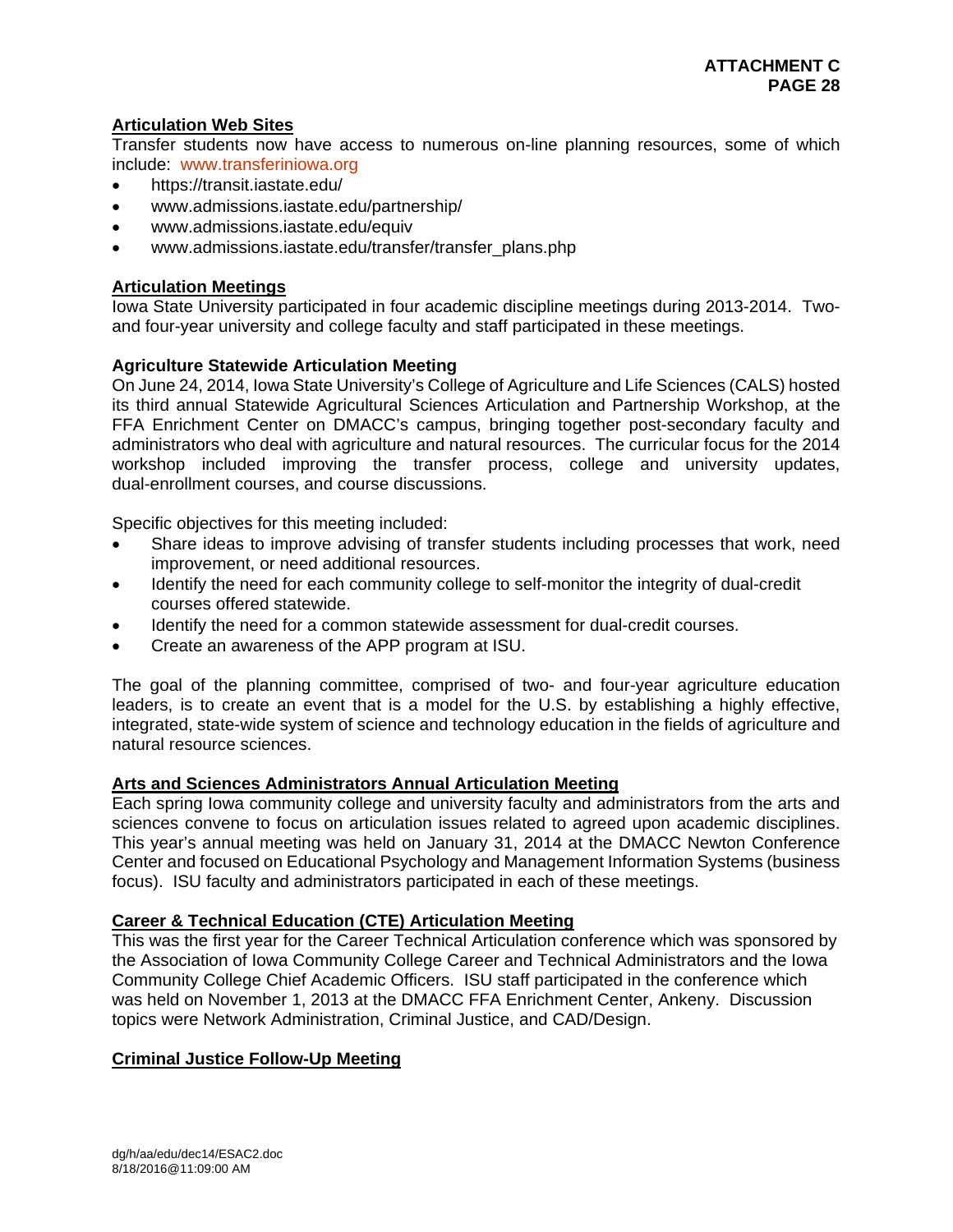As a follow-up to the CTE Articulation Conference held in November, Criminal Justice faculty had a follow-up meeting on March 28, 2014 at the DMACC-Ankeny campus. Staff from Iowa State also attended this meeting.

## **Articulation Agreement Highlights**

Articulation agreements between Iowa State's academic departments and Iowa's community colleges continue to evolve and expand. A few examples of new, continued or enhanced articulation agreements/initiatives include:

## **Business:**

- College of Business administrators had a collaboration meeting with DMACC Business administrators, advisors, and faculty to discuss articulation and transfer processes in late May 2014. Additional meetings with the District Chair and faculty for Intro to Business were held over the summer, with shared competencies developed and approved by their faculty and direct transfer/articulation to begin with this course taken at DMACC in Spring 2015 and forward. Also presented for change in transfer/direct articulation (as a result of this meeting) is Intro to Computers, which will likely begin as of Fall 2014. Both of these course transfer/articulations are under review by the College of Business, with final steps to be taken with ISU Admissions to make the necessary updates to the transfer systems.
- Other computer courses were also submitted for the possibility of change in transfer articulation from NIACC, Hawkeye CC, and Indian Hills CC.

## **Ag & Life Science:**

- AGEDS department reviewed and updated all community college transfer plans in the summer of 2014. (still waiting for some community colleges to review/confirm years one and two in the plan). Confirmed plans have been posted to transfer guide web page.
- AGEDS faculty/staff visited the following community colleges: Southeastern, Muscatine, and Iowa Western.
- AGEDS faculty and staff have frequent contact with Community College faculty and staff and respond to questions about courses and procedures on a regular basis.

## **Design:**

The College of Design signed the following new articulation agreements last year:

- Bachelor of Design
	- $\checkmark$  lowa Valley Community College District Apparel Merchandising (AAS)
	- $\checkmark$  lowa Valley Community College District Art (AA)
	- $\checkmark$  lowa Valley Community College District Family and Consumer Science (AA)
	- $\checkmark$  lowa Valley Community College District Graphic Arts (AA)
- B.S. in Community & Regional Planning
	- $\checkmark$  Kirkwood Community College AA in General Studies

The College of Design is in the process of developing articulation agreements with the following community colleges:

- Bachelor of Design
	- $\checkmark$  Kirkwood Community College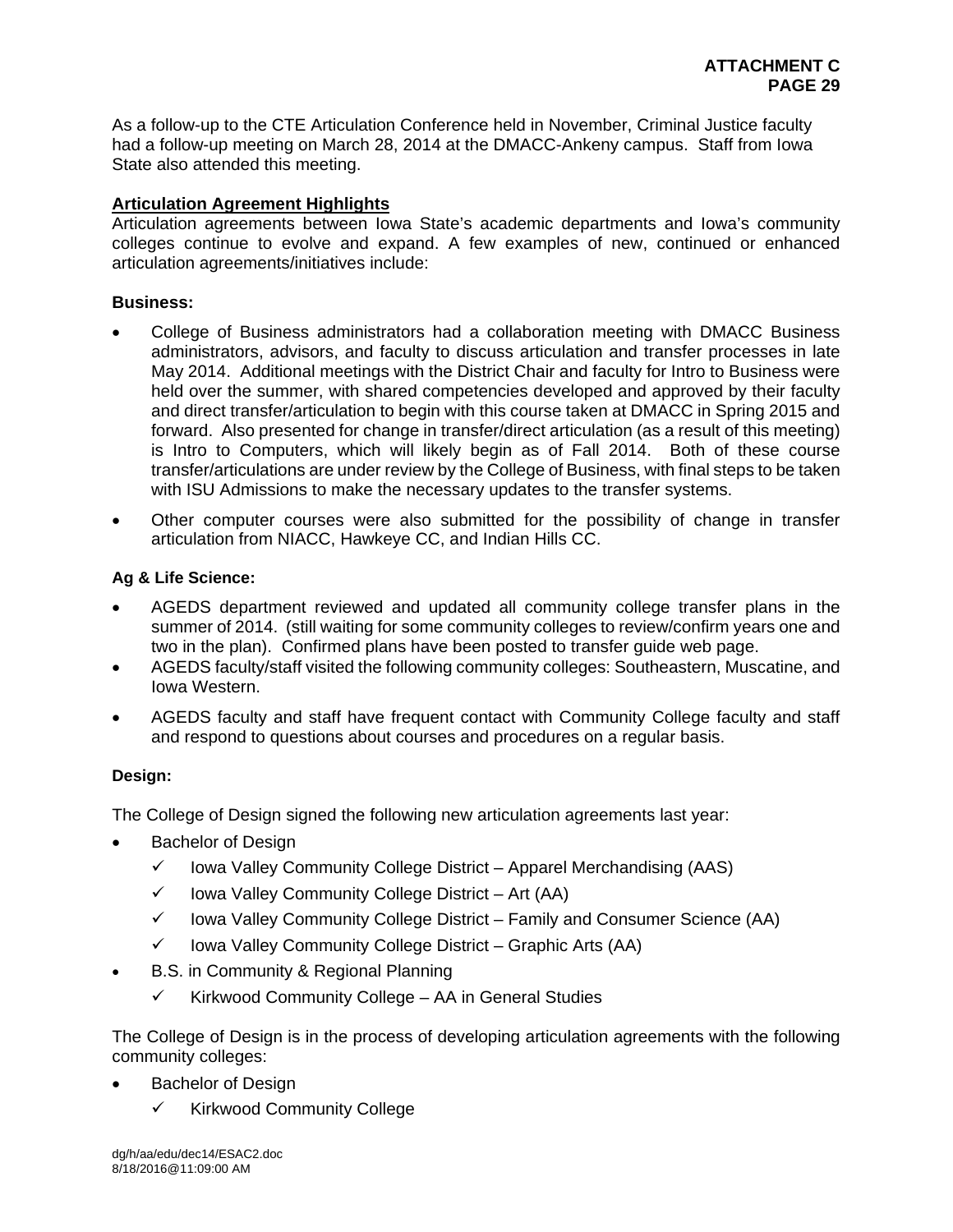- $\checkmark$  Iowa Central Community College
- Des Moines Area Community College
- B.S. in Community & Regional Planning
	- $\checkmark$  lowa Valley Community College District
	- $\checkmark$  Iowa Central Community College
	- $\checkmark$  Des Moines Area Community College
	- $\checkmark$  Western Iowa Tech Community College
	- $\checkmark$  Northern Iowa Community College

# **Engineering:**

- Iowa State's College of Engineering and Iowa Western Community College finalized an articulation agreement between our colleges for Pre-Engineering degree program at Iowa Western Community College; with an articulated pathway (Pre-Engineering track) to ISU as of January 2014.
- The College of Engineering continues to engage DMACC and Kirkwood in regards to existing articulation programs in engineering. Discussions are ongoing for potential additional partnerships in student programming to encourage successful student transition to ISU in engineering. These efforts include a scheduled September 23<sup>rd</sup> Iowa Community College transfer day hosted by ISU College of Engineering. The activity is conjoined with invited attendance to the ISU College of Engineering Career Fair. This affords community college students the opportunity to explore transfer pathways and academic success strategies as they consider their academic planning options of transfer from CC to ISU to study engineering. Conjoined with our colleges' career fair, the experience affords an additional opportunity to network with potential employers to explore coop and internship opportunities in fields of interest.
- The College of Engineering has engaged in discussions with Indian Hills Community College regarding course articulation opportunities. Courses are currently under review by curriculum committees to strengthen an existing engineering transfer pathway between our institutions. Beginning dialogues have started with Western Iowa Tech and North Iowa Area Community College in collaboration with Steve Warnstadt from Board of Regents. These discussions are intended to explore potential enhanced transfer pathways to Iowa State in Engineering, and build on existing articulated course work.

**Human Sciences:** Nothing to report for 2013-2014.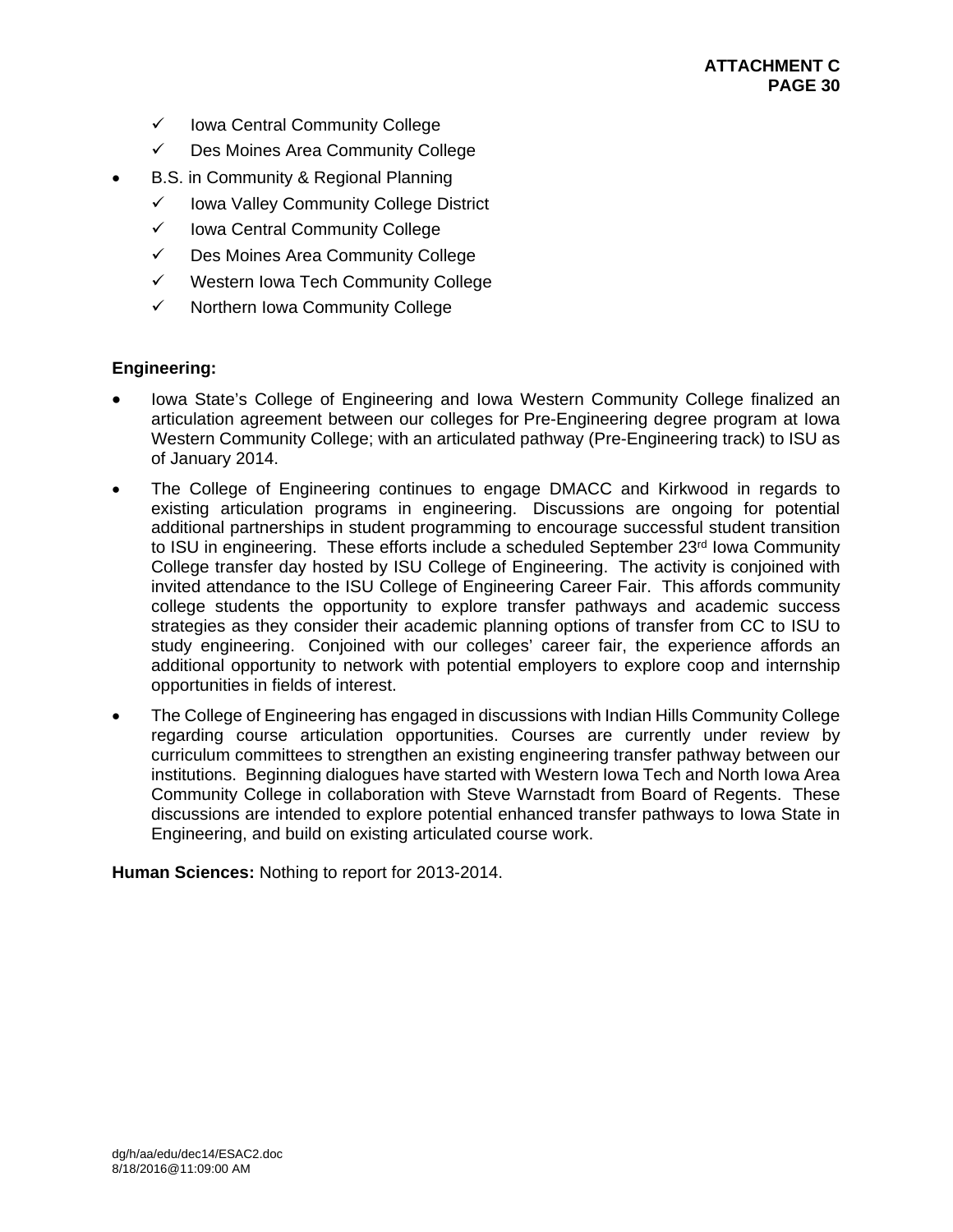# **Liberal Arts and Sciences:**

- Fall 2013 First Career-Tech Articulation Conference: Only LAS program was Criminal Justice Studies. Dan Rice and Diane Bengtson represented LAS at the event.
- Summer 2014 Dan Rice began visiting community colleges to establish stronger connections. He plans to visit each of the Iowa community college campuses before the end of Fall 2014.
- Dean Schmittmann and Associate Dean Slagell held meetings with their counterparts at DMACC.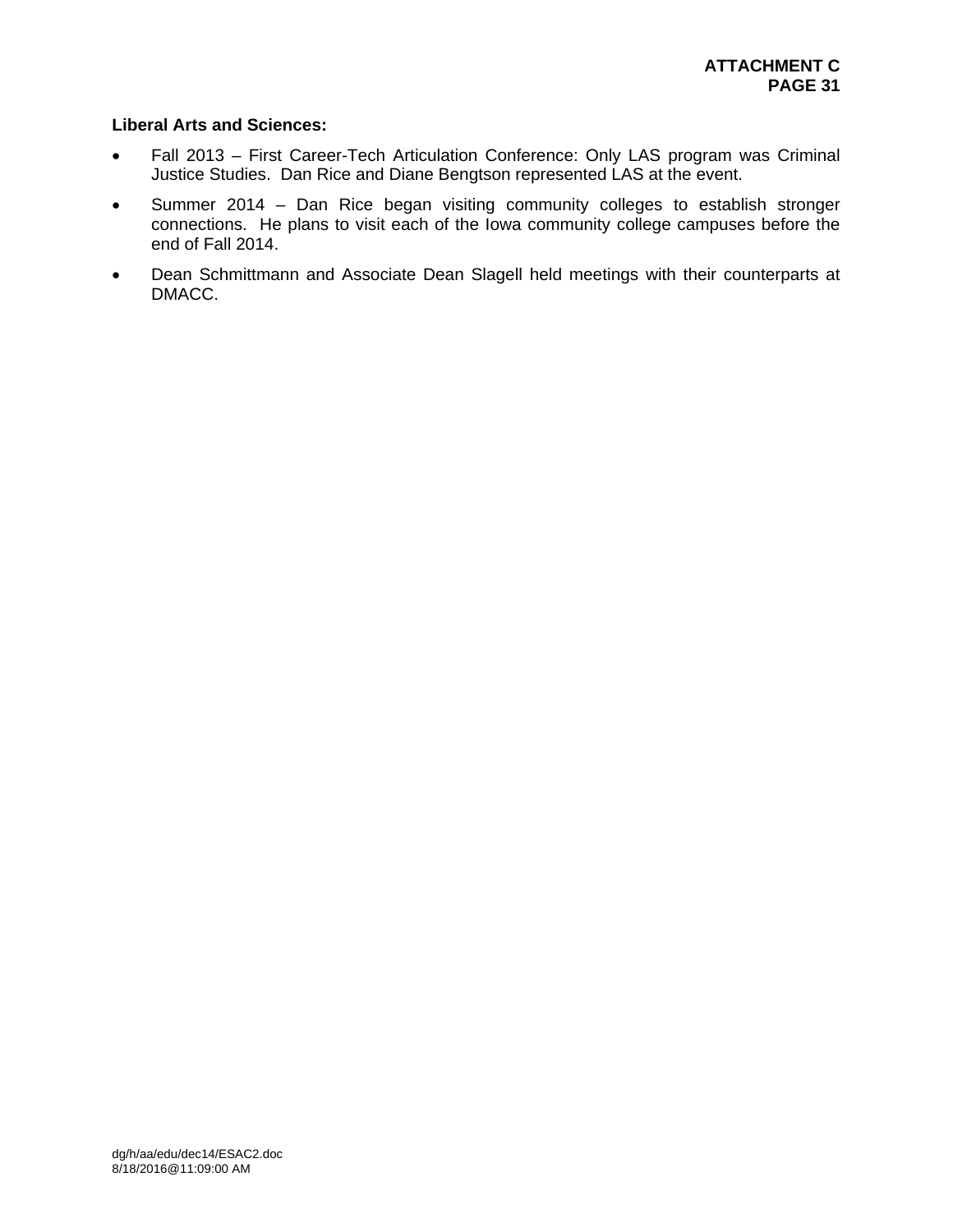# **UNIVERSITY OF NORTHERN IOWA**

The University of Northern Iowa continues its commitment to working with the Iowa community colleges to ensure a smooth transition of students between our institutions. We provide an array of resources and guidance to accomplish enrollment goals. UNI enrolled 842 new transfers in Fall 2014 compared to 912 in Fall 2013. This includes 557 students from Iowa community colleges.

Transfer initiatives include:

- UNI hosted a Transfer Adviser Workshop on Monday, March 31<sup>st</sup>, 2014. We invited all community college advisers to attend to hear updates from UNI.
- The Senior Associate Director is a member of a statewide group working to develop a new, more comprehensive community college student performance report.
- The Assistant Director/Transfer and the Transfer Counselor attended the National Institute for the Study of Transfer Students (NISTS) conference held in February, 2014 in Atlanta.
- UNI has develop a Transfer Council to examine transfer student issues. The council determined that the UNI community is poorly educated when it comes to understanding the transfer population so the Transfer Council is developing an on-campus informational piece to distribute to all faculty and staff. It will include demographics, academic achievements, and other facts regarding UNI transfer students.
- UNI revised the awarding of the Phi Theta Kappa Scholarship to transfer students. Previously, students submitted a scholarship application and an essay. We changed the procedure for students entering UNI in Fall 2014. Students now simply provide proof of membership in PTK and we award them the scholarship. In Fall 2013 we awarded 12 \$1,000 scholarships. In Fall 2014 we awarded approximately 80 \$1,000 scholarships.
- Transfer scholarships are now being awarded to second semester admitted students. Previously, all transfer scholarships were awarded in the fall semester only.
- We developed an electronic newsletter with UNI updates for community college advisers.
- "Panther Tracks" has been developed with Hawkeye Community College so students can live on the UNI campus while taking classes at Hawkeye. They experience all the benefits of a rich, vibrant university community and develop a support system at UNI prior to actually transferring.
- UNI faculty and Admissions staff participated in the statewide Annual Articulation Conference on January 31, 2014 in Newton. Regent and community college faculty met to discuss issues in Educational Psychology and Management Information Systems.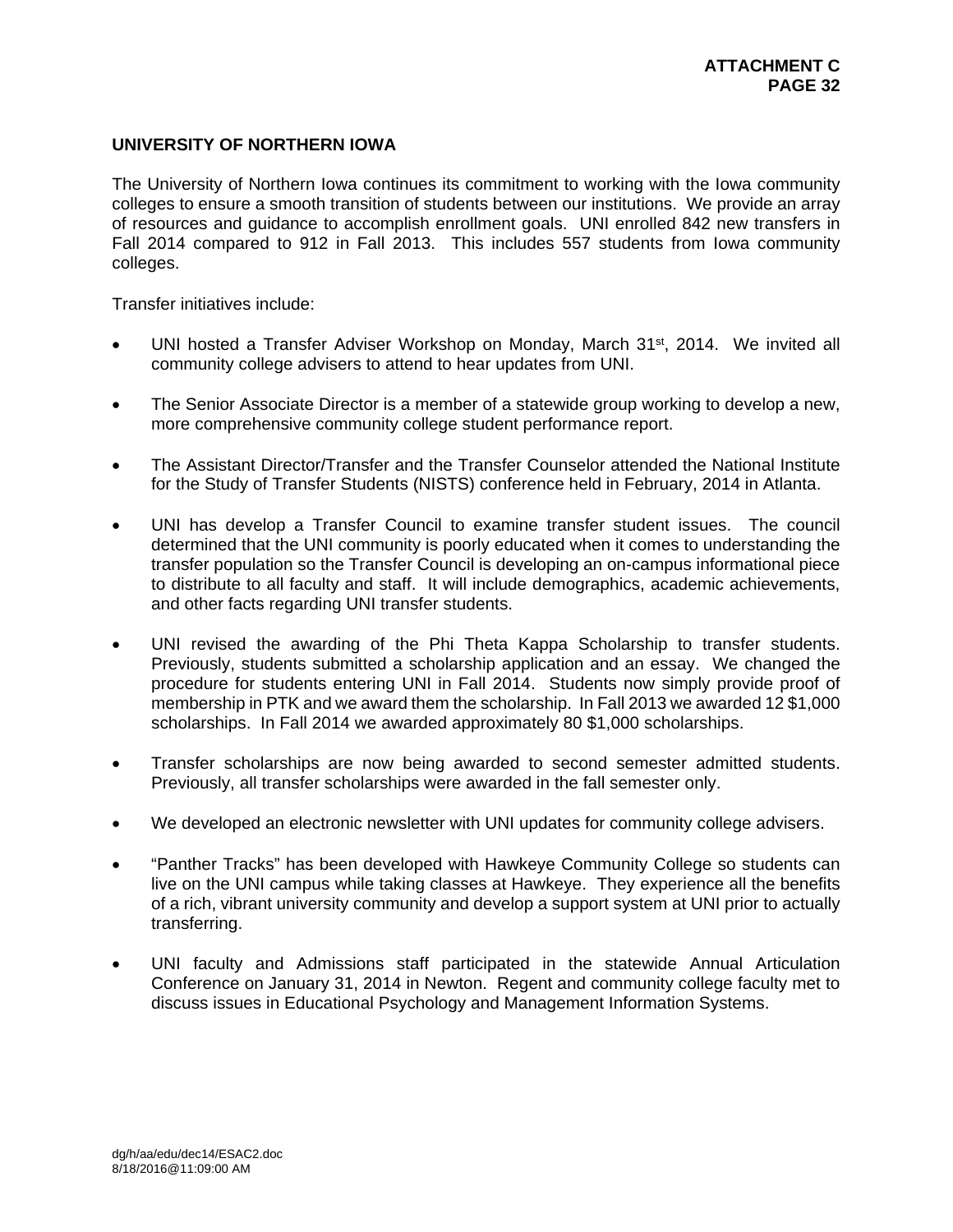- UNI College of Business Administration hosted a workshop on campus on September 26, 2014 for community college faculty teaching Intro to Decision Making (quantitative methods) and Business statistics courses. The purpose was to discuss content and outcomes of these courses.
- Transfer specific housing is now available at UNI with living/learning communities in one of the residence halls.
- Faculty from UNI's Department of Sociology, Criminology and Anthropology are engaged in articulation discussion about those majors with Iowa community colleges.
- Staff participated in the annual Regents Articulation Conference in April to review and reaffirm the eight statewide articulation agreements.
- The Senior Associate Director of Admissions is a member of the Liaison Advisory Committee on Transfer Students (LACTS).
- The Senior Associate Director Admissions attends quarterly meetings with the Iowa Community College Arts and Sciences Administrators.
- Admissions staff attended multiple visit programs at Hawkeye Community College (Experience Hawkeye Days) and Kirkwood Community College (TGIF) to discuss transferability of courses to prospective students.
- Transfer students were invited to attend the College of Education Visit Day in October, 2013. Transfer students had not previously been included in this event.
- UNI's Assistant Director/Transfer and our Transfer Counselor visit each Iowa community college district each year.
- Admissions staff participated in transfer college fairs at the following community colleges: Eastern Iowa Community College District – Clinton, Scott and Muscatine campuses, Des Moines Area Community College – Ankeny and Urban, Kirkwood Community College, Southwestern Iowa Community College, Iowa Western Community College, Western Iowa Tech and Community College, Indian Hills Community College, Hawkeye Community College.
- UNI's Assistant Director/Transfer attended a LGBT specific college fair to reach out to transfer students.
- Both a Transfer Viewbook and a Transfer Academic Viewbook were developed to meet information needs of transfers. Social media was integrated into transfer communication plans with use of Facebook, Twitter and YouTube. Community college specific posters were developed to spotlight students from those community colleges who are excelling at UNI.
- Transfer articulation websites are maintained with current transfer equivalency and other pertinent information:
	- o Transfer College Course Equivalency List: www.uni.edu/admissions/transfer/equivalency.html.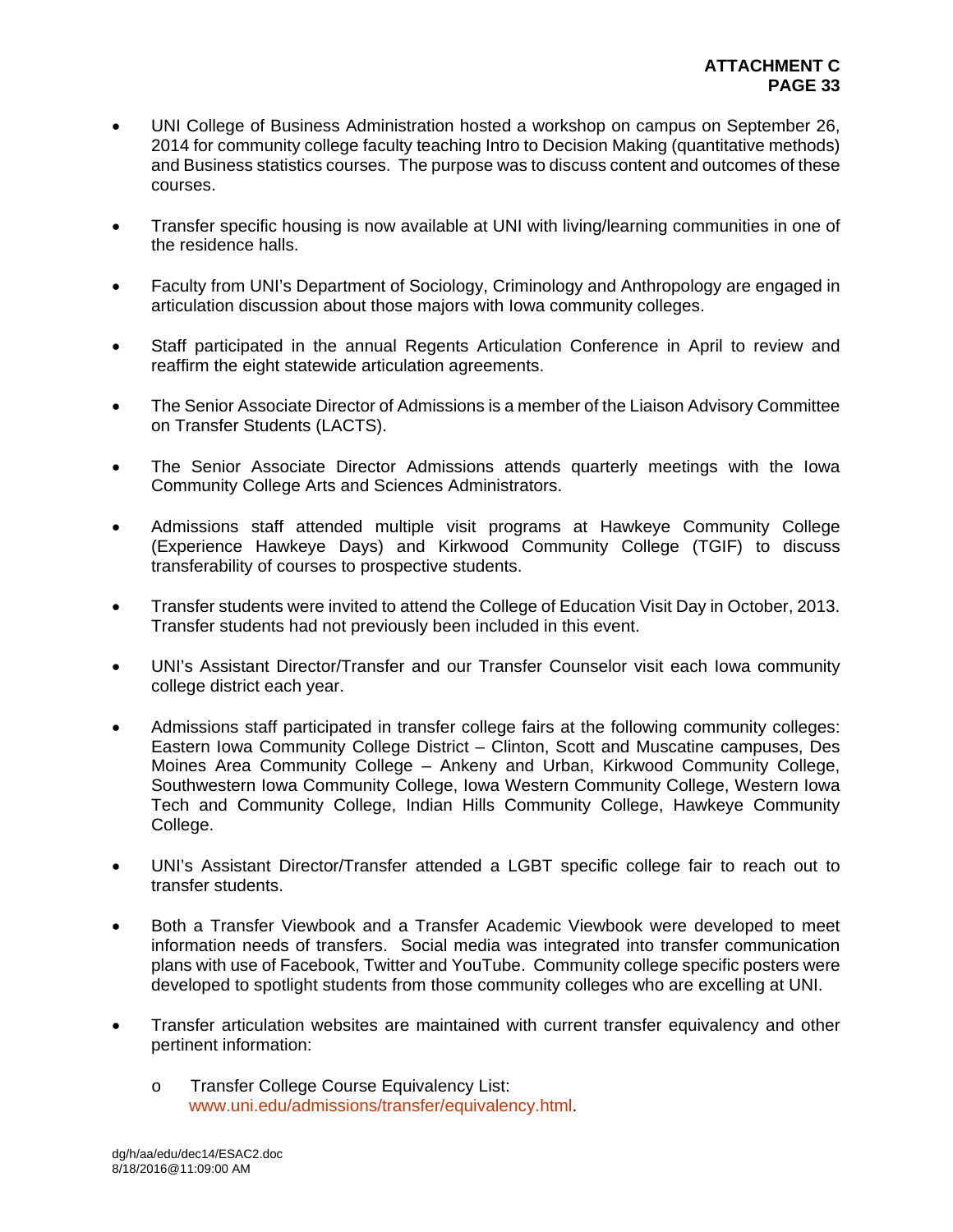- o Transfer Plan-It resource for community college students to use in planning for transfer<br>to UNI and exploring their fit to UNI maiors: to UNI and exploring their fit to UNI majors: https://access.uni.edu/cgibin/transfer/transferPlanIt.cgi.
- The Office of Admissions hosts multiple on-campus transfer visit opportunities including Panther Peek Days, Saturday Visit Days and individual visit times throughout the year. Members of the Admission staff provide in-depth advising during individual visits that help transfer students know exactly what they need to complete a UNI degree in their desired major. In February 2014, transfer students were included in UNI Up Close, a visit day specifically for admitted students and were provided individual advising sessions at the end of the day.
- We have increased the number of transfer students in the membership of the Student Admission Ambassadors group and are available to provide tours to incoming transfer, serve on student panels for transfer visit days and other types of recruitment efforts. Likewise, transfers are now part of the Student Telecounseling Admission Representatives (STARS) and make phone calls to answer transfer student questions to ease their transition to UNI.
- A transfer student panel has been created to provide information that is of specific interest to transfer students when they attend our on-campus visit programs.
- Visits by international admission staff were made to Hawkeye Community College, Kirkwood Community College, Des Moines Area Community College, Indian Hills Community College and Marshalltown Community College to promote UNI to the international students and to invite them to participate in the International Preview Day held in April 2014.
- New Student Programs hosts mandatory Transfer Orientation programs throughout the year. They also host a "Welcome Transfers" lunch at the beginning of each semester to supplement the Transfer Orientation experience with an opportunity to talk with faculty and staff after the start of classes.
- UNI continues to inform students of the Reverse Transfer Credit Agreement between the community colleges and Regents universities that facilitates the transfer of university credits back to the community college to facilitate student completion of their associate degree, diploma or certification. Transcripts are being delivered to the community colleges at the end of each term.
- We have hosted numerous TRIO student groups on campus. During these visits, we provide students with advisement regarding appropriate courses to take while at the community college, based on their intended major at UNI.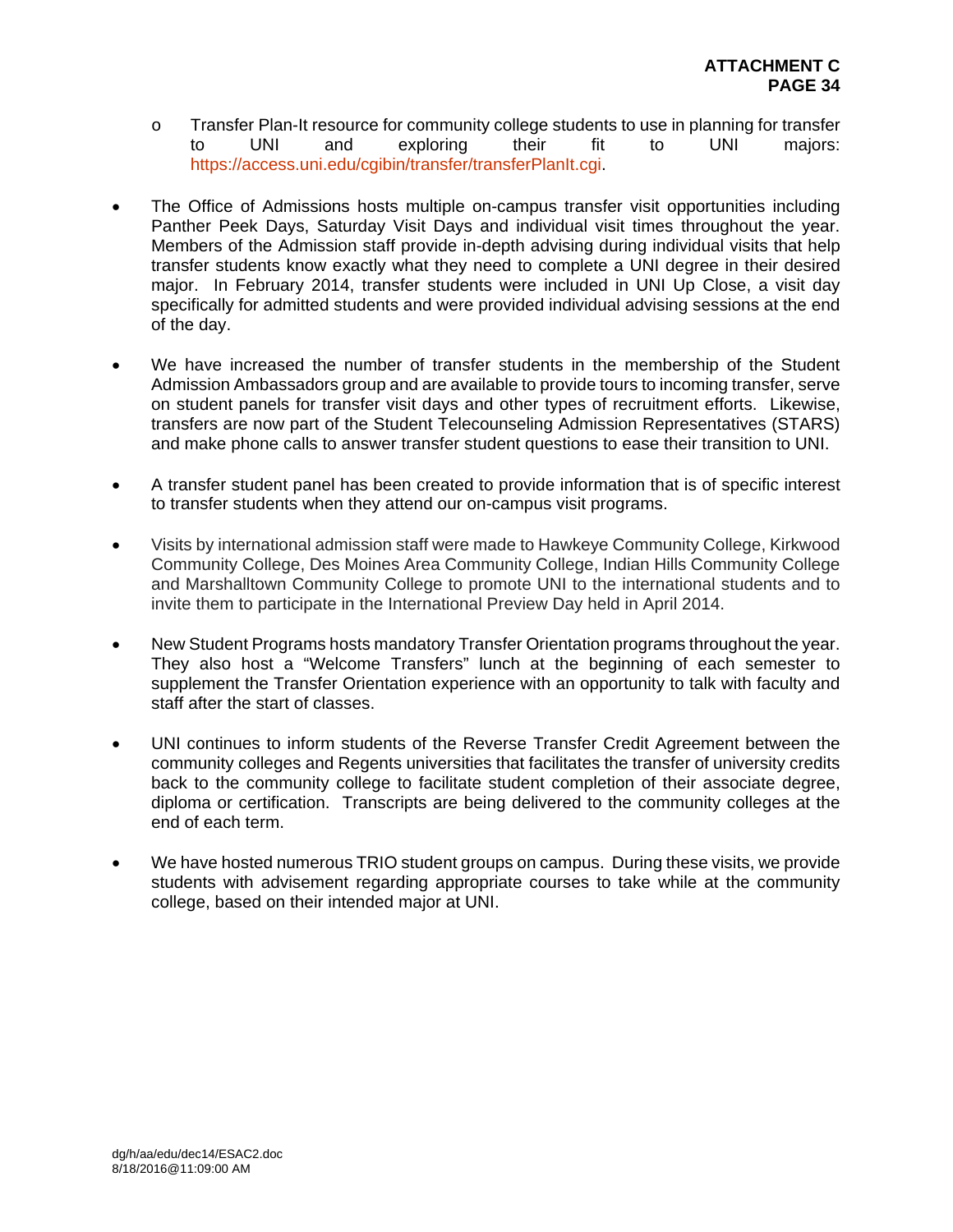- New articulation agreements are being developed with SECC Chemical Dependency program and UNI's Family Services major. Additionally, a new articulation agreement has been developed with NIACC's Wellness, Exercise Science, Leisure Services program and UNI's Movement and Exercise Science major.
- UNI hosted a Science, Technology, Engineering and Mathematics (STEM) Conference in July 2014 for area high school counselors and community college faculty and advisers. The agenda included an overview of UNI STEM department expectations for transfer and firstyear students and career opportunities available. The conference increased attendees' understanding about what students need to learn and do to prepare themselves to pursue majors in STEM disciplines at UNI. About 40 people attended the meeting which was made possible by the Iowa EPSCoR grant from the National Science Foundation (NSF).
- In October 2014, the College of Humanities, Arts and Sciences invited approximately 40 students from Ellsworth and Hawkeye Community College to attend a STEM day to learn about Biology, Earth Science, Mathematics and Physics opportunities at UNI.
- The Interim Director, Community College Relations continues to work closely with community college presidents. The charges to this position is to research, review, and investigate institutional community college data as well as conduct extensive interviews of Iowa community college leadership and UNI leadership with a focus on 1) What is UNI doing right with Iowa community colleges. 2) What could UNI be doing better and 3) What should UNI stop doing. Goal: develop a set of recommendations for UNI with respect to improving community college relations, transfer processes, institutional data access, faculty to faculty relationships and institutional culture.
	- o The Interim Director has conducted numerous meetings with UNI faculty, staff, administration and transfer students to identify opportunities and challenges.
	- o The Interim Director has met with senior community college leaders on their campuses for open and honest dialogues about opportunities and challenges.
	- o An online searchable database of current articulation agreements is now in the testing stage.
	- o A Community College Task Force has been established to develop a long-term strategic focus on community college relations.

# **Admission Partnership Program**

UNI has Admission Partnership Program (APP) agreements with all Iowa community college districts. APP has a goal of providing early and ongoing advising to prospective transfer students while they were still at their respective community colleges. This early identification and provision of services is designed to ensure a smooth transition to UNI with the most effective application of the student's transfer credits to their UNI degree objective, ultimately resulting in a timelier graduation for the student. Students may participate with all of UNI's 90+ majors.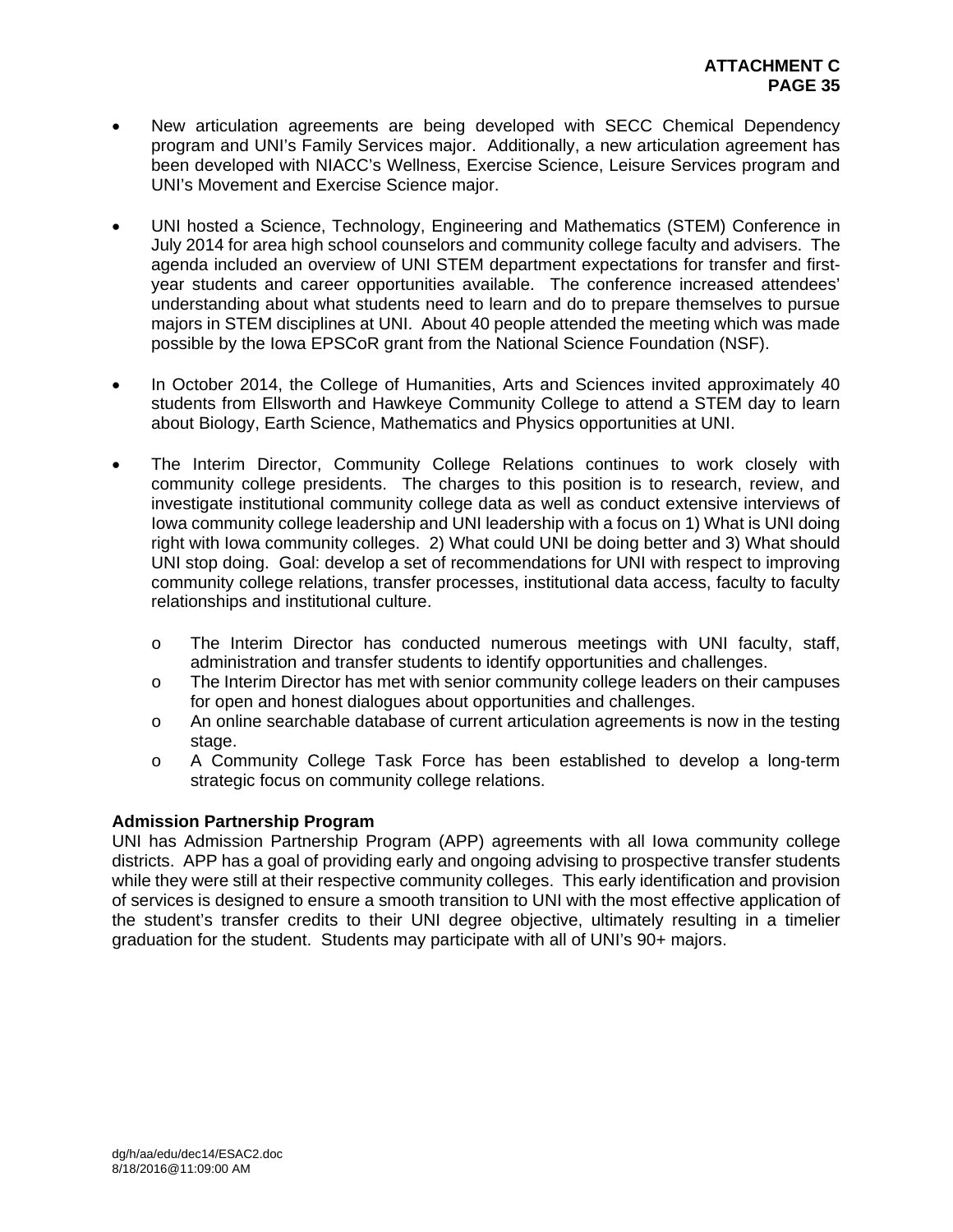# **IOWA COMMUNITY COLLEGES**

# **Northeast Iowa Community College**

- Attended Iowa RN to BSN Task Force meeting in Clive, IA 9/12/13
- Joint meeting with Provosts at the University of Iowa 10/23/13
- Participated in the Career and Technical Conference 11/1/13, DMACC; faculty present from Computer Aided Design, Criminal Justice and Network Administration
- Attended Iowa RN to BSN Task Force meeting in Clive, IA 11/14/13
- Career and Technical Task Force, 12/19/13; Ankeny, Iowa
- Partnership meeting with UNI/NICC 1/3/14, UNI
- Advanced Practice Nurse meeting in Des Moines on 1/22/14
- Participated in the Arts and Science Articulation Conference 1/31/14; DMACC Newton campus; deans and faculty present from Psychology, and Computer Science.
- Attended Articulation Renewal Conference at UNI (3-D Printing Demonstration)– 1/31/14; faculty present for Wind Turbine Technology, Electronics, Industrial Electrician and CNC **Machinist**
- College participated in STEM Day at the Capital 2/14
- Attended Iowa RN to BSN Task Force meeting in Clive, IA 2/20/14
- Statewide Deans meeting 4/3/14 DMACC
- CAO/Deans/LACTS meeting 4/4/14 DMACC FFA Building
- CAO and Deans participated in the annual LACTS Business meeting 4/4/14; DMACC FFA Building
- Attended Iowa RN to BSN Task Force meeting in Clive, IA 4/17/14
- Attended State-wide I-AM Welding Curriculum Meeting 5/6/14; DMACC South Ridge **Center**
- STEM advising workshop at UNI an NSF funded event that really promoted all the UNI STEM programs
- Advanced Practice Nurse meeting in Des Moines on 5/6/14
- Met with Clarke University regarding articulation 6/2/14
- Statewide Nursing Summit with stakeholders in Ankeny, IA 6/30/14
- Met with Upper Iowa University regarding program articulation 6/30/14
- Met with Kurt Wood, Upper Iowa University Provost to discuss program articulations 8/6/14
- Met with University of Iowa regarding ADN Nursing 8/7/14

# **North Iowa Area Community College**

- NIACC attendance at UNI Transfer Adviser Workshop on 3/31/14 to discuss updates from the College of Business, Teacher Education, and Criminology
- Academic Advisor Update from UNI on 09/30/13 at NIACC; discussed articulated courses
- NIACC attendance at STEM (Science, Technology, Engineering and Mathematics) conference at UNI on 07/16/14 with discussions on transferability of students in STEM disciplines
- Correspondence with UNI, ISU, and UI on monthly basis regarding new course development and articulation
- Articulation Agreement between NIACC's A.A. Wellness, Exercise Science, Leisure Services to UNI's B.A. Movement and Exercise Science signed on 3/17/14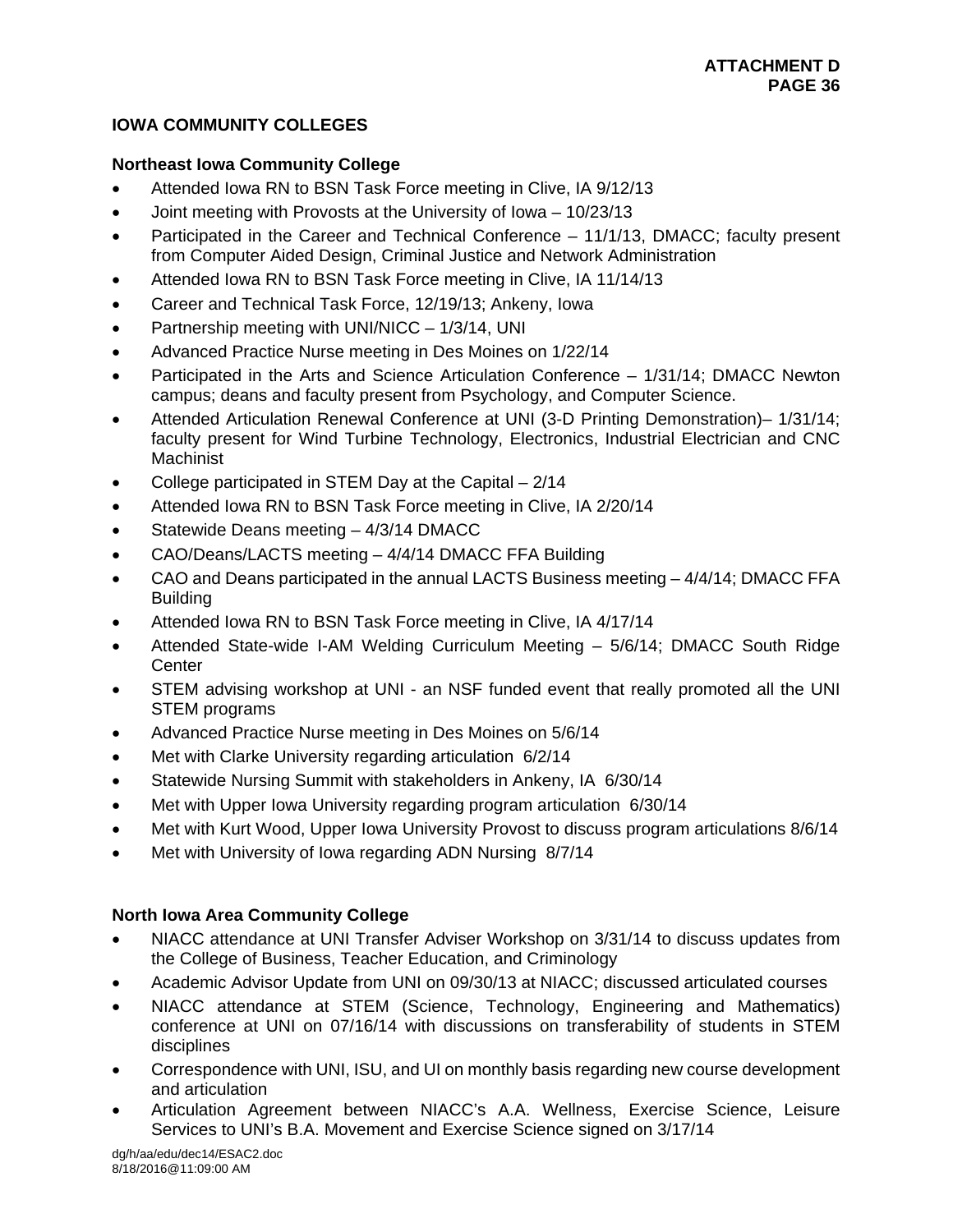- NIACC attendance at annual articulation conference on 02/01/13 at DMACC, Ankeny **Campus**
- Dr. Steve Leath, ISU President, and John McCarroll, Director of University Relations visit NIACC to discuss transfer relations, including agriculture transfer on 4/7/2014
- Jennifer Timmons, Division of Continuing Education from The University of Iowa visits NIACC to discuss Bachelor of Applied Studies and Bachelor of Liberal Studies and future changes on 7/31/14
- Faculty discussion with UNI, Iowa, and Iowa State regarding Criminal Justice course and program articulation
- Faculty discussion with The University of Iowa regarding course articulation for BUS-130 (Intro to Entrepreneurship)
- Faculty discussion with UNI regarding course articulation for (MAT-154) Math for Elementary Teachers II
- NIACC attendance at UNI on 09/26/14 to discuss course articulation for (MAT-161) Business **Statistics**
- Robert Frederick, Director of Career Services and Community College Relations and Terry Hogan, Vice President for Student Affairs visit NIACC to discuss general transfer relations on 6/18/14

# **Iowa Lakes Community College**

- Revised annual program reporting requirements to include additional information on program articulations
- Collaborated with UNI to establish articulation agreements between Iowa Lakes' CTE programs and UNI<sup>1</sup>s four-year technology management program
- Collaborated with UI to identify additional articulation opportunities, with a focus on CTE programs
- Co-Hosted an event with UNI that included STEM articulation
- Attended the computer science articulation conference hosted by DMACC
- Initiated articulation agreement discussions with Allen College
- As part of the I-AM TAACCT Grant, Iowa Lakes has participated in discussions focusing on articulation opportunities in advanced manufacturing and welding
- Continued involvement in the statewide RN to BSN initiative
- Attended the statewide LACTS Conference in Spring 2014
- Attended a statewide meeting to discuss ALEKS and its use in placement and articulation

# **Northwest Iowa Community College**

- Participated in the LACTS meeting November 2013.
- Participated in the statewide transfer articulation conference February 2014.
- Attended the RN to BSN Nursing Summit June 30, 2014, hosted by the University of Iowa.
- Hosted a visit from University of Iowa representative to NCC nursing classes to discuss transfer to BSN program September 2013.
- Updated articulation agreements with ISU, U of I, and UNI August 2014.
- Attended a meeting at WITCC with NCC and ISU to discuss an agriculture transfer articulation, August 2014.
- College Transfer Fairs Sheldon, Iowa; attended by ISU, U of I, and UNI each fall semester.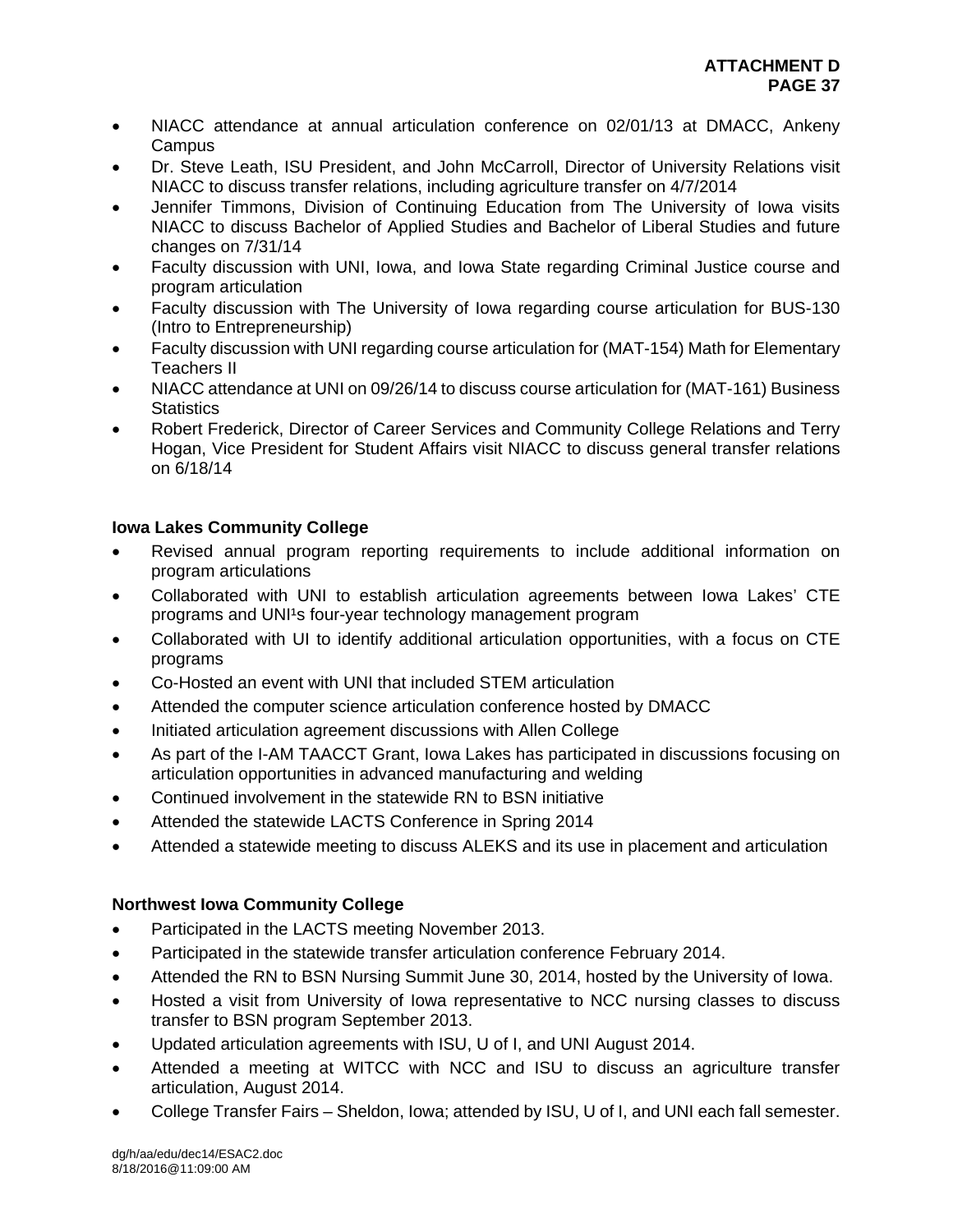# **Iowa Central Community College**

- One faculty and one Dean attended the Annual Articulation Conference at DMACC, Newton, this past January for Educational Psychology.
- The Human Services APS was articulated to BVU. Additional articulations of that program are in progress.
- Attended Articulation Conference on January 31, 2013 in Newton.
- In the last year University of Iowa, Buena Vista University, Iowa State
- University and University of Northern Iowa visit our campus. Transfer information was reviewed and discussions occurred on articulated transfer plans for Iowa Central students.
- Updated University of Iowa articulation agreement utilized to select courses for students to complete at Iowa Central before transfer.
- Updated Articulation Agreement between the University of Northern Iowa's
- Manufacturing Technology, Department of Technology and the Iowa Central Computer Integrated Fabrication Technology program.
- Held Northwest Iowa College Fair. Over 70 colleges and universities participated.
- TRIO students participated in campus visits to University of Iowa, Iowa State University
- and University of Northern Iowa.
- Kept Agriculture articulation agreements current with ISU and Northwest Missouri State
- South Dakota State University visited Iowa Central on July 31 to discuss articulation agreements for CTE, Business, Health Sciences and Human Services. (still pending)
- Working with Southwest Minnesota State to articulate Culinary and Hospitality into BA degree (still pending)
- Working with BVU to articulate APS degrees (still pending)
- Liberal Arts and Science associates attended articulation/transfer workshops at the University of Northern Iowa, Buena Vista University and South Dakota State University.

# **Iowa Valley Community College District**

- Faculty and Staff participated in Arts and Science articulation conference on January 31, 2014.
- Faculty and Staff participated in the 1<sup>st</sup> annual Career and Technical articulation conference on November 1, 2013.
- IVCCD finished our 3rd year in the HHMI grant with ISU where 8 IVCCD students participated in Iowa State summer internship program to gain STEM working experiences with ISU professors. Students presented poster sessions at ISU.
- MCC continued work with ISU on LSAMP grant activities including conference meetings in 2013-14 and with planning ideas through Spring and continuing through the Summer.
- ECC staff and faculty worked with staff and faculty from UNI on a STEM Grant November 2013
- Staff and faculty met/reviewed and updated articulations with UNI's Technology Management degree. As a part of this agreement, Construction Management, Industrial Technology Management, Graphic Arts, Electromechanical Systems Technology and Machine Tool Technology articulations were updated in Spring 2014.
- Staff and faculty from MCC and ECC participated in a January 24, 2014 University of Iowa Division of Performing Arts discussion to share activities and ideas for future partnerships between the colleges.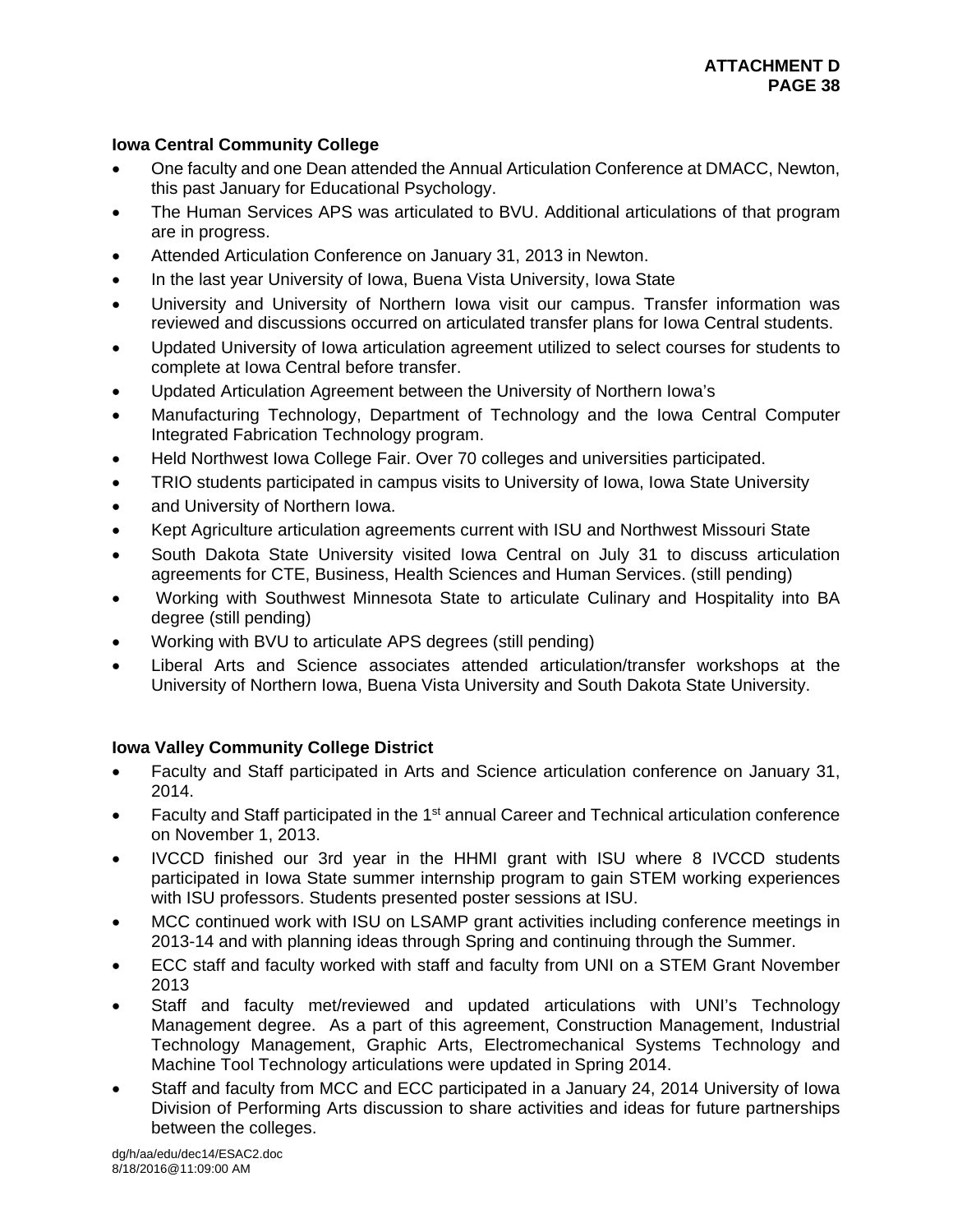- Faculty and staff met with Regents and community college colleagues to discuss an ALEKS math placement initiative across the state. Additional committee meetings have followed.
- ECC and MCC met/reviewed and updated articulations with ISU College of Design in the areas of Art, Apparel Merchandise, Family and Consumer Sciences and Graphic Arts in Spring 2014. Additional meetings occurred in Summer 2014 with the College of Design to discuss partnership opportunities.
- Faculty and Staff participated with ISU on First Lego League competitions both at Marshalltown Community College and at ISU in December 2013.
- Transfer Fairs held at MCC and ECC included the Regent universities.
- Staff continually send transcripts requested from the Regent universities for APP programs, clarify APP requirements, and promote APP programs for all Regent universities.
- Staff and Faculty use Regent university course equivalences and resources on TransferInIowa.org to help advise students.
- Staff and Faculty worked with reverse transfer students from Regents' institutions to help students complete their IVCCD degree or diploma.
- Staff participated in April 2014 LACTS conference to re-approve statewide articulation agreements.
- Staff attended 2<sup>nd</sup> annual Iowa Latina/o Education Initiative Conference at DMACC with ISU on 10/16/13
- Staff attended ISU Community College Program Updates for Transfer Advisors at ISU on 10/7/2013
- Staff attended NACADA conference in Des Moines on 5/21-23/14 with Regent and community College colleagues.
- ECC students attended a day long STEM Conference at UNI in October 2013
- ECC Faculty and staff attended the Promise of a New Day Diversity Conference at Iowa Central Community College March 2014

# **Hawkeye Community College**

- The state articulation meeting was attended on January 31.
- HCC history faculty met with UNI faculty one meeting in fall 2013 and one meeting in spring 2014. At the fall meeting we talked about the articulation of history courses. The possibility of HCC teaching Intro to History. We talked a bit about the history scholarship for transfer students and the history student clubs.
- Global studies there was a meeting with UNI faculty from the global studies program with associated HCC Humanities faculty. This occurred February 19, 2014. The discussion was almost completely regarding global studies at UNI and at HCC, including student clubs and the need for more foreign language courses at HCC/UNI.
- The CHEFA and MNSS deans met with the 2 associated deans from UNI to discuss improving communication between the 2 institutions and the value of discipline-specific interinstitution discussions. There was one meeting in fall 2013 and one meeting in spring 2014.
- HCC psychology faculty met with psychology faculty from UNI in April 2014. Full-time faculty from HCC met with three full-time faculty from UNI during the spring semester, 2014. Curriculum was discussed, including how to best serve transfer students in their transition from one institution to the other. We discussed what other courses we might offer. We also discussed club/organization collaboration so HCC students could be involved before progressing to UNI Topics which included course transferability, student issues, and other topics.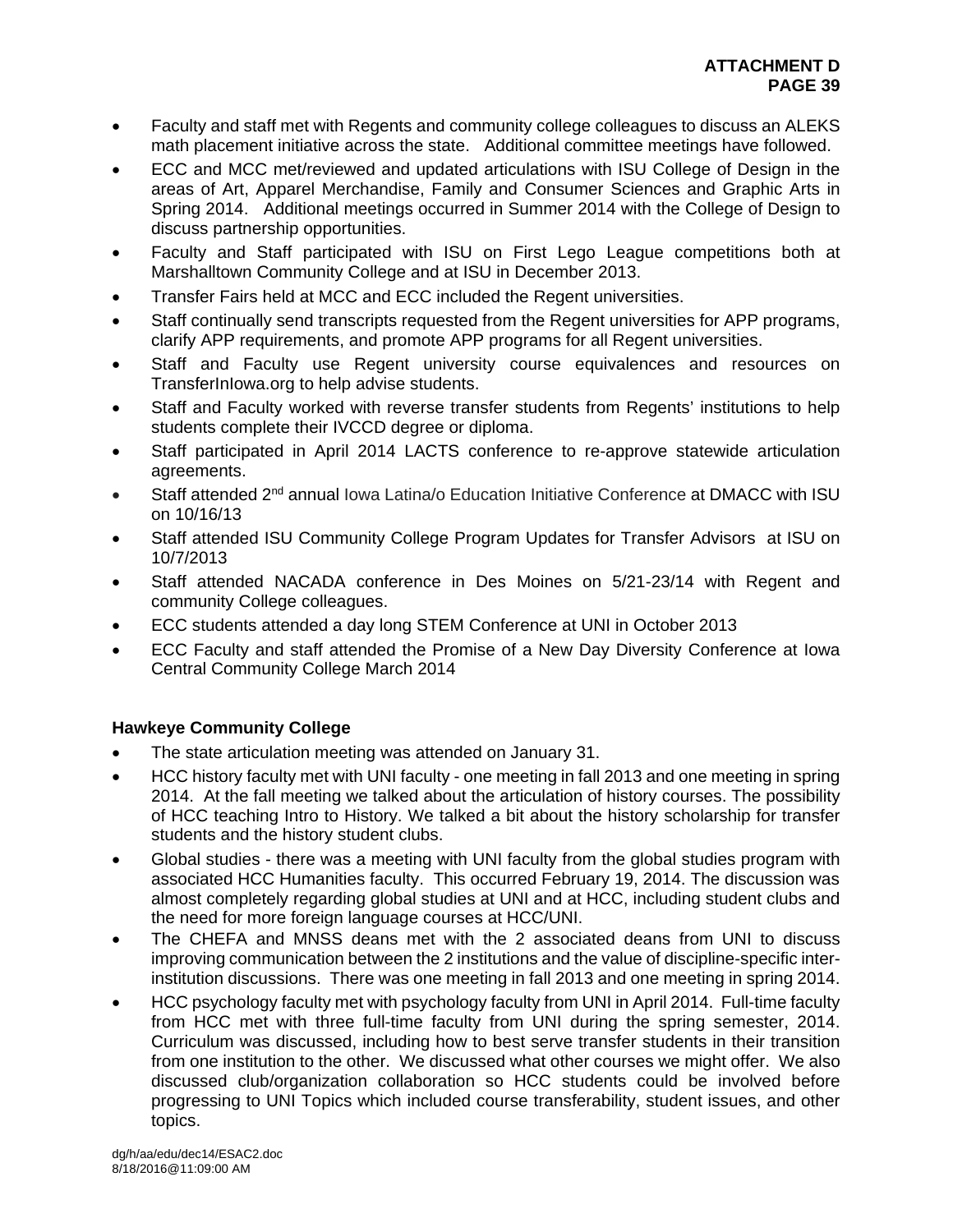- HCC sociology faculty met with sociology faculty from UNI in April 2014. UNI faculty from Sociology, Social Work, and Family Services/Gerontology were at the table. Topics included course transferability, student issues, curriculum, course offerings, and other topics.
- HCC Honors co-chair and other representatives met with the Director of Honors at UNI, to begin discussions on articulation of Honors courses at Hawkeye into the UNI Honors Program. This was in April 2014.
- Various representatives from HCC attended the STEM transfer one-day conference at UNI in July 2014.
- Communications
	- o In fall 2013, CHEFA Dean and 4 communications faculty met with the Theater faculty from UNI about the HCC Theatrical Arts and Society class, and about our students participating in their productions.
	- o Three HCC communications faculty met with the UNI Communications faculty.
- Education
	- o Agriculture Education/Industrial Technology Education-articulation agreements made with Iowa State
	- o Regular meetings with Admission Partnership Program with UNI. Josh Sankey meets with Ed students each semester.
	- o Deans and Education Faculty member met with UNI Education faculty in spring regarding recommended coursework. Ongoing conversations with UNI were held regarding science sequencing and requirements.
	- o Dean and Education Faculty member attended the IACTE (Iowa Association of Colleges of Teacher Education) conference. Regent schools were in attendance as well.
	- o Leader in Me partnership with UNI; co-facilitation of conferences and graduate coursework for pre-service teachers and local teachers in the Cedar Valley. Over 300 served. Regular planning meetings for each event.
	- HCC Early Childhood Education (ECE) faculty member attended the Higher Education Summit at UNI on May  $21^{st}$ . Focus was on ECE and quality/types of field placements as well as networking.
- Three HCC biology faculty members attended the IACCBT annual conference in September 2013
- MNSS Dean attended the state STEM conference in March. This provided the opportunity to discuss issues with representatives from 4-year institutions as well as other community colleges and high schools.
- NSF LSamp annual conference November 2013. This event provided opportunities for HCC faculty to meet with and discuss courses and programs at the 15 LSamp alliance institutions.
- Liberal Arts Academic Program Review (APR) committee met October 8, 2013 and April 22, 2014. This group includes representatives from UNI, Allen College, Wartburg College, and UIU. Transfer questions were discussed along with other topics related to our students. Liberal Arts Core modifications and UNI's personal wellness requirement were discussed at both meetings. The emphasis areas and the personal wellness requirement at UNI were discussed at the first meeting. The second meeting also had discussion about concurrent courses and their growth.
- Physics Email discussions occurred with several faculty at UNI concerning the development of a new course, Physics in Everyday Life. The goal is to get the new course to articulate directly so that HCC students in PTA, sonography and nuclear medicine can get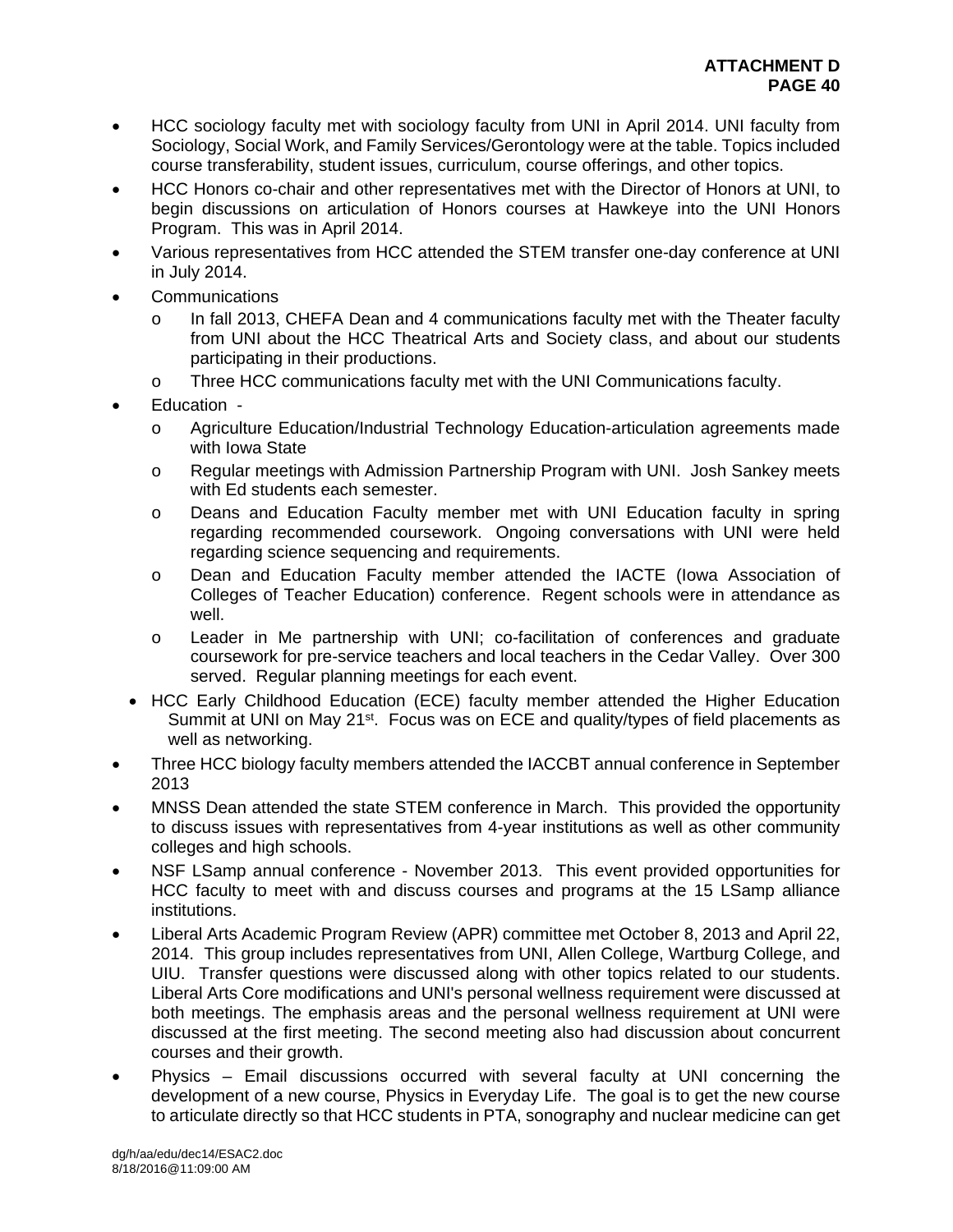credit at HCC, at UNI or at Allen. Lisa Ciesielski also talked to people at UNI and Allen about this issue.

- As part of FUTURE in Biomedicine Research Program (May-July 2014), an HCC biology faculty member participated in the following meetings that dealt with transfer of Hawkeye Community College students to the University of Iowa, particularly the Carver College of Medicine.
	- o UI Graduate Programs in Biomedical Sciences Director; Admissions and First Year Experience, Biosciences Graduate Program
	- o Iowa Institute of Human Genetics Colleen Campbell, Ph.D., M.S., CG; Overview and Introduction to Research, Outreach and Training Internships
	- o Panel on Training to be a Physician, Physician Assistant or Physical Therapist Ms. Kathlene Huebner, Director of Admissions for the M.D. Program; Assistant Dean David Asprey, Physician Assistant Program; Kelly Sass, Physical Therapy and Rehabilitative Sciences Program
	- o Ms. Leslie Herrington and Representative Medical Science Training Program Students – UI M.D. / Ph.D. Program funded by the National Institutes of Health
	- $\circ$  In addition, the HCC faculty member had several less formal discussions with UI faculty concerning recruiting community college students into summer research and academic programs at UI.
	- The Agricultural Business and Animal Science programs each have a 65 credit hour articulation agreements with ISU.
	- Four articulation agreements with UNI's Department of Technology were signed in May 2014.
	- At the UNI STEM Workshop the need for an Associate of Sciences STEM transfer track was discussed.
	- In addition to meetings held during the 2012/2013 academic year; a meeting between interested parties took place on November 28, 2013 at Hawkeye Community College and on December 9, 2013 at the University of Northern Iowa. As a result of these meetings and curriculum changes, HCC students can now transfer all of their courses in the AA Criminal Justice program from HCC to UNI.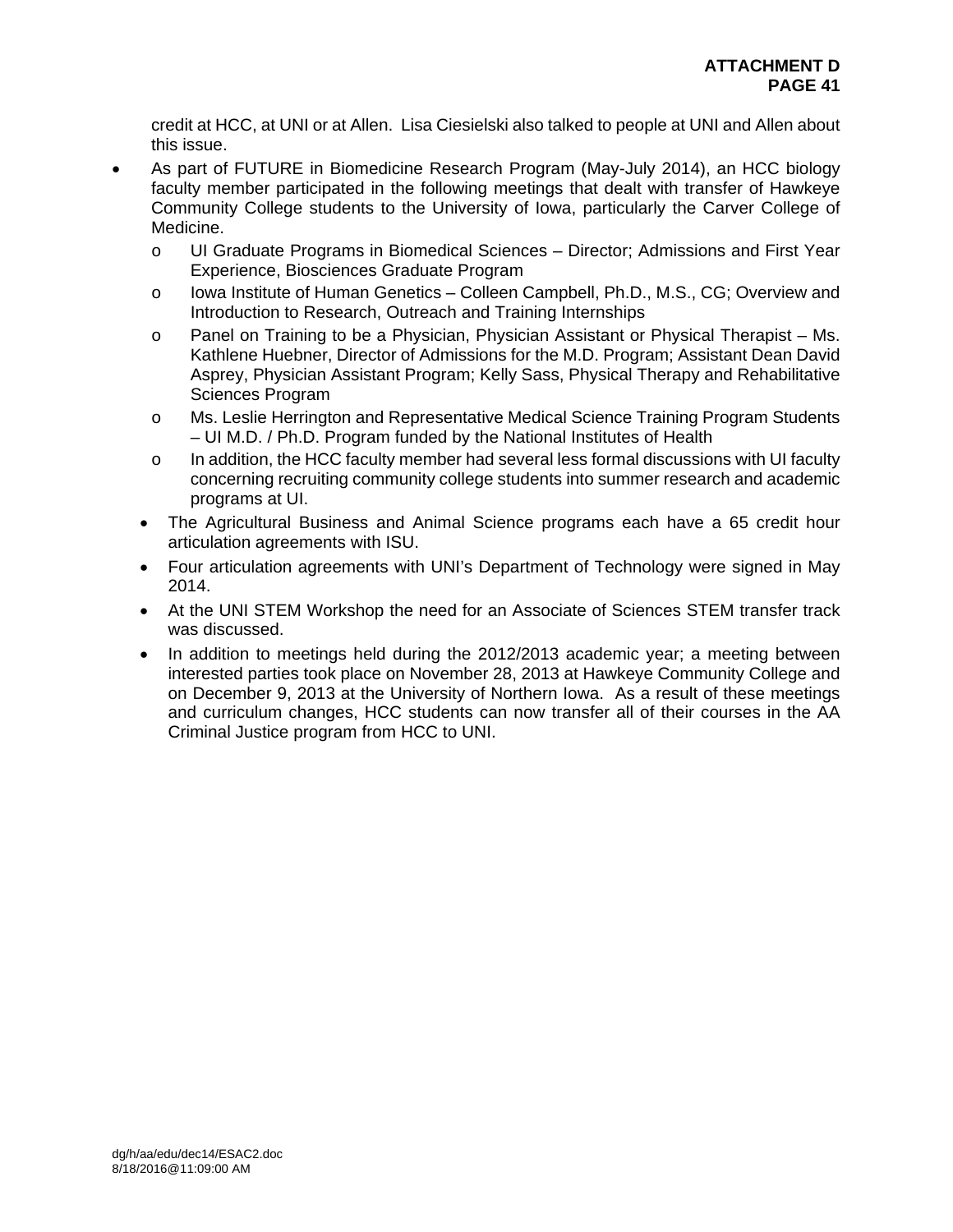# **Eastern Iowa Community College District**

- Hired a Transfer Advisor to work specifically with EICC students pursuing transfer to Regents. This project is funded 50% by the Regent Universities. Working jointly with EICC and the Regents, the Transfer Advisor has attended Transfer Days at each Regent and is facilitating course articulation and student transfer. ( Spring 2014)
- Updated articulation agreements for UNI Manufacturing and EICC Graphic Arts and CAD/Pro Engineer plus new articulation agreement with UNI Technology and Engineering Education. (Spring 2014)
- Meeting between EICC staff and administration at U of I to discuss a 2+3 for engineering technology leading to a bachelor of science in engineering (BSE). (January 2014)
- ISU, U of Iowa and UNI representatives participated in College Transfer Fairs held at each of the EICC's in the fall 2013 and spring 2014. Transfer updates provided to EICC staff.
- Participated in Regent Universities and the Iowa Community Colleges conference on content and articulation for the disciplines of IT, Criminal Justice, Educational Psychology, and MIS with business focus. (Fall 2013 and Spring 2014)
- Participated in UNI's conference on STEM majors. (August 2014)
- Participated in LACTS annual meeting. (May 2014)

# **Kirkwood Community College**

- On June 24, 2014, five faculty members and one administrator participated in an Iowa Agriculture Articulation work session held during the Iowa Association of Agriculture Educators Conference in Ankeny. The following discipline areas within agriculture were the focus of the work session – Agriculture Business, Agronomy, Animal Science, and Horticulture. Representatives from Iowa's community colleges, private colleges, and Iowa State University College of Agriculture discussed transfer issues, best practices, common course alignment, trends related to transfer. Best practices were discussed in relation to Concurrent Credit offerings. The group is going to work on developing common assessment and collect unified statewide data from the Agriculture programs.
- Faculty from the Parks and Natural Resources program and the Dean of Agriculture Sciences have been working with Western Illinois University, Quad Cities Campus, to develop an articulated 1 + 2 accelerated Bachelors of Science program in Parks and Natural Resources for implementation Fall 2014.
- Faculty from the Parks and Natural Resources program have been working with Upper Iowa University to start up a day time transfer program in this area at the Cedar Rapids Upper Iowa Campus to start Fall 2014.
- The dean and represented faculty held three separate meetings with ISU College of Agriculture representatives to discuss transfer plans.
- Faculty participated in the statewide Community College Transfer Report conference call meetings with representatives from all community colleges, the three regent universities and Jason Pontius of the Board of Regents. Five meetings have occurred since March with a sixth planned prior to the Community College CAO meeting scheduled in October.
- Early Childhood Education articulation agreements with ISU, Upper Iowa, and Mt. Mercy U were updated. A new articulation with Iowa Wesleyan will be signed in Sept. A University of Iowa articulation agreement is pending. We continue ongoing discussions related to Early Childhood Education with UNI.
- In May, the college began discussions with Wartburg College regarding their social work program. We shared our plan of study for the Liberal Arts degree with a transfer area interest of Human Services.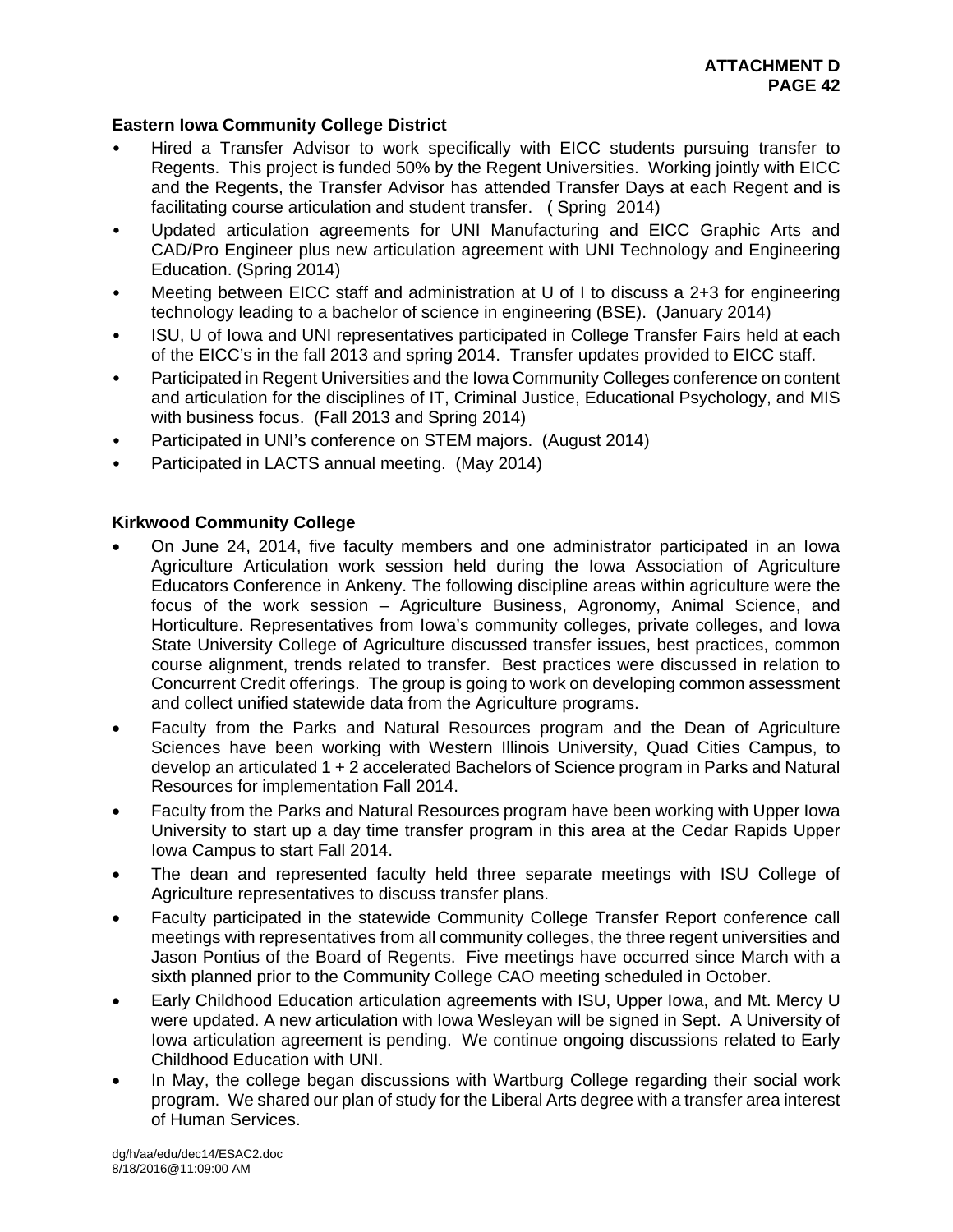- Human Services met with Mt. Mercy University regarding our Human Services Career Orientation and the possibility of team teaching this section with one of the professors from MMU - since a majority of their students in their program have already taken this intro. course at KCC .
- Discussions with Upper Iowa University related to our Substance Abuse and Treatment course HSV-292 and articulation as an elective in the Human Services Program.
- Met with Upper Iowa University related to psychology transfer. SS faculty followed up with a visit to their campus.
- Met with Psychology faculty at Mt. Mercy University to create an articulation agreement for psychology; this was signed on June 10, 2014 and went into effect for the 2014-15 academic year.
- Sociology faculty met with Mount Mercy to discuss the transferability of our courses. An articulation agreement is in the process of being created at this time.
- Signed an articulation agreement with Western Illinois University for students to obtain a Bachelor of Arts in Broadcasting.
- Kirkwood is in the process of signing an articulation agreement with University of Iowa specifically for the transfer of international students. The articulation agreement outlines specifically the requirements for international students to transfer to University of Iowa. Several other universities have expressed an interest in signing specific agreements for international students for the purpose of recruitment as well.
- Kirkwood administrators and faculty met with the Director of the School of Music and the Associate Director, Undergraduate Studies from the University of Iowa School of Music to discuss an articulation agreement. In addition to the meeting, we participated in email discussions both before and after the meeting.
- Kirkwood administrators and faculty met with administration and faculty of UNI to discuss articulation agreements and tour facilities. In addition to the meeting, we participated in email discussions both before and after the meeting.
- KCC has obtained an articulation agreement with Weber State (Utah). This will enable our Respiratory Therapist students to obtain a Bachelors of Science in Respiratory Therapy.
- KCC is in the process of obtaining an articulation agreement with Davenport University in Grand Rapids, Michigan. This will enable our Health Information Technology Student students to obtain a Bachelors of Science in Health Information Management. This agreement should be signed in the near future.
- KCC has also been invited to partner with the University of Cincinnati in Ohio to obtain an online bachelor's completion in Health Information Management for graduates of the Health Information Technology program.
- Kirkwood faculty are working with the State Hygienic lab to discuss collaboration in offering Laboratory Technician training and courses. Our work with the School of Pharmacy continues. We have partnered with the University of Iowa Hospitals and clinics to offer continuing education programs of EMTs and Paramedics.
- Kirkwood Business department coordinators and administrators had meetings with Representatives from the University of Iowa to discuss planned future adjustments to the Business Administration Associate of Applied Science Program and how the program might navigate entry into The University of Iowa's business majors more smoothly. This opened the door for further discussion and possible direct articulation.
- Two Computer Networking faculty and one administration attended the CTE Articulation Conference last November 1st at the DMACC campus. The meeting included representatives from the University of Iowa and UNI. The meeting was spent sharing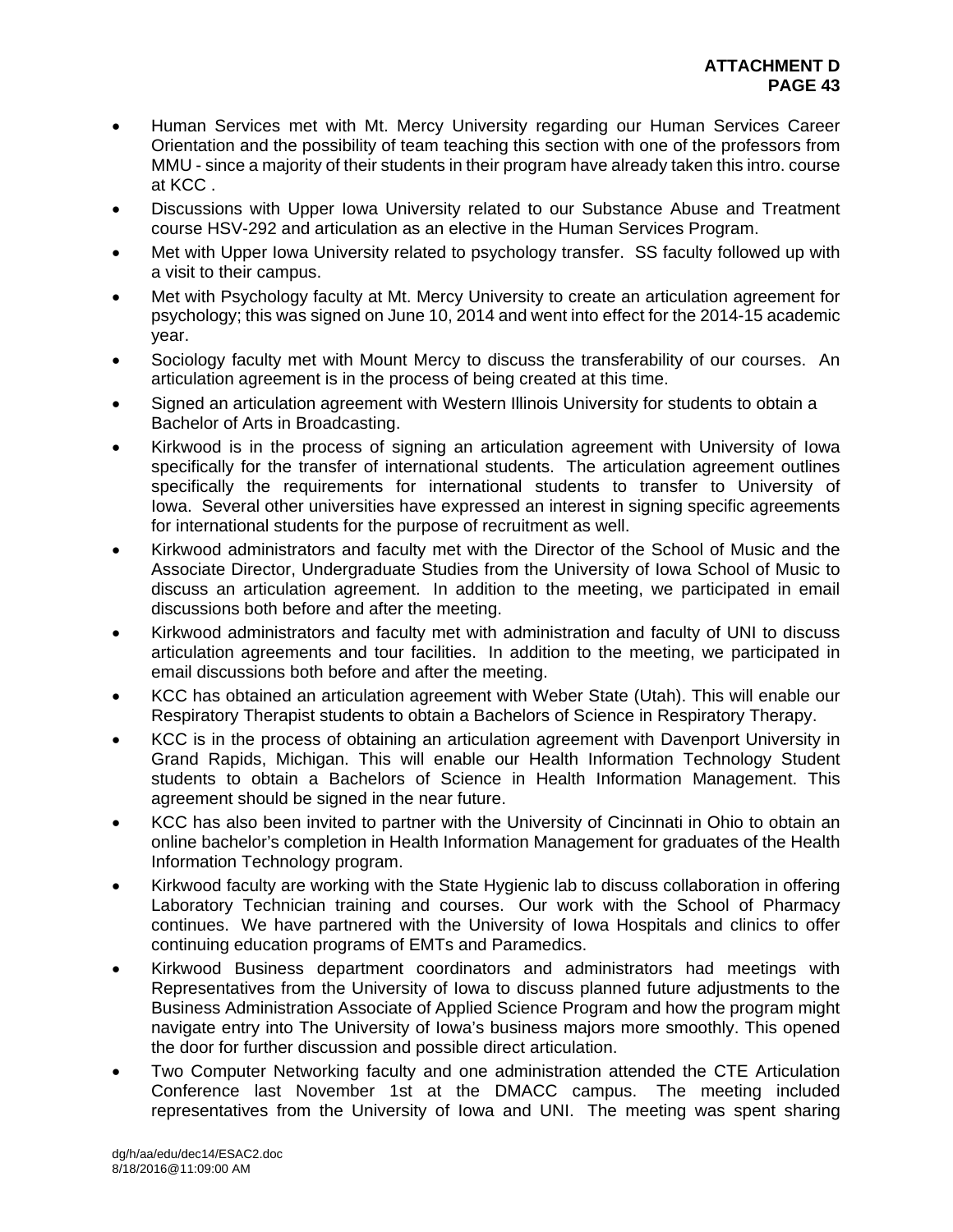changes in curriculum and programs and discussing the focus of curriculum at the Regents versus the community college.

# **Des Moines Area Community College**

- Advisors attend transfer advisor workshops at UNI, ISU and UI
- Attend statewide articulation conference
- ISU Discover Engineering Days Ankeny
- College Transfer Fair Ankeny Campus attended by UNI, ISU and UI each fall and spring semesters
- DMACC sends new course and program information to UNI, ISU and UI annually
- Math faculty continue discussions with ISU regarding math assessment and placement
- Discussion with ISU Engineering faculty concerning basic Engineering Program
- The ISU Engineering Department provided assistance for the 2014 ciWeek (Lego Robotics team) for our high school activities day providing both equipment and personnel – West
- In discussion with Mercy College concerning articulation agreements concerning: BSN, health care administration, and a general transfer agreement.
- In articulation discussions with ISU for Industrial Technology and Design technology.
- In discussions with Grand View University concerning Graphic Design.

# **Western Iowa Tech Community College**

- Hosted Northwest Iowa Regents Resource Center meeting
- ECE/EDU email conversation with UNI about possible articulation programs
- PET finalized agreement with Northwestern College for agreement in sports medicine/athletic training
- Engineering  $\hat{a} \in \hat{a}$  two meetings with ISU about possible development of partnerships for engineering
- Hosted Iowa State University
- Hosted 2 transfer days
- Participated in LACTS meeting
- **•** Hosted University of Iowa on agreement

# **Iowa Western Community College**

- Participated in the statewide Career & Technical transfer articulation conference at DMACC-Ankeny in November 2103; Network Administration, Criminal Justice, CAD/Design **Technology**
- Participated in the statewide Arts & Sciences transfer articulation conference at DMACC-Newton in February 2014; Educational Psychology, and MIS (business emphasis).
- Participated in statewide CTE articulation follow-up meeting for Criminal Justice at DMACC-Ankeny (March 2014).
- \*Participated in the statewide Ag articulation faculty to faculty meeting at DMACC-Ankeny in June 2014.
- Biology discussion with University of Iowa's biology department chair.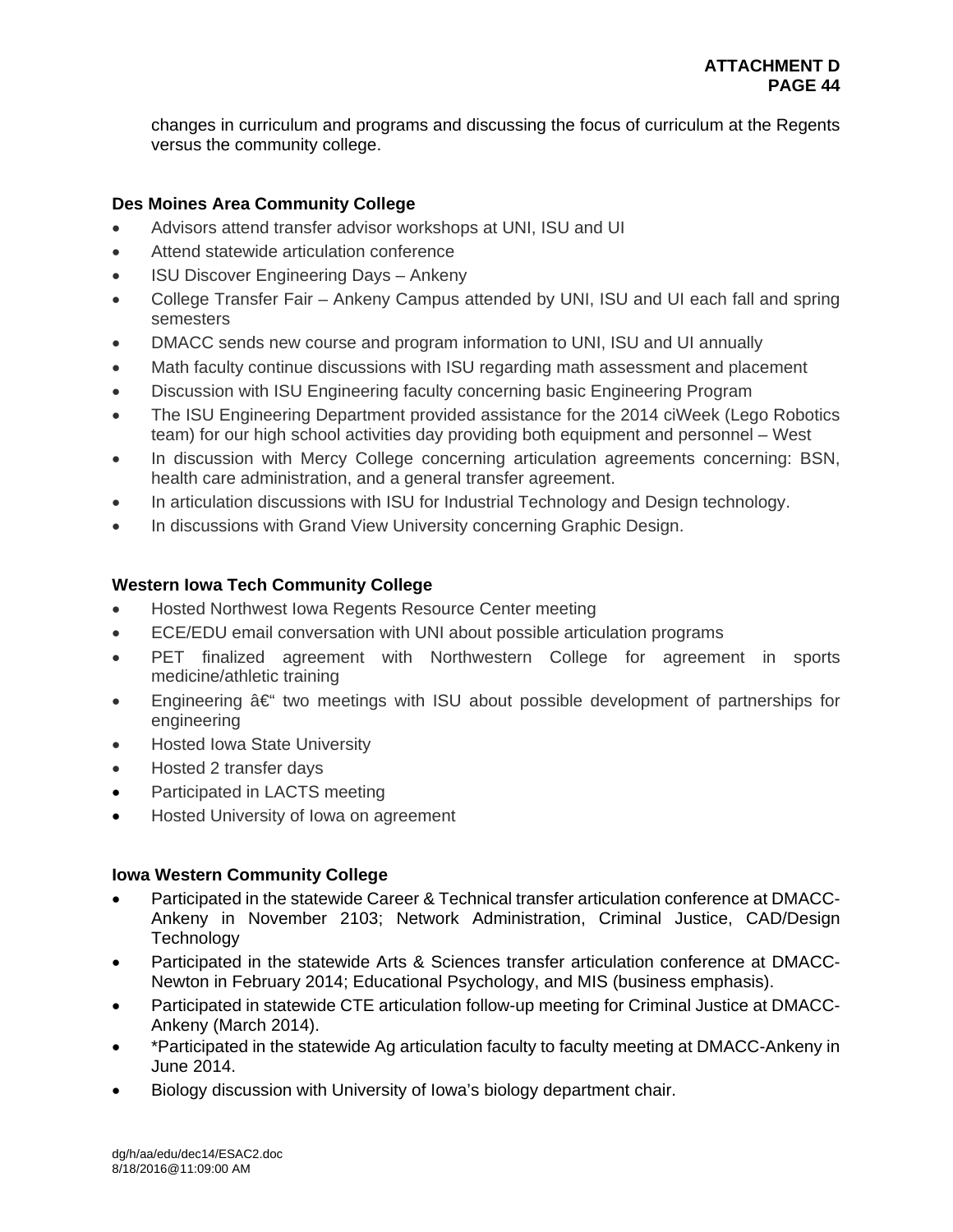- University of Iowa provided update information on SW Iowa Education Partnership, BAS degree program, Lakeside Lab, etc. to IWCC academic VP and deans (October 2013).
- University of Northern Iowa provided update information to IWCC academic VP and deans.
- Computer Information Technology department met with representatives from ISU and UNI (spring 2014).
- Culinary Arts program discussed program articulation possibilities with ISU's Family and Consumer Sciences department (September 2014).
- Met with three representatives of Iowa State University's College of Engineering staff to discuss reverse transfer, the advanced placement program, and course articulation concerns for Iowa Western transfer students.
- Signed articulation agreement (January 2104): ISU College of Engineering's Bachelor of Engineering Degree and IWCC's Pre-Engineering program.
- Signed articulation agreements (June 2014) with UNI:
- UNI Bachelor of Arts Degree: Technology Management, Department of Technology and IWCC AAS programs: Aviation Maintenance Technology, Diesel Technology, Automotive Technology, Design Technology, Construction Technology, Electronic Engineering Technology, Graphic Communications, Sustainable Energy Technology, Agribusiness Technology, Robotics/Automated Systems Technology, Computers: Application & Web Programming, Computers: Network & System Administration.
- UNI Bachelor of Arts Degree: Graphic Technology-Design and IWCC AAS program: Graphic Communication.
- UNI Bachelor of Science Degree: Manufacturing Technology-Design, Department of Technology and IWCC AAS program: Design Technology.
- UNI Bachelor of Science Degree: Construction Management, Department of Technology and IWCC AAS program: Construction Technology.
- UNI Bachelor of Science Degree: Electrical Engineering Technology, Department of Technology and IWCC AAS program: Electrical Engineering Technology.
- UNI Bachelor of Science Degree: Electrical Engineering Technology, Department of Technology and IWCC AAS program: Robotics/Automated Systems Technology.
- College Transfer Fairs Council Bluffs; attended by ISU, U of I, and UNI each fall and spring semester.
- Host site for the Southwest Iowa Regents Resource Center.

# **Southwestern Community College**

- Southwestern staff met with Bob Frederick, Director of Career Services & Director of Community College Relations at UNI to discuss transfer processes and opportunities for transfer students on October 24, 2013.
- Southwestern Community College participated in the state's first Career and Technical Education Articulation Conference on November 1, 2013 at DMACC in Ankeny. Discipline topics at the conference were computer network administration, criminal justice, and computer aided drafting/design.
- SWCC agriculture faculty and staff met with Iowa State University professor, Ronald Deiter to discuss transfer options for students majoring agriculture on December 6, 2013.
- Southwestern Community College faculty and staff participated in the statewide articulation conference at DMACC in Ankeny on January 31, 2014 with all three Regent schools. Discipline specific articulation topics included management information systems and educational psychology.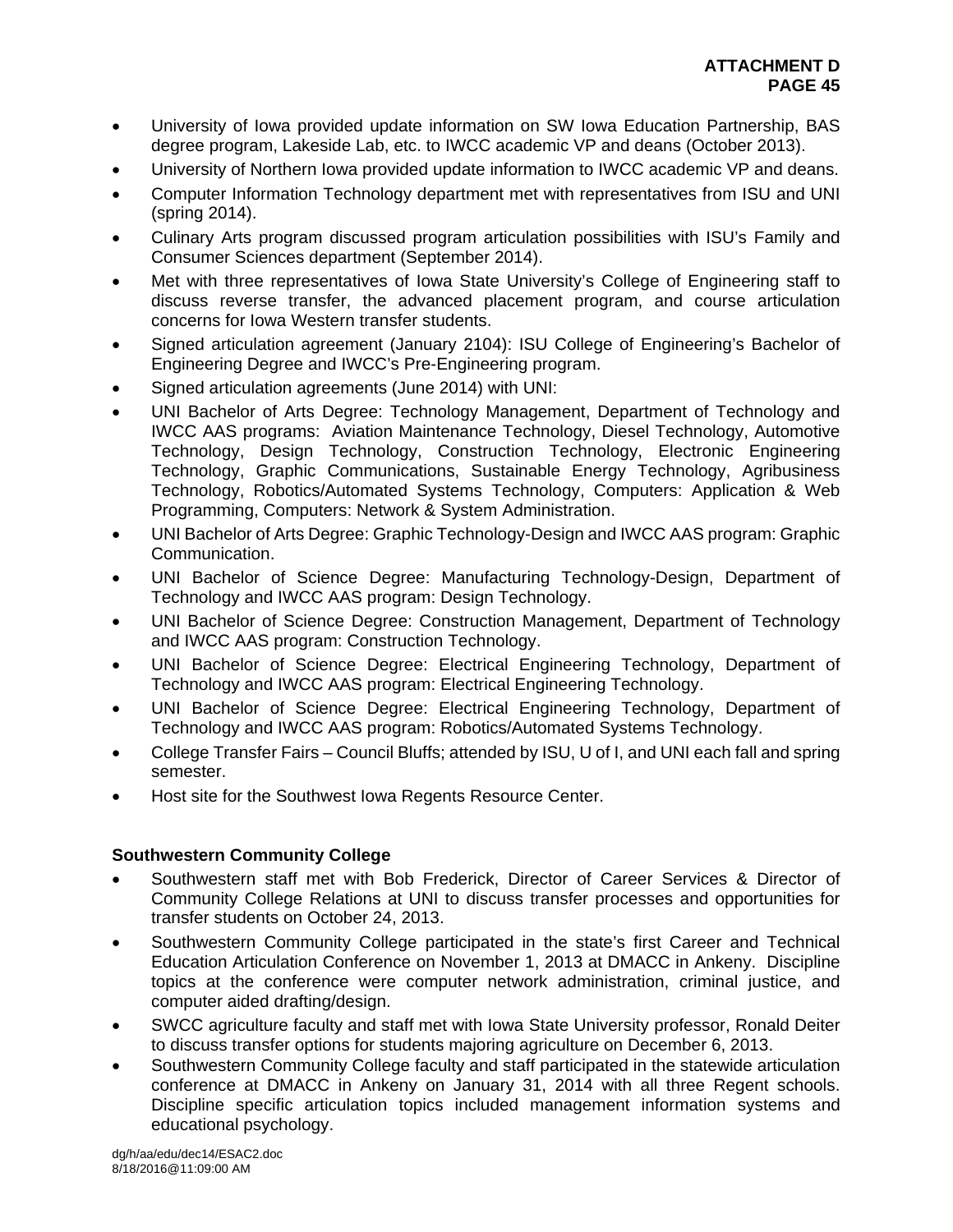- Southwestern participated in the Liaison Advisory Committee on Transfer Students meeting on April 4, 2014.
- In May 2014, Southwestern signed articulation agreements with the University of Northern Iowa in the following AAS programs: Graphic Design, Electrical Technology, Carpentry and Building Trades, and Industrial Maintenance Technology.
- SWCC faculty and staff participated in the statewide faculty to faculty agriculture articulation meeting at DMACC in June 2014 which was held in conjunction with the Iowa Agriculture Education Association conference.
- SWCC hosts an annual college transfer fair which is attended by Iowa State University, University of Iowa and the University of Northern Iowa.
- Through the Iowa Advanced Manufacturing Grant, Southwestern is working with the University of Northern Iowa to ensure that students who complete an AAS, AA or AS can seamlessly transfer into the Technology Management program at the University of Northern Iowa.

# **Indian Hills Community College**

- Indian Hills Community College hosted its annual Transfer Fair and luncheon February 25, 2014. The three Regents Universities attended the Transfer Fair and met with students to discuss the transfer process.
- The Indian Hills Community College Student Support Services program made two visits with students to each of the Regents Universities during the 2013-2014 academic year.
- Indian Hills Community college academic administrators participated in the annual LACTS meeting held during April 2014.
- Indian Hills Community College reviewed and modified career and technical education articulation agreements for the University of Northern Iowa's Bachelor of Arts in Technology Management.
- Indian Hills Community College and the University of Northern Iowa have developed a Transfer Pathway Program for international students.
- Indian Hills Community College signed an articulation agreement with the University of Iowa College of Engineering during November 2012. Over the course of the 2013-2014 academic year, Indian Hills Community College has worked with the University of Iowa to further develop the program and is currently enrolling students in the 2+2 program.
- Indian Hills Community College staff attended the Iowa State University Community College Update program October 7, 2014. This event featured updates from the College of Business, College of Engineering, and the Admissions Partnership Program.
- Faculty, Academic Advisors, and Administrators attended the Statewide Articulation
- Conferences during November 2013 and January 2014 respectively.
- Representatives from the Regents Universities made campus visits to Indian Hills Community College during the 2013-2014 academic year to meet with students and discuss transfer options.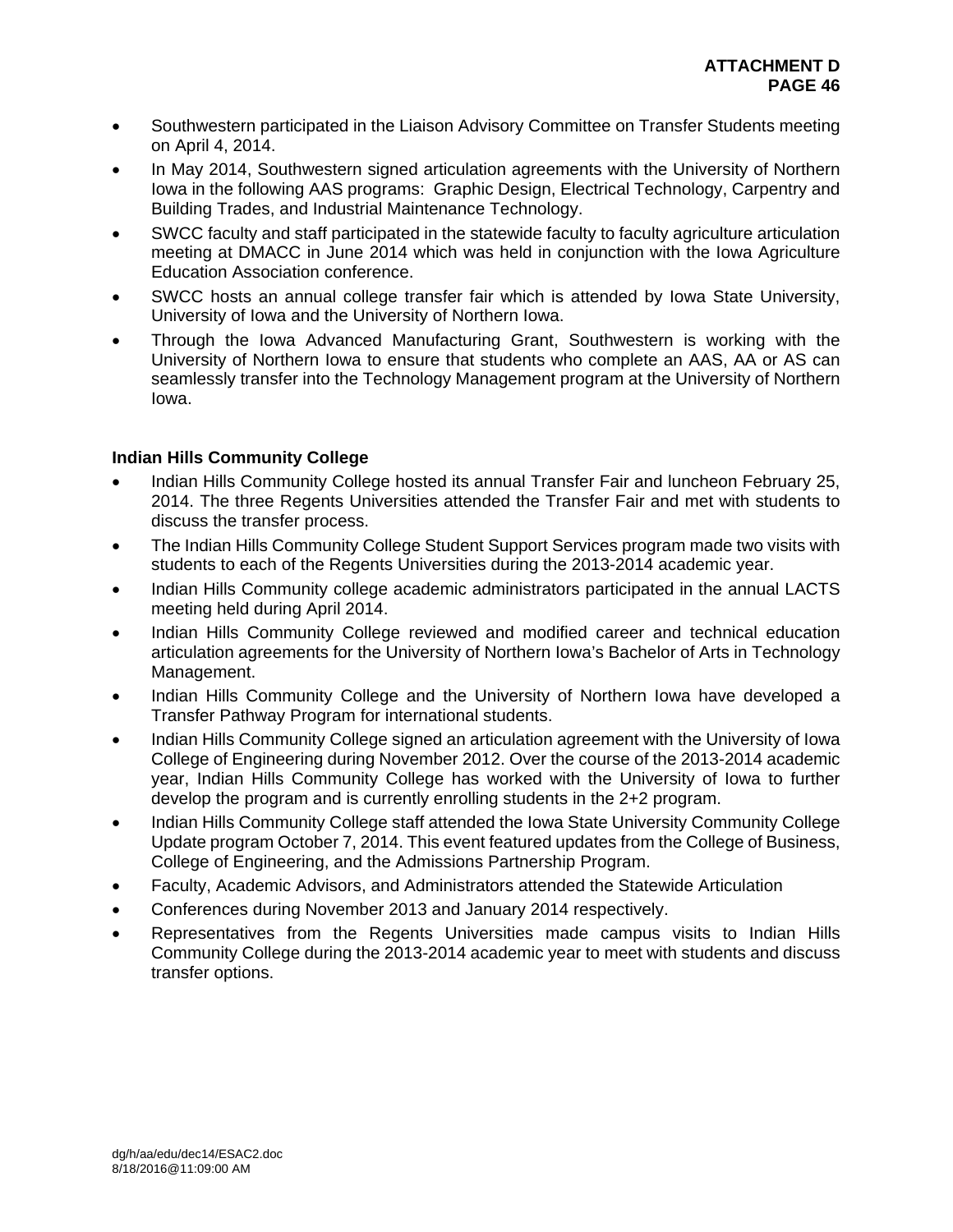# **Southeastern Community College**

- Southeastern Community College attended articulation and transfer conferences/meetings with the Regents, including the state LACTs meeting.
- SCC personnel held multiple meetings with University of Northern Iowa faculty and staff to discuss articulation of various programs. Agreements were signed with UNI for ten SCC programs, including Chemical Dependency AAS, Electronics Technology AAS, Interactive and Social Media Marketing AAS, Construction Technology AAS, Drafting Technology AAS, and Elementary Education AA.
- SCC is working with the University of Iowa's Continuing Education program on an agreement to offer online engineering courses to SCC students. SCC is also working toward agreements with the University's Bachelor of Applied Studies and Bachelor of Liberal Studies.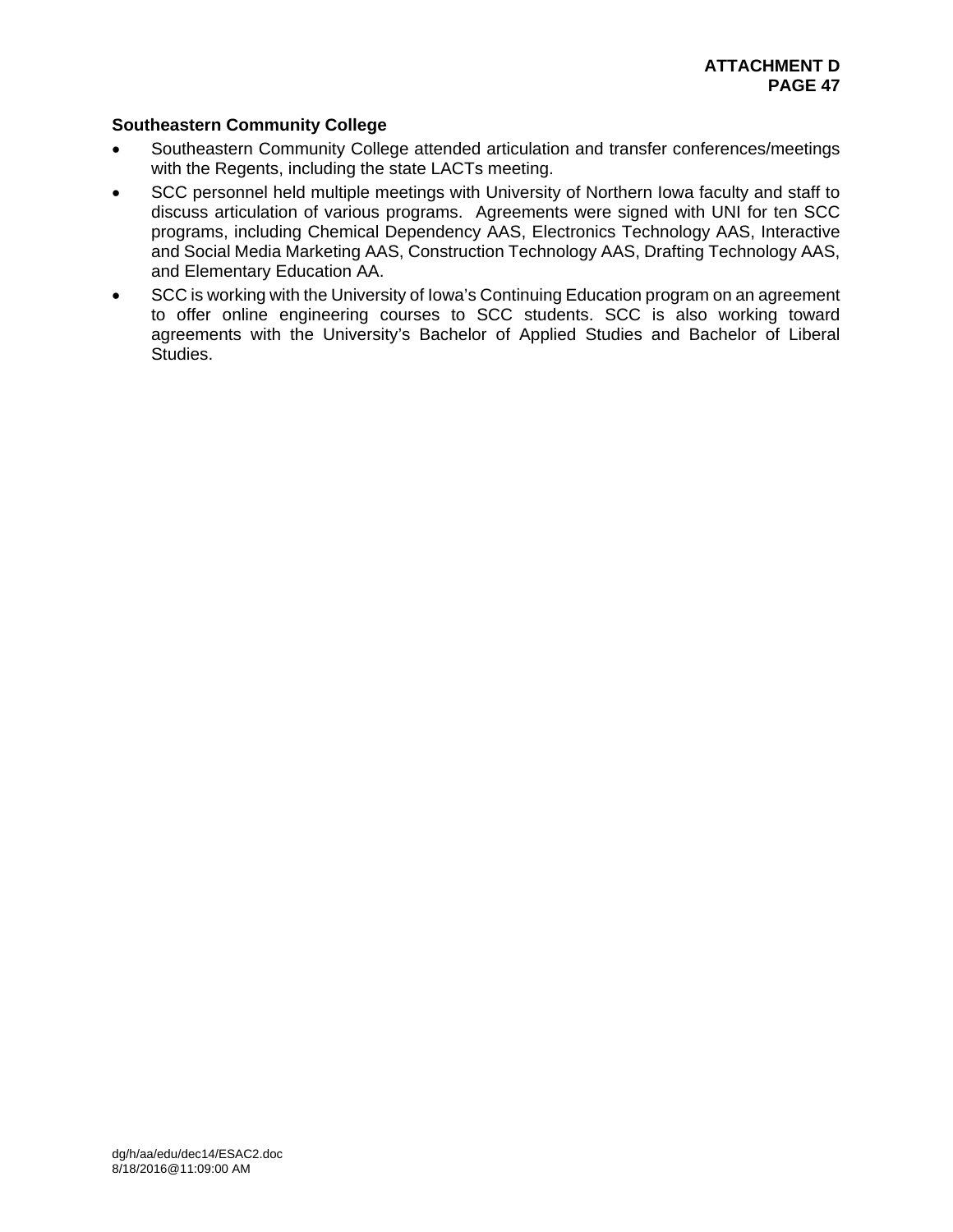# **SYSTEMATIC PROCESS FOR FACULTY TO FACULTY ACADEMIC DISCIPLINE MEETINGS**

*Approved by the Community College Chief Academic Officers and Regent University Council of Provosts October 8, 2010 (Revised October 5, 2011)* 

HF 815 (a bill for an act relating to articulation agreements between public postsecondary institutions and to the dissemination of articulation information) requires the Board of Regents to "develop, in collaboration with the boards of directors of the community colleges, a systematic process for expanding academic discipline meetings between the community college faculty and the faculty of the institutions of higher education governed by the board." (Effective July 1, 2009)

In response to HF 815, the Liaison Advisory Committee on Transfer Students (LACTS) identified the following systematic seven step process to enhance and expand faculty to faculty academic discipline meetings in the areas of arts and sciences and career and technical education. The process was created, with the intent to ensure that:

- Stakeholders are meeting and moving forward on a regular basis
- Results are monitored and reviewed
- Calendar is regularly updated and made available in a central location
- Statewide process is recurrently evaluated and improved for the future
- Processes are proactive and reactive, as appropriate for maximum benefit
- Faculty to faculty communications are ongoing and sustainable
- Process is institutionalized and supported by all Iowa community colleges and public universities

# **STEPS FOR EXPANSION OF FACULTY TO FACULTY ACADEMIC DISCIPLINE MEETINGS:**

- 1. **DECIDE PROGRAM/DISCIPLINE PRIORITIES** To determine priorities, with substantial input from other stakeholders, the Liaison Advisory Committee on Transfer Students (LACTS) will examine workforce development needs, market demand, program alignment issues, number of potential students impacted, and results from articulation inventories and faculty to faculty discipline discussions. LACTS will prepare a list of recommended programs/disciplines on which to focus for the coming 1-2 academic years. LACTS will submit this list for input from the Career & Technical Education (CTE) Deans, the Arts & Sciences (A&S) Deans, and the Regents Committee on Educational Relations (RCER). Then LACTS will submit the list for approval from their governance bodies: the Community College Chief Academic Officers (CAOs), the Community College Presidents, and the Council of Provosts of the Regent universities.
- 2. **CREATE CALENDAR** LACTS will propose a calendar for faculty to faculty meetings, where possible will combine with and/or leverage other statewide meetings of A&S Deans, CTE Deans, Community College CAOs, LACTS, or other groups with an interest in articulation. Community College and Regents academic leadership will approve the calendar. LACTS will publish the calendar on the Board of Regents and Iowa Department of Education websites.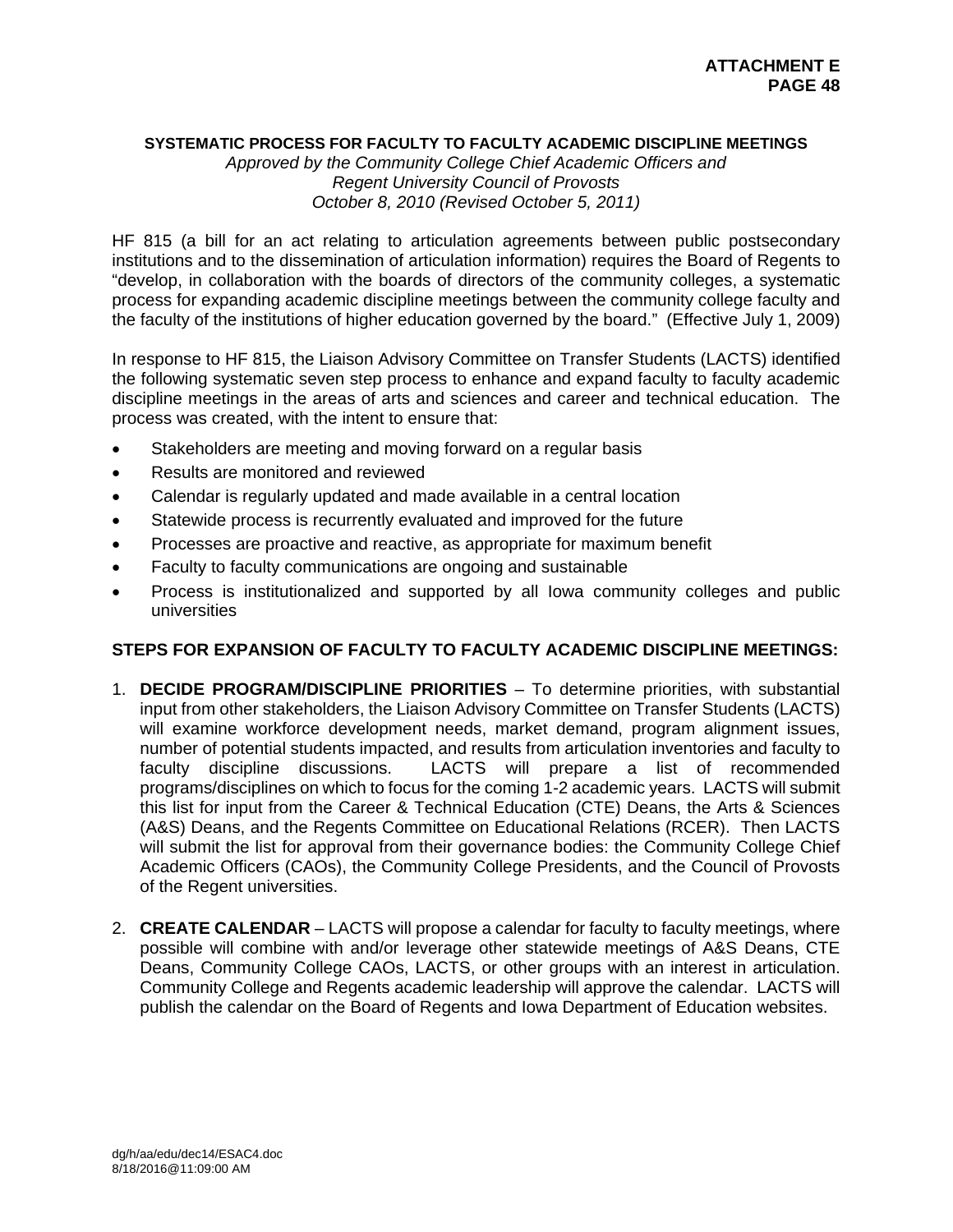- 3. **JOINTLY PLAN THE MEETING** Faculty representatives from Iowa community colleges and public universities shall comprise the planning committee. The faculty planning committee should work together to determine the agenda, identify a knowledgeable facilitator, and establish outcomes. Possible outcomes, for which faculty would be responsible for developing and/or sustaining, may include:
	- Course alignment
	- Transition quides
	- Equivalency guides
	- Articulation agreements, course-to-course or program-to-program
	- New degree pathways
	- AAS and career technical articulation agreements
	- Stronger relationships among faculties from the public universities and the community colleges
	- Continued meetings and progress toward these outcomes

To assist in the planning, LACTS will establish best practice guidelines for planning a discipline meeting and provide a Community College and Regent resource person for each statewide meeting. Administrative and funding support for managing meeting communications, registration, and logistics (fees, location, parking, catering, etc.) will need to be identified for each group involved in planning and delivering an academic discipline meeting.

- 4. **CONDUCT THE MEETING AND CREATE THE FOLLOW UP PLAN** The faculty, with support from LACTS, will conduct the academic discipline meeting and record minutes. The record of the proceedings should include any action items and next steps, along with target dates/deadlines and responsible parties.
- 5. **REPORT ON MEETING OUTCOMES** The faculty planning committee should communicate any future meeting expectations and the plan for monitoring progress on all actionable items to the meeting attendees, LACTS, and other identified stakeholders**.**
- 6. **EVALUATE THE DISCIPLINE MEETING AND EVALUATE THE SYSTEMATIC PROCESS** – LACTS will identify and make available a process by which to evaluate the various faculty to faculty discipline meetings. The evaluative process shall be both informative and simple to use. The faculty planning committee, in cooperation with their LACTS resource persons, will be responsible for administering the evaluation and collecting feedback at their respective meeting.

LACTS will be responsible for creating a method by which to evaluate the systematic process for expanding academic discipline meetings to determine if the process is working and to identify opportunities for improving the process.

7. **SUSTAIN THE PROCESS** – LACTS recognizes that sustaining the process requires the process be "institutionalized." The process needs to be adopted, supported and administered by those at the public community colleges and public universities in the State of Iowa committed to articulation.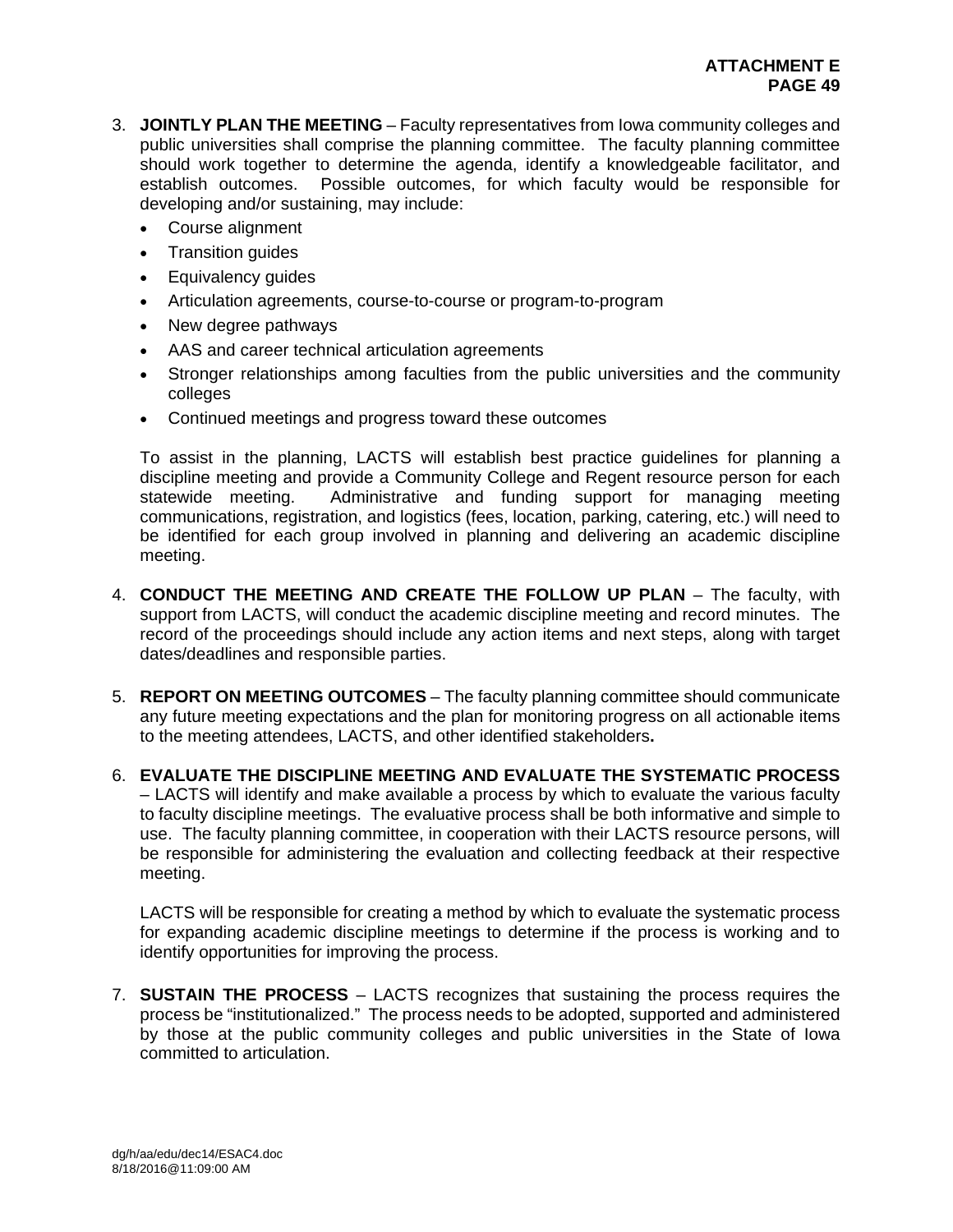## **Liaison Advisory Committee on Transfer Students (LACTS) Articulation Meeting Report Form**

**Discipline/program:** Agriculture Business, Agronomy, Horticulture and Animal Science

**Date Meeting Held:** Tuesday, June 24, 2014

**Courses Discussed:** Specific courses were not discussed this year. Discussed topics in general related to transfer as well as accountability for dual credit courses.

**Location:** DMACC – Ankeny, FFA Enrichment Center

# **Regent Facilitator(s) with contact information**

Name: Dr. David Acker Institution, department, position: Iowa State University, College of Agriculture and Life Sciences, Associate Dean Telephone: 515.294.6614 Email: dacker@iastate.edu

# **Community College Facilitator(s) with contact information:**

Name: Scott Ermer Institution, department, position: Kirkwood Community College, Agriculture Sciences, Dean Telephone: 319.398.7670 Email: scott.ermer@kirkwood.edu

# **List at least one outcome for each agenda item: (attach additional pages as necessary)**

- Community College faculty were updated on activities at each represented 4 year college. New Agriculture program added at Morningside College.
- Shared ideas of processes that work, need improvement, or need resources allocated to, to assist in the advising of students that are interested in transfer.
- Awareness of the APP, Admissions Partnership Program at Iowa State University
- Identified need for each Community College to self-monitor integrity of dual-credit courses being offered statewide.
- Identified need for common assessment statewide for dual-credit courses.

**List future meeting plans, dates: June 23, 2015** 

**Describe your group's needs, if any, for support by LACTS:** 

**See attached documentation:** 

**Agenda Attendance**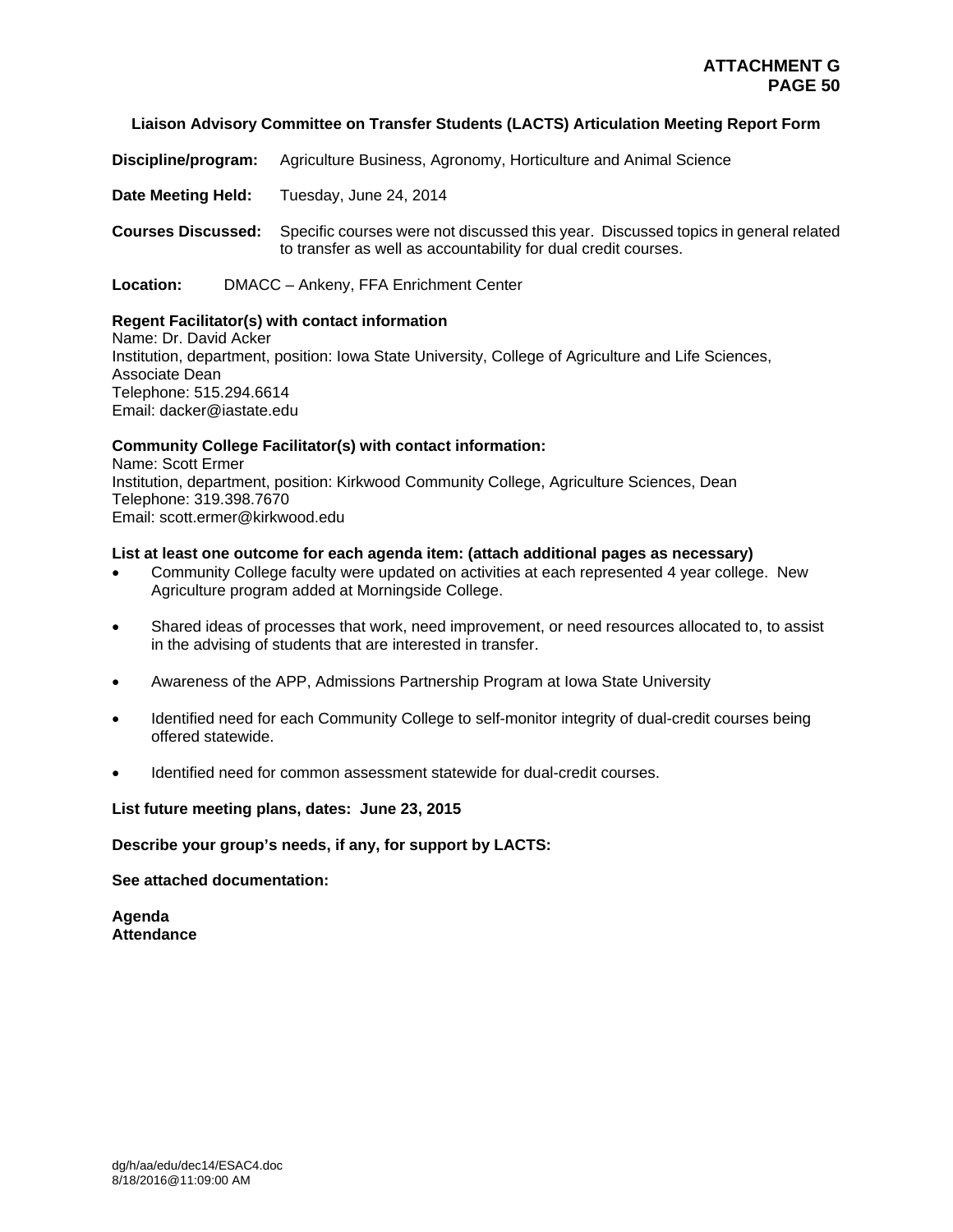# **Post‐Secondary Statewide Articulation and Partnership Meeting Tuesday, June 24, 2014 1:35 p.m. Iowa FFA Enrichment Center – Rooms 106 & 107**

| 15 min. | Welcome - Collaborating for Learner Success!<br>Scott Ermer, Dean, Agriculture Sciences Kirkwood Community College<br>Wade Miller, Interim Chair, Agriculture Education and Studies, Iowa State<br>University |
|---------|---------------------------------------------------------------------------------------------------------------------------------------------------------------------------------------------------------------|
|         | Introductions                                                                                                                                                                                                 |
| 20 min. | University / College Quick Updates<br>Iowa State University<br>Northwest Missouri State<br>Dordt<br>Graceland<br>Morningside                                                                                  |
| 45 min. | The "Transfer" - how can we make this as seamless as possible?                                                                                                                                                |
|         | What issues do we all deal with and how can we work to make transfers easier<br>for all involved? - Scott Ermer, Kirkwood Community College                                                                   |
|         | Degree Issues, ISU Perspective, A.A.S., A.A., vs A.S., course to course transfers<br>- Barb Osborn, ISU Horticulture Dept.                                                                                    |
| 15 min. | Afternoon Break - sponsored by Iowa State University CALS                                                                                                                                                     |
| 15 min. | APP - Admissions Partnership Program - Eric Merten, ISU Admissions                                                                                                                                            |
| 30 min. | Working with High School Dual Enrollment Courses. Protecting the integrity of the<br>college level course. - Neric Smith, Indian Hills Community College                                                      |
| 30 min. | <b>Course Discussions</b><br>Issues we need to collectively be working on this next year<br>Wrap Up                                                                                                           |
|         | Ag Business Meeting - Dave Holm, Executive Director Institute of Cooperatives                                                                                                                                 |
| Adjourn |                                                                                                                                                                                                               |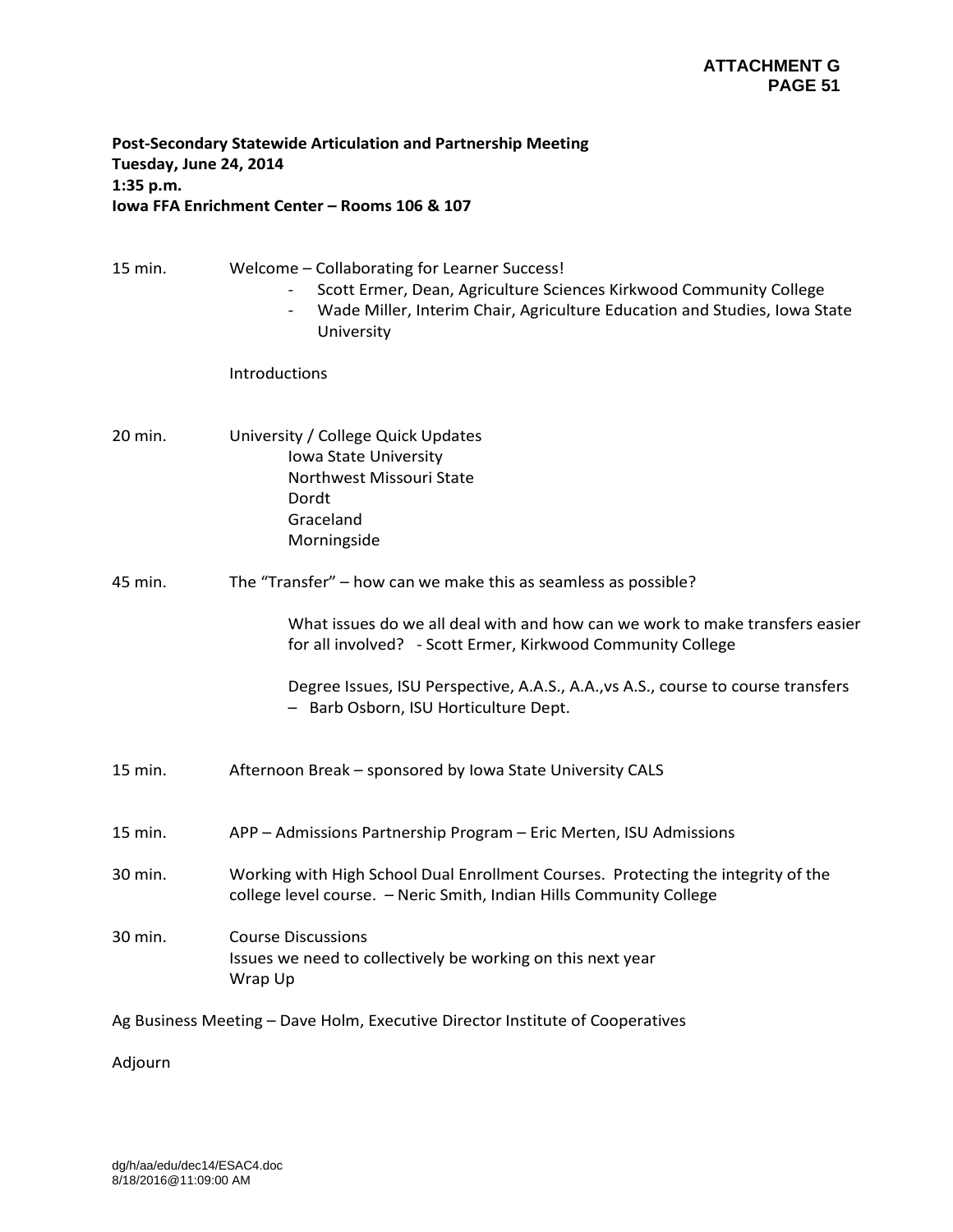## **Post-Secondary Statewide Articulation and Partnership Meeting Minutes**

Tuesday, June 24, 2014 1:30 p.m. Iowa FFA Enrichment Center, Ankeny, Iowa State University

Attendance – 38 Faculty representing 13 Community Colleges and 4, 4 year institutions.

4 Year Institution Updates – each 4 year institution in attendance provided a brief update. The group welcomed Morningside College in Sioux City, Iowa as the newest college to offer an Agriculture program.

The "Transfer" – how can we make this as seamless as possible. Small groups of  $4 - 6$  discussed the following questions and reported back to the larger group.

When a student comes into your college, what discussions do you have with them about transfer options?

- Discussions revolve around "big picture." Career goals, which path is best to reach these goals.
- Discuss that the student has options.
- Discuss general education options as most Career and Technical coursework will transfer.
- Review Compass and/or ACT test scores to assess academic ability.
- Discuss need for communication with advisor(s) through entire process.

What resources do you provide your students about transfer options?

- Transfer equivalency guides
- Transfer fairs
- College Catalogs
- TRANSIT
- Subliminal messaging through posting of 4 year opportunities in public places
- Business Cards for 4 year contacts
- Advisor assistance
- Transfer 4 year plans for the different programs
- Personal visits from 4 year programs

Through your advising how do you determine if the student is better served through an A.A.S. or A.S. degree program at your college?

- Depends on the end goal, look at what is in best interest of the student.
- Most students will opt for the A.A.S. degree to be able to take more Career and Technical coursework but will focus General Education courses needed for transfer.
- Discuss pro/con of both degree options with student

Do you have a "go to" person, website, or other resource that you use to advise students on a transfer plan?

- Transfer equivalency guides
- Barb Osborn at ISU is a key individual for transfer questions.
- Other key contacts within disciplines at ISU very important.
- Om-line documents about transfer plans.

#### **Attendance Roster**

## **See attached file: Statewide Meeting Attendance 6 24 2014.pdf**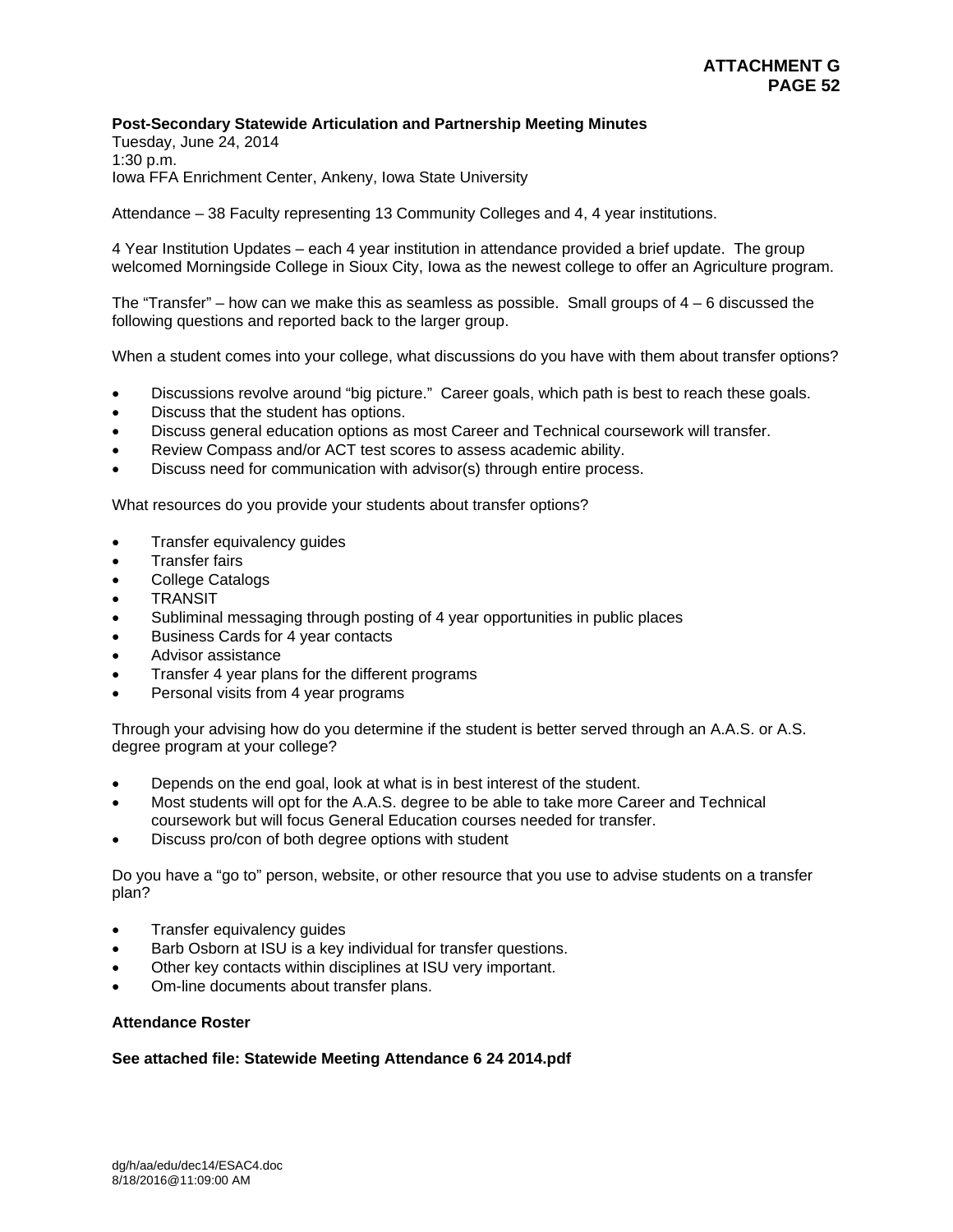**Attendees: (attach or include list of participating colleges & universities and individual attendees, if available)** 

| <b>Name</b>                                            | <b>Institution</b>                  |  |
|--------------------------------------------------------|-------------------------------------|--|
| <b>Scott Ermer</b>                                     | <b>Kirkwood Community College</b>   |  |
| <b>Kevin Butt</b>                                      | <b>Ellsworth Community College</b>  |  |
| <b>Curt Youngs</b>                                     | <b>ISU</b>                          |  |
| Dwayne Fairdley                                        | <b>DMACC</b>                        |  |
| Rod Barr                                               | <b>NWMSU</b>                        |  |
| Adam Raub                                              | <b>SCC</b>                          |  |
| <b>Tim Doud</b>                                        | <b>DMACC</b>                        |  |
| <b>Brydon Kaster</b>                                   | <b>IHCC</b>                         |  |
| <b>Barb Osborn</b>                                     | <b>ISU</b>                          |  |
| Rhonda Clough                                          | <b>Kirkwood Community College</b>   |  |
| Cherylann Stewart                                      | <b>Kirkwood Community College</b>   |  |
| <b>Rich Rourke</b>                                     | <b>Kirkwood Community College</b>   |  |
| <b>Kirkwood Community College</b><br>Dave Harper       |                                     |  |
| Josh Henik                                             | <b>Kirkwood Community College</b>   |  |
| Paul A. Martin                                         | <b>Muscatine Community College</b>  |  |
| Don Kearney                                            | Iowa Western Community College      |  |
| Neal Williamson<br>Iowa Lakes Community College        |                                     |  |
| <b>DMACC</b><br>Craig McEnany                          |                                     |  |
| Mike Robertson                                         | Iowa Central Community College      |  |
| <b>Mike Richards</b><br>Iowa Central Community College |                                     |  |
| <b>DE</b><br>Dale Gruis                                |                                     |  |
| <b>Wade Miller</b>                                     | <b>ISU</b>                          |  |
| Abbie Johnson                                          | <b>NIACC</b>                        |  |
| Kevin Muhlenbruch                                      | <b>NIACC</b>                        |  |
| Chris Benson                                           | Morningside College                 |  |
| <b>Rich Crow</b>                                       | Morningside College                 |  |
| <b>ISU</b><br><b>Eric Merten</b>                       |                                     |  |
| <b>WICC</b><br>Nate Gebel                              |                                     |  |
| <b>Tad Mueller</b>                                     | <b>NICC</b>                         |  |
| Ole Cleveland                                          | Hawkeye Community College           |  |
| <b>Greg Strong</b>                                     | Western Iowa Tech Community College |  |
| Amy Brandau                                            | <b>ISU</b>                          |  |
| Gary DeVries                                           | Dordt College                       |  |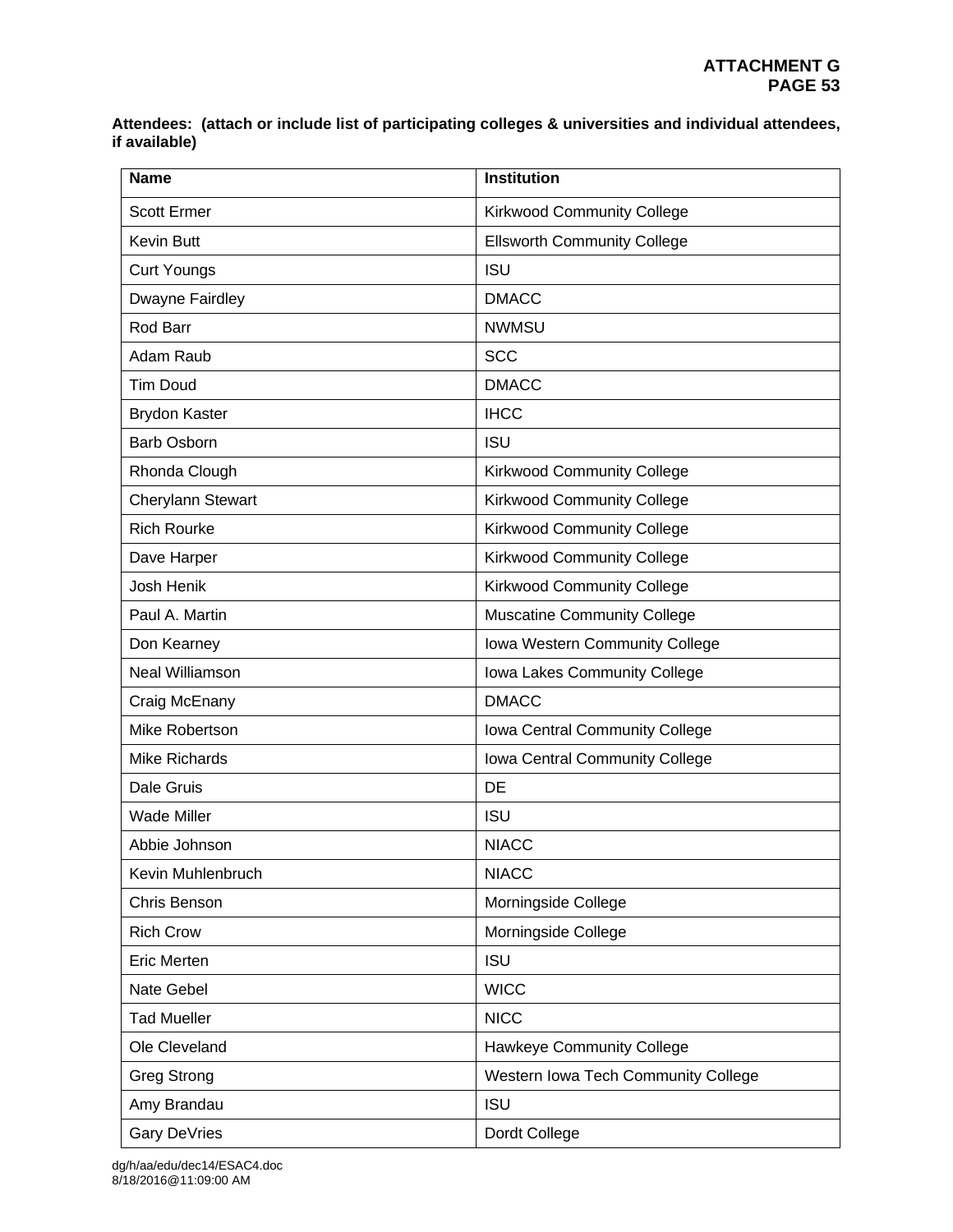# **ATTACHMENT G PAGE 54**

| <b>Heather Jennings</b> | <b>ISU</b>                       |
|-------------------------|----------------------------------|
| David Grunklee          | <b>Hawkeye Community College</b> |
| <b>Brad Kinsinger</b>   | <b>Hawkeye Community College</b> |
| <b>Scott Harvey</b>     | <b>Hawkeye Community College</b> |
| Andrew Mann             | <b>ISU</b>                       |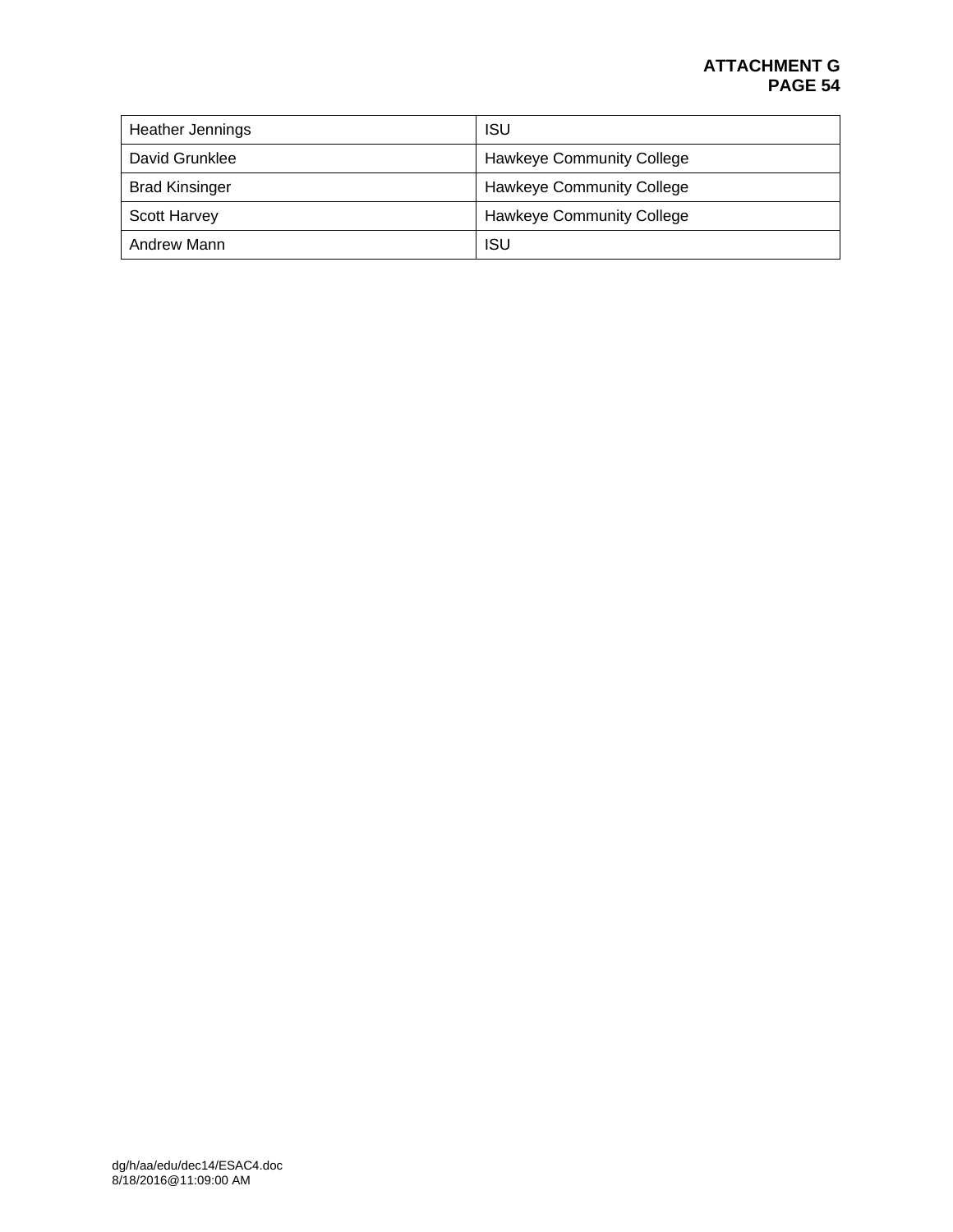## **Liaison Advisory Committee on Transfer Students (LACTS) Articulation Meeting Report Form**

**Disciplines/programs:** Management Information Systems

**Courses discussed:** Introduction to Information Systems

**Date Meeting Held:** 01/31/2014

**Location:** DMACC Newton

#### **Regent Facilitator(s) with contact information:**

Name: Rex Karsten Position: Associate Professor Institution: University of Northern Iowa Telephone: 319-273-6174 Email: rex.karsten@uni.edu

## **Community College Facilitator(s) with contact information:**

Name: Position: Institution: Telephone: Email:

**List at least one outcome for each agenda item: (attach additional pages as necessary) Review MIS programs across the state:** Developed a good understanding of programs across the state, where they're housed in an institution, the intended outcomes of the major (transfer, employment).

**Discuss course content in Intro to Information Systems:** A great deal of variation was discovered in the content of this course, depending on the purpose of the degree (business vs computer science vs career and technical).

**Transfer student preparation:** At the Regent institutions MIS is housed in Business. Transfer students would be well served by taking business core courses.

**Improve communication between Regent institutions and community colleges.** UNI faculty volunteered to visit all community colleges to discuss further transfer student preparation. UNI College of Business is developing a website for community college faculty.

**List future meeting plans, dates:** None at this time

**Describe your group's needs, if any, for support by LACTS:** None at this time

**Reporter contact information**  Name: Rex Karsten Position: see above Institution: Telephone: Email: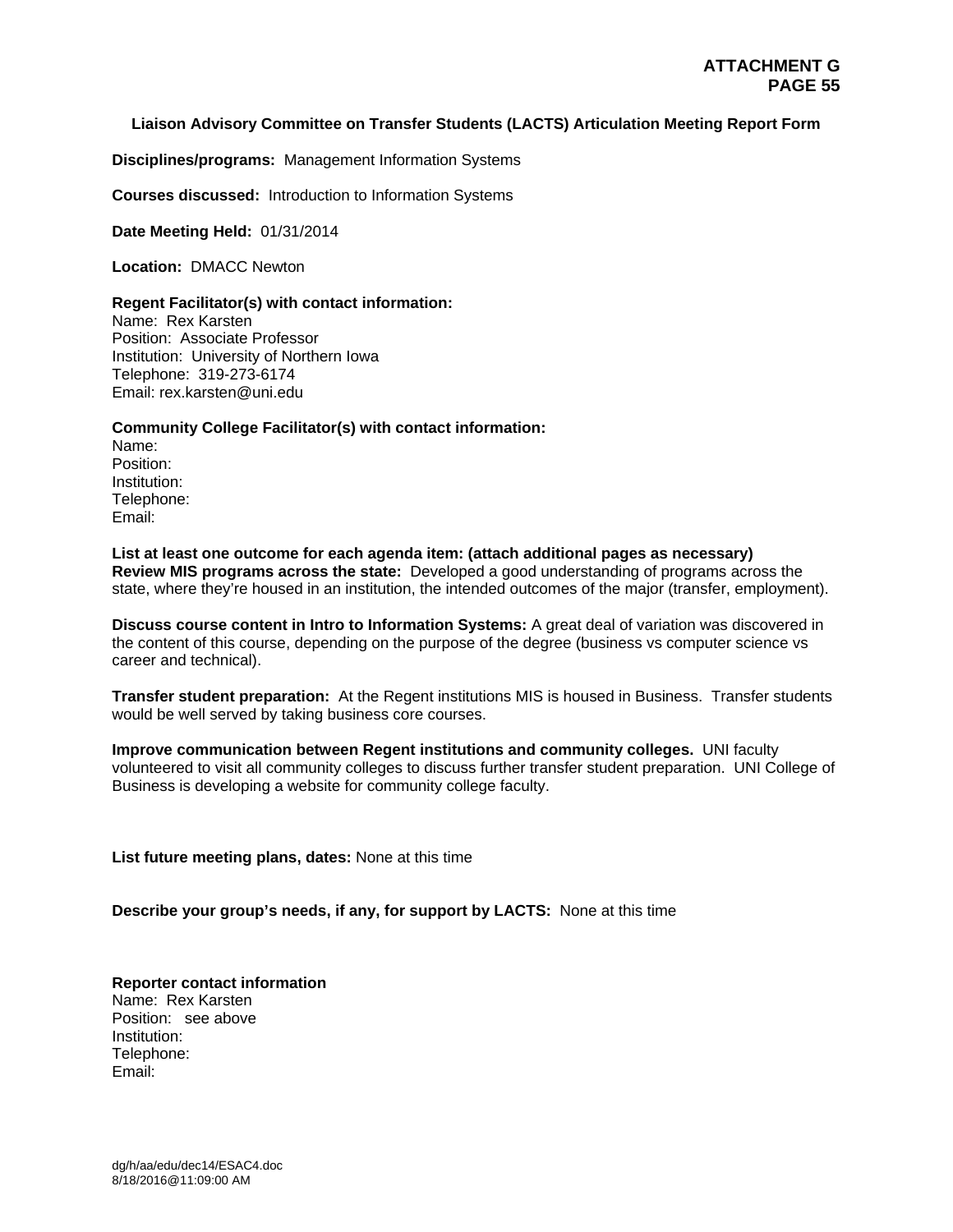# **Liaison Advisory Committee on Transfer Students (LACTS) Articulation Meeting Report Form**

**Disciplines/programs:** Educational Psychology

**Courses discussed:** Educational Psychology

Date Meeting Held: January 31<sup>st</sup>. 2014

## **Location: Newton IA**

## **Regent Facilitator(s) with contact information:**

Name: Anthony Gabriele Position: Associate Professor of Educational Psychology Institution: University of Northern Iowa Telephone: 319-273-2899 Email: Gabriele@uni.edu

# **Community College Facilitator(s) with contact information:**

Name: Position: Institution: Telephone: Email:

# **List at least one outcome for each agenda item: (attach additional pages as necessary)**

**Agenda Item 1:** Similarities and Differences in Educational Psychology among Institutions

**Outcome 1:** Greater understanding of the different roles, expectations, and functions of Ed Psych Coursework at the three Regents Institutions. Discussion of similarities and differences in topics covered, textbooks used, and assignments emphasized at Community Colleges and Regents Institutions**.** 

**Agenda Item 2:** Implications of Praxis II PLT exam for Educational Psychology Coursework

**Outcome 2:** Greater awareness of how new State of Iowa Teacher Licensure requirements might impact articulation agreements for Educational Psychology course. Discussion of ways of ensuring that students are better prepared to succeed on exam**.** 

## **Agenda Item3:** Not discussed

**List future meeting plans, dates**: No plans at this time

## **Describe your group's needs, if any, for support by LACTS:** None at this time

## **INVITATION:**

**AGENDA:** (attached)

**Attendees:** 36

## **Reporter contact information—**See above Name: Position: Institution: Phone: Email: Anthony.gabriele@uni.edu

dg/h/aa/edu/dec14/ESAC4.doc 8/18/2016@11:09:00 AM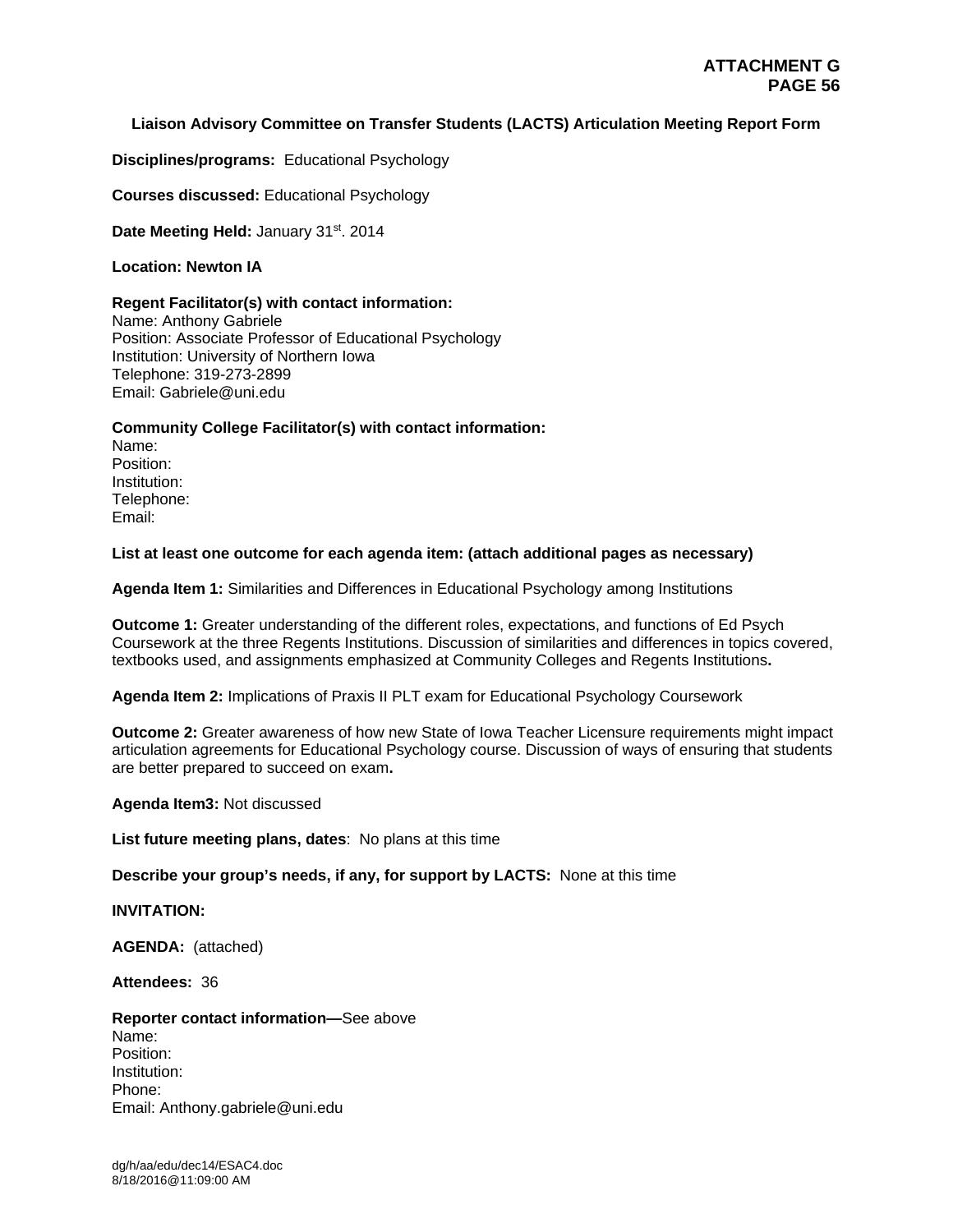#### **2014 Articulation Conference Agenda: Educational Psychology**

**Session 1: 9:45-10:45 –The Undergraduate Educational Psychology Course: Similarities and Differences among Institutions** 

**Break: 10:45-11:00** 

**Session 2: 11:00-11:45 –Praxis II PLT and the Undergraduate Educational Psychology Course** 

**Break: 11:45-12:00** 

**Lunch: 12:00-12:45** 

**Session 3: 1:00-2:00 –Persistent Problems, Innovative/Successful Practices, and New Directions for the Undergraduate Educational Psychology Course**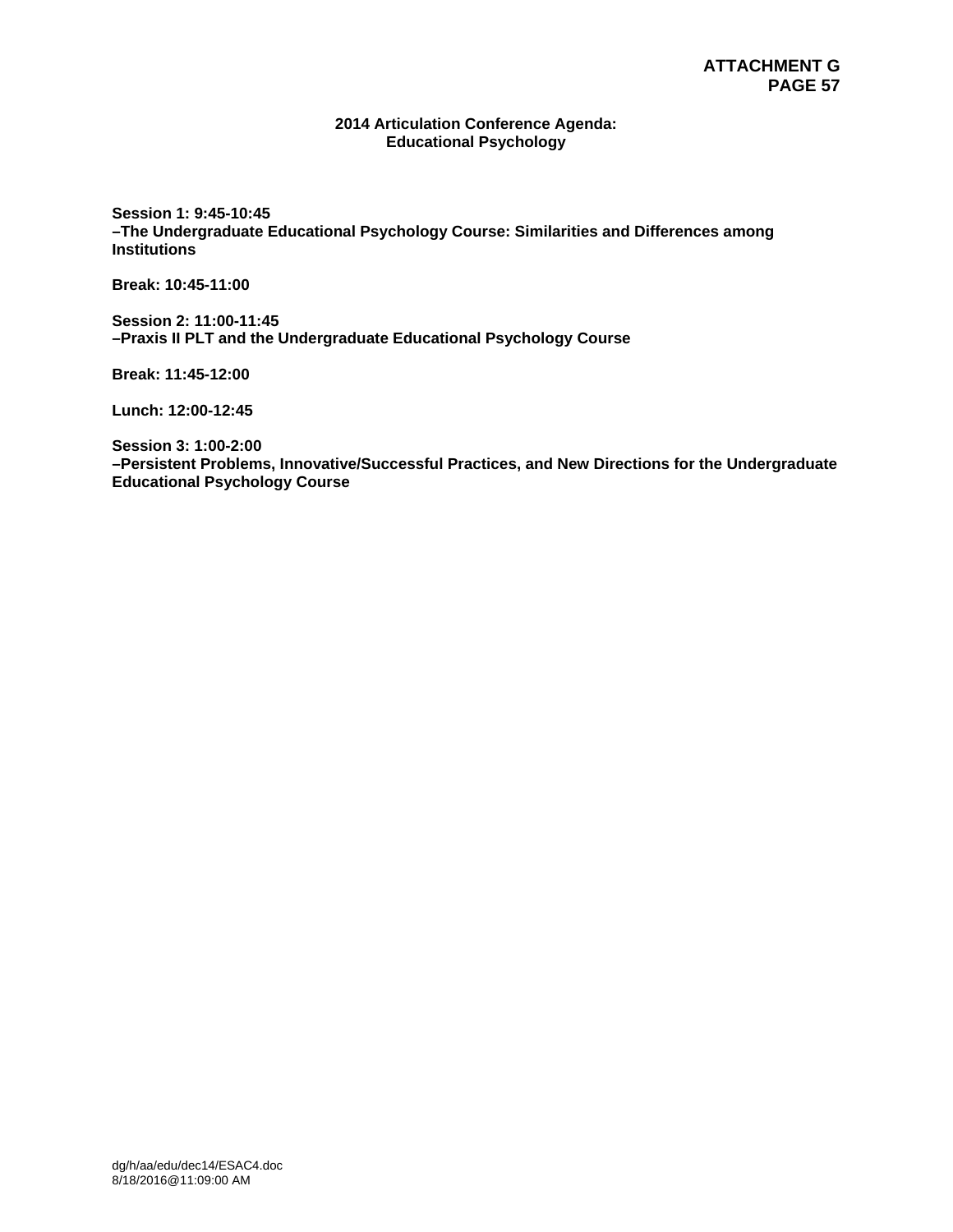#### Career and Technical Education Articulation Conference

#### November 1, 2013

#### Executive Summary

The first annual Career and Technical Education Articulation Conference was held on November 1, 2013 at the FFA Enrichment Center located on the DMACC – Ankeny campus.

This conference was organized and sponsored by the Iowa Community College Career and Technical Deans Association and the Iowa Community College Chief Academic Officers. The same systematic process used to facilitate the annual Arts and Sciences Articulation Conference was utilized for this event.

Seventy eight (78) preregistered for the conference; seventy six (76) attended. All 15 Iowa Community Colleges were represented as well as Iowa's three Regent institutions. Iowa's Department of Education was also represented.

The discipline topics were selected based upon apparent need/interest from surveys administered during Spring 2012. The CTE Deans analyzed the data and identified the three highest priority disciplines: Network Administration – facilitated by Daniel Terrian (Indian Hills Community College) Criminal Justice – facilitated by Dr. Chris Russell (Iowa Valley Community College) CAD/Design Technology – facilitated by Joe Vanstrom (Iowa Western Community College)

Attendance by discipline session:

 Network Administration – 23 Criminal Justice – 31 CAD/Design Technology - 16

The evaluation forms have not been tallied, but they appear to be positive and supportive of the event and the discussion that took place. Each group identified next steps, including planning future meetings to further their work.

The CTE Deans will meet and discuss plans for a possible 2014 CTE articulation process.

Special thanks to the planning committee: Daniel Terrian (IHCC), Chris Russell (IVCC), Janet Coogan (EICC), Mary Anne Nickle (IVCC), and Todd Ecklund (NICC). Their assistance was priceless.

Respectfully submitted,

Don Kearney Chair, LACTS 2013-14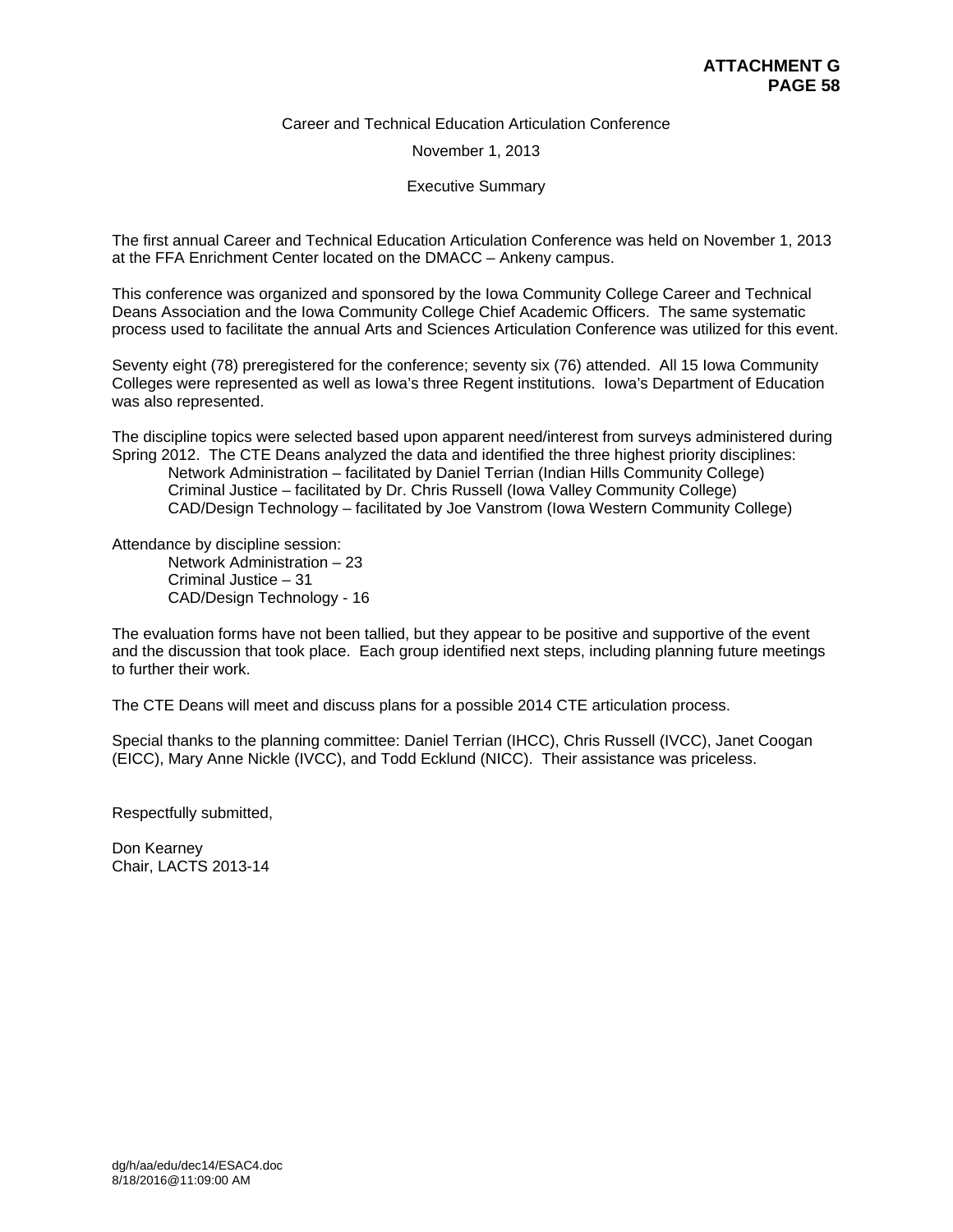From: Chris Russell, Criminal Justice Articulation Conference Facilitator

To: Criminal Justice Community College Faculty

Subject: CTE Articulation Conference – Nov. 1, FFA Building, DMACC at 9am

Community College Criminal Justice Faculty:

We hope that many of you will be able to join us at the first statewide CTE Articulation Conference on Friday, November 1, 2013 at DMACC, FFA Enrichment Center. The conference will begin at 9:00 am and conclude by approximately 2:15 pm.

Through surveys conducted recently by Iowa's 15 community colleges, your discipline, Criminal Justice, was determined to be a high priority for engaging representatives from our three Iowa Regent universities in discussions of course/program articulation and facilitating student transfer.

Since there may often be overlap in coursework between AAS and AA/AS/ASCO programs, I encourage you to attend and participate in thoughtful discussion which will lead to future articulation opportunities.

This conference, sponsored by Iowa's Community College Chief Academic Officers and Career and Technical Deans Association, parallels the annual Arts & Sciences Articulation Conference held each winter and sponsored by Iowa's Regent Universities. These conferences provide unique opportunities to network with your community college peers as well as associated university personnel.

I will send more specific information to you soon, but please mark your calendars and plan on attending.

Please share with any other members at your institution that would benefit from attending this important meeting.

Chris Russell Dean of Students and Academic Affairs, Marshalltown Community College Chris.Russell@iavalley.edu 641-844-5716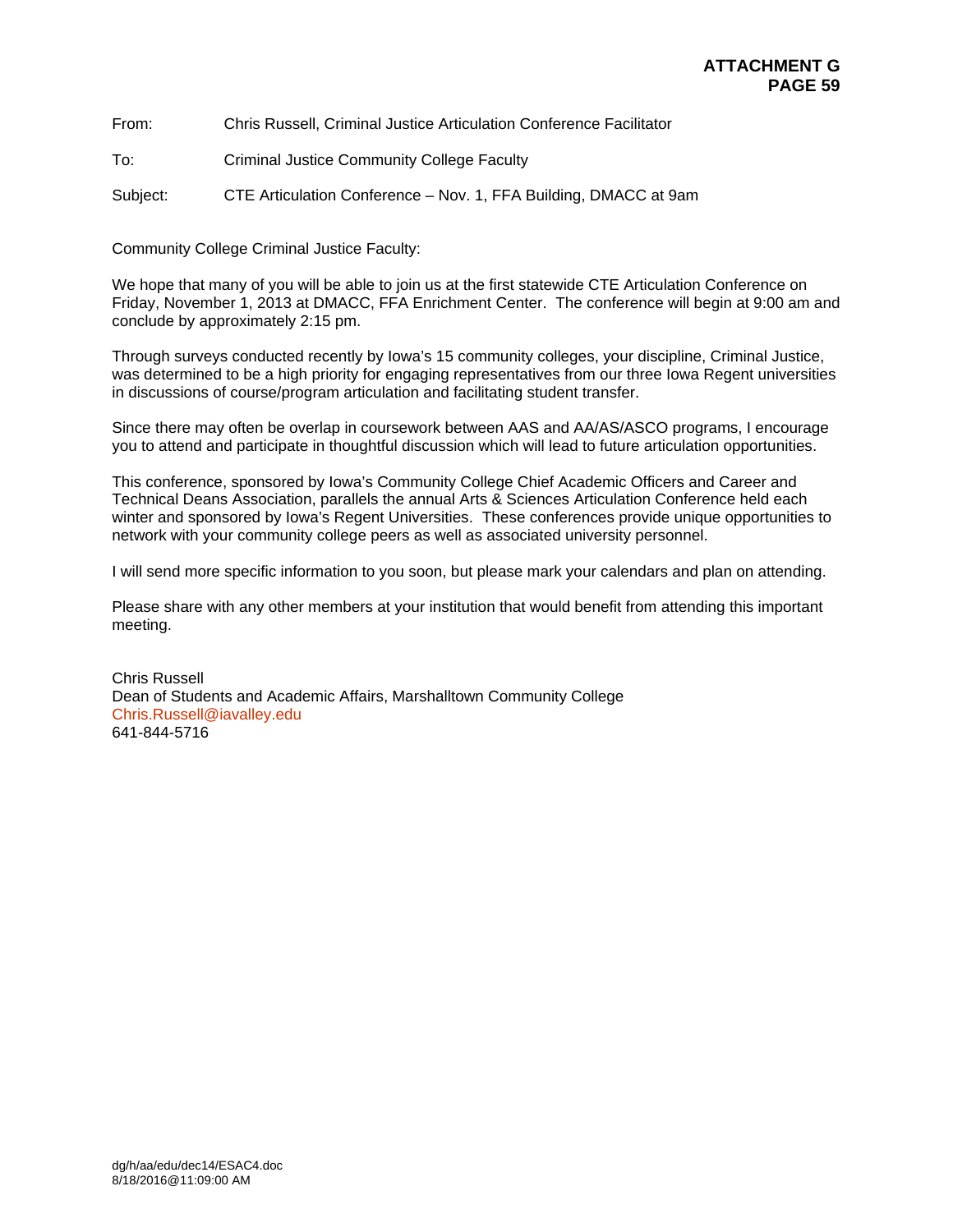## **Career & Technical Education Articulation Conference November 1, 2013 FFA Enrichment Center DMACC, Ankeny**

Sponsored by the Association of Iowa Community College Career and Technical Administrators and the Iowa Community College Chief Academic Officers

| $9:00 - 9:30$ | <b>Registration and Continental Breakfast</b>                                                                                     | Location<br><b>Exhibit Hall</b> |  |
|---------------|-----------------------------------------------------------------------------------------------------------------------------------|---------------------------------|--|
| $9:30 - 9:50$ | <b>Welcome, Overview and Outcomes</b>                                                                                             | Conference Rooms 112 & 113      |  |
|               | Chair, Iowa Community College Career & Technical Administrators<br>Chair, Liaison Advisory Committee on Transfer Students (LACTS) |                                 |  |

#### Breakout Sessions

# 10:00 – 11:30 **Disciplines: Welcome, Issues, and Articulation Ideas** Network Administration **Criminal Justice Conference Room 112** CAD/Design CAD/Design CAD/Design CAD/Design CAD/Design CONFERENCE

11:30 – 12:30 **Lunch**

| $12:30 - 2:00$ | Disciplines: Articulation, Future Needs, and Next Steps |                     |  |
|----------------|---------------------------------------------------------|---------------------|--|
|                | <b>Network Administration</b>                           | Conference Room 114 |  |
|                | <b>Criminal Justice</b>                                 | Conference Room 112 |  |
|                | CAD/Design                                              | Conference Room 113 |  |
|                |                                                         |                     |  |

2:00 – 2:15 **Evaluation and Wrap-up** Conference Rooms 112 & 113

Thank you for your attendance and participation!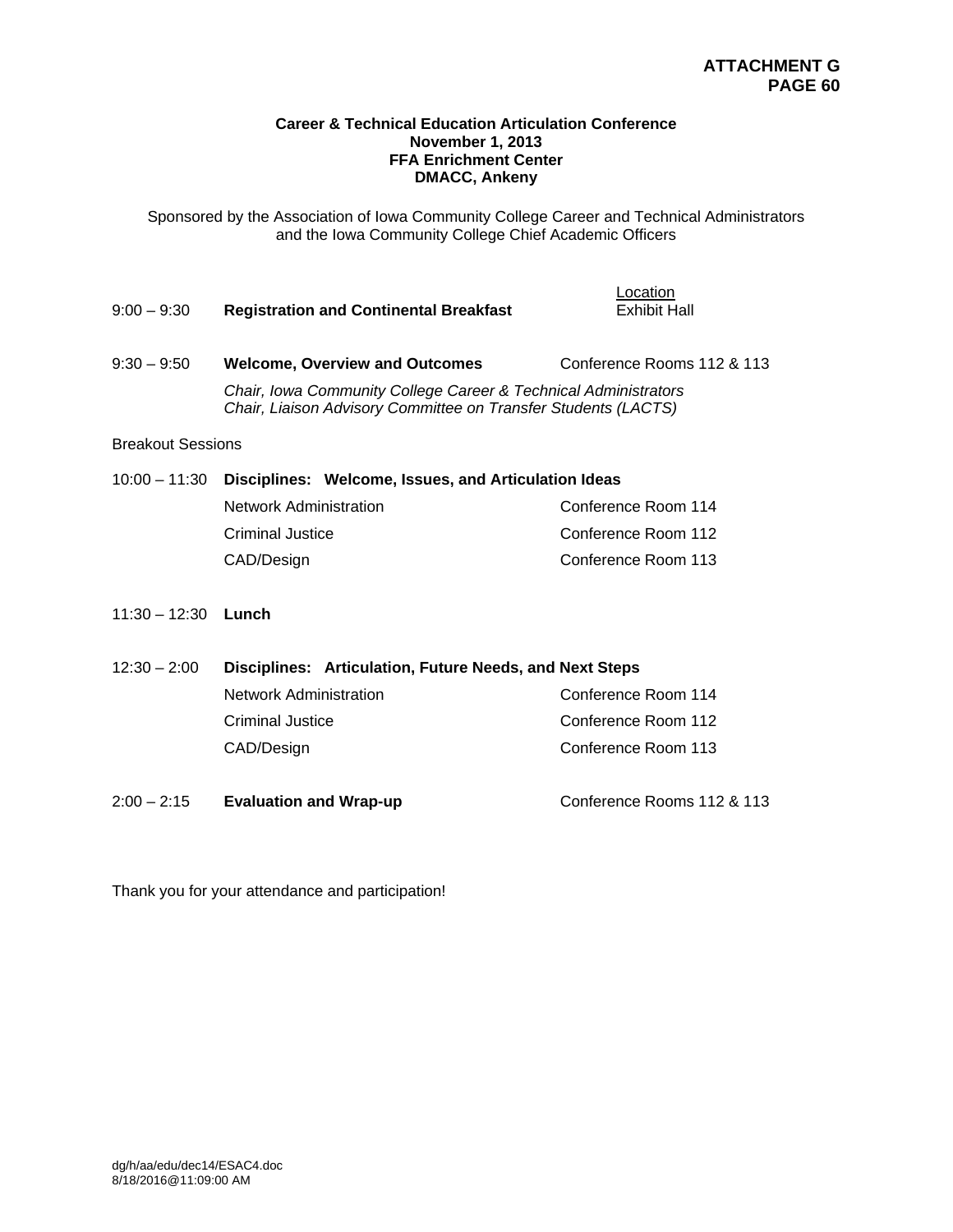# **STATEWIDE ANNUAL ARTICULATION CONFERENCE IOWA'S PUBLIC COLLEGES AND UNIVERSITIES**

**Liaison Advisory Committee on Transfer Students (LACTS) Articulation Meeting Report Form** 

#### **Disciplines/programs: Criminal Justice**

**Courses discussed: Intro to Criminal Justice, Criminology, Criminal Law, Constitutional Law, Juvenile Delinquency, Crime and Community, Crime Analysis and Corrections.** 

**Date Meeting Held: 11/1/13** 

**Location: DMACC, Ankeny, FFA building** 

## **Regent Facilitator(s) with contact information:**

Name: Karen Heimer (among others) Position: Professor, Sociology Institution: University of Iowa Telephone: 319-335-2498 Email: karen-heimer@uiowa.edu

# **Community College Facilitator(s) with contact information:**

Name: Chris Russell Position: Dean of Students and Academic Affairs Institution: Iowa Valley Community College District Telephone: 641-844-5716 Email: Chris.Russell@iavalley.edu

#### **List at least one outcome for each agenda item: (attach additional pages as necessary)**

- 1. Discussion of CJ program survey results. A survey pre-distributed before the meeting included information about CRJ100 course descriptions, priority of topics, and textbook selections. The survey also included answers about what is working well and what could work better in articulating CJ programming across our public institutions.
- 2. Discussion of Community college to Regents pathways that currently are working were shared by ISU, Iowa and UNI. This included a lengthy discussion on course to course articulations and future program to program strengthening. Recommendations for general education course advising while at the community college was a popular topic and a list of suggestions for each Regent institution was developed. The BAS degree was a potential option for future consideration in developing a stronger pathway for CJ majors.
- 3. Course equivalencies that could be made stronger among the Regents were shared and a list developed of priority courses (Criminology, Intro to Corrections, Criminal Law, Constitutional Law, Specialized CJ courses such as Forensics, Victimology and Women in CJ were also discussed).
- 4. Other articulation agreements that work outside of the public institutions were discussed as potential ideas to pursue.
- 5. Barriers to articulation were discussed and put on the agenda to address at the next meeting.
- 6. ILEA articulation issues were discussed and put on the agenda for a future meeting.

List future meeting plans, dates: March 28, 2014 at DMACC Ankeny, FFA building Agenda:

- o Tightening the curriculum across all CC's
- o Common course discussions—bring into alignment
- o CTE third party assessment ideas—how to do this
- o Overcoming barriers and building on successes to the courses that transfer
- o 2+2 Models for Criminal Justice (share updates to pathways available at each Regent as they discuss what their ideas for the future would be).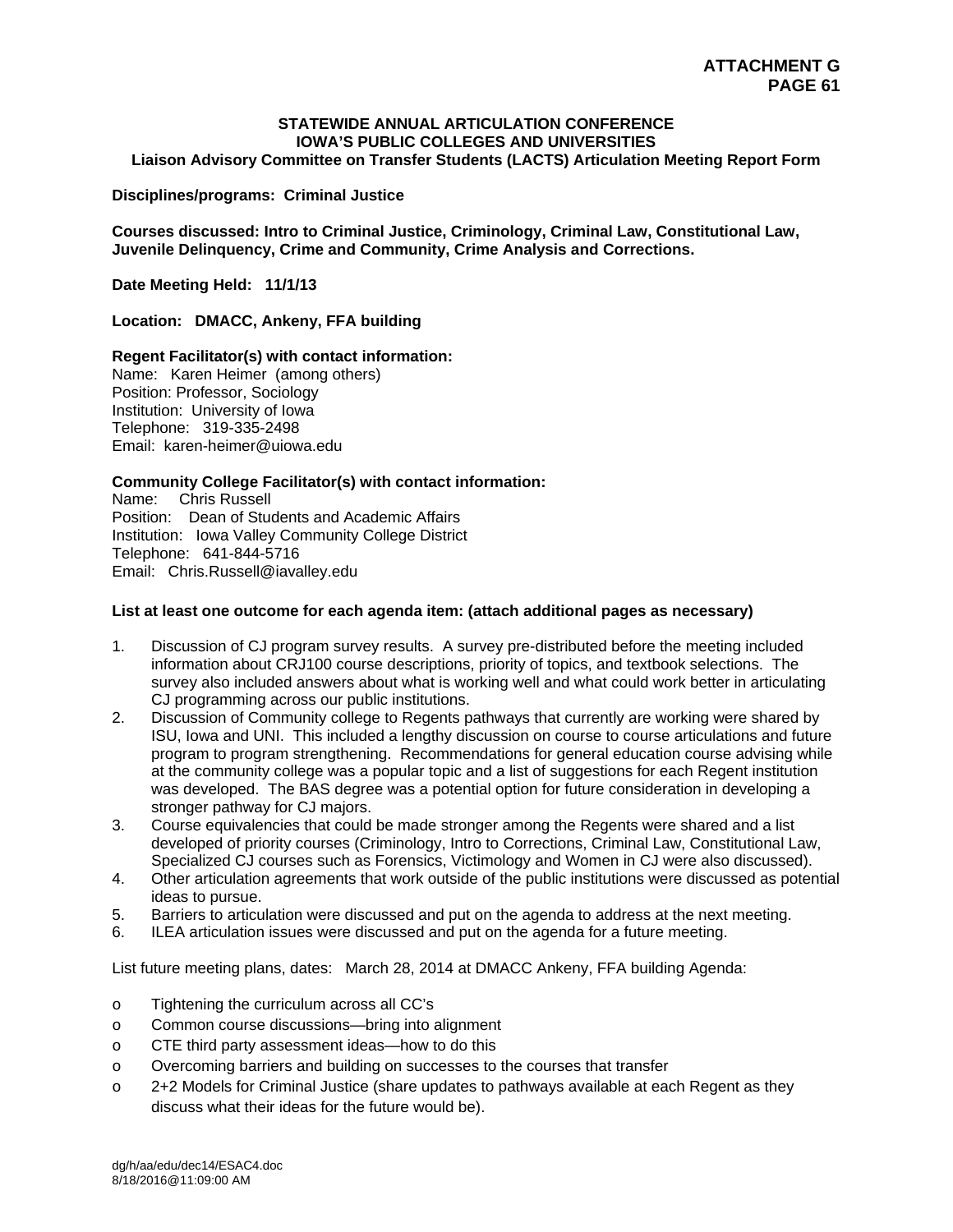o Regents share ideas on expansion of satellite sites—for placebound students (ICN, Online, Hybrid, CC sites) Helps with mandate to Regents to grow enrollment by 15%. Joint advising/hiring with community colleges.

**Describe your group's needs, if any, for support by LACTS: Continued direction and help on agenda suggestions to move forward with finalizing articulations.** 

**INVITATION 11/1/13: attached.** 

#### **AGENDA 11/1/13: attached.**

**Attendees: (attach or include list of participating colleges & universities and individual attendees,**  if available)

Sonja Fagre, Iowa Lakes CC Chris Gerstbrein, Iowa Lakes CC Cindy Shireman, Southeastern CC Susan Stearns, Southwestern CC Chet Rzonca, University of Iowa Bryan Burkhardt, DMACC Cathy Ockenfels, DMACC John Stites, DMACC Buzz Hoffman, DMACC Steven Martin, DMACC Michael Penrod, Kirkwoood CC Gregory Roth, Kirkwood CC George O'Donnell, NIACC Danielle Weide, UNI Jo Loonan, UNI

## **Reporter contact information**

Name: Chris Russell Position: Dean of Students and Academic Affairs Institution: Iowa Valley Community College District Telephone: 641-844-5716 Email: Chris.Russell@iavalley.edu

Diane Bengtson, ISU Michael Gau, NICC Joe Wright, Iowa Central CC Paul Sapp, UNI Jane Wagner, Hawkeye CC Jeff Theulen, Iowa Western CC Brian Agnitsch, Iowa Valley CC Michael Emerson, Iowa Valley CC Jim Stick, DMACC Thomas McAninch, Scott CC (EICCD) Dan Rice, ISU Tim King, Indian Hills CC Don Waltenberger, Indian Hills CC Phyllis Baker, UNI Keith Crew, UNI Karen Heimer, University of Iowa Chris Russell, Iowa Valley CC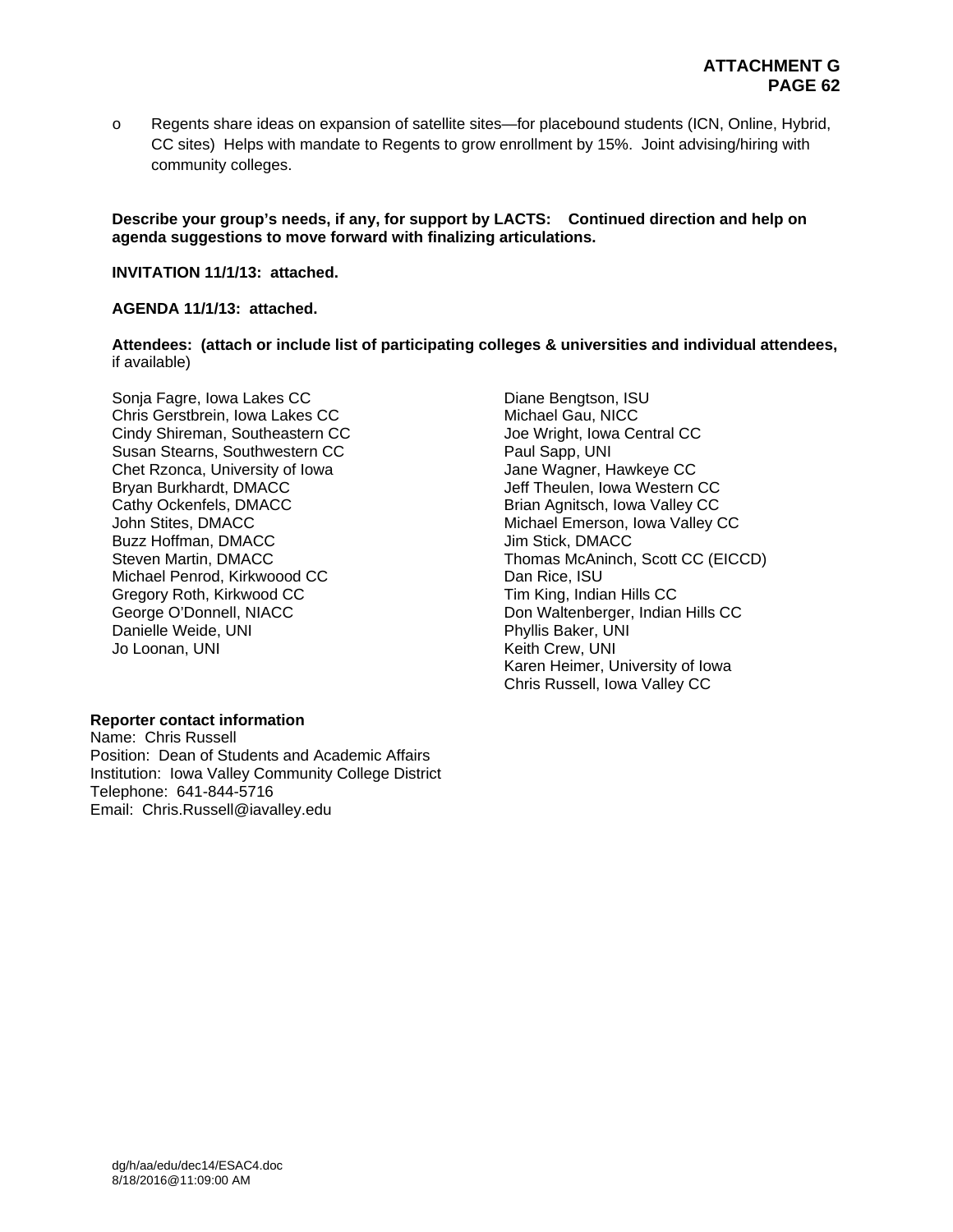#### **STATEWIDE ANNUAL ARTICULATION CONFERENCE IOWA'S PUBLIC COLLEGES AND UNIVERSITIES Liaison Advisory Committee on Transfer Students (LACTS) Articulation Meeting Report Form**

**Disciplines/programs:** Computer Networking

## **Courses discussed:**

| University of Iowa          | 6K:050/MSCI:1000 - Business Computing Essentials      |
|-----------------------------|-------------------------------------------------------|
| University of Northern Iowa | CS1510 – Intro to Computing; CS1520 – Data Structures |
| Iowa State University       | <b>None</b>                                           |

Date Meeting Held: November 1, 2013

**Location:** FFA Building, DMACC, Ankeny Campus

# **Regent Facilitator(s) with contact information:**

Name: None Position: Institution: Telephone: Email:

# **Community College Facilitator(s) with contact information:**

| Name:        | Daniel Terrian                                                |
|--------------|---------------------------------------------------------------|
| Position:    | Department Chair, Information and Transportation Technologies |
| Institution: | Indian Hills Community College                                |
| Telephone:   | 641-683-5242                                                  |
| Email:       | Daniel.Terrian@Indianhills.edu                                |

## **List at least one outcome for each agenda item: (attach additional pages as necessary)**  Meeting Agenda

5. None of the Regent's university have a similar program where a 2+2 articulation could be created. Iowa State University has no entry level courses they can articulate although it has an Information Assurance degree. The University of Iowa has one course out of their Business Analytics program that can be articulated, although it is a general education course for most colleges. The University of Northern Iowa has an Industrial Technology, Computer Science/Networking and Systems Administration degree. 6. Most of the community college students transfer to either private universities (Buena Vista,

William Penn) in Iowa or out of state, for ex: University of Nebraska, Omaha.

7. Some schools articulate with University of Northern Iowa with their Technology Management Degree, or the two courses in their Computer Science program. Several community colleges were very interested in the Technology Management Degree and are going to pursue articulation with UNI for their students.

8. Discussions will begin on the common course numbering systems for the CISCO curriculum classes offered at most community colleges and the courses making up the A+ exam.

9. Other than the three courses listed above, there are no other courses under consideration 10. There are no new courses that the community colleges could develop that would transfer to the Regents under this discipline

11. There is no potential for articulating a 2+2 program with the Regents.

12. The colleges discussed their programs. All programs reported having more jobs than graduates with their primary focus on the graduates obtaining employment after graduation. There have been no problems with finding paid internships for those schools that have internships in their programs. No school reported that they had any plans to create any new AAS degrees that would better align with the Regents programs.

13. Courses were discussed that were similar with the majority of the schools to begin discussion on the common course descriptions and student learning outcomes. Two areas to start on will be CISCO and the courses used for the A+ certification.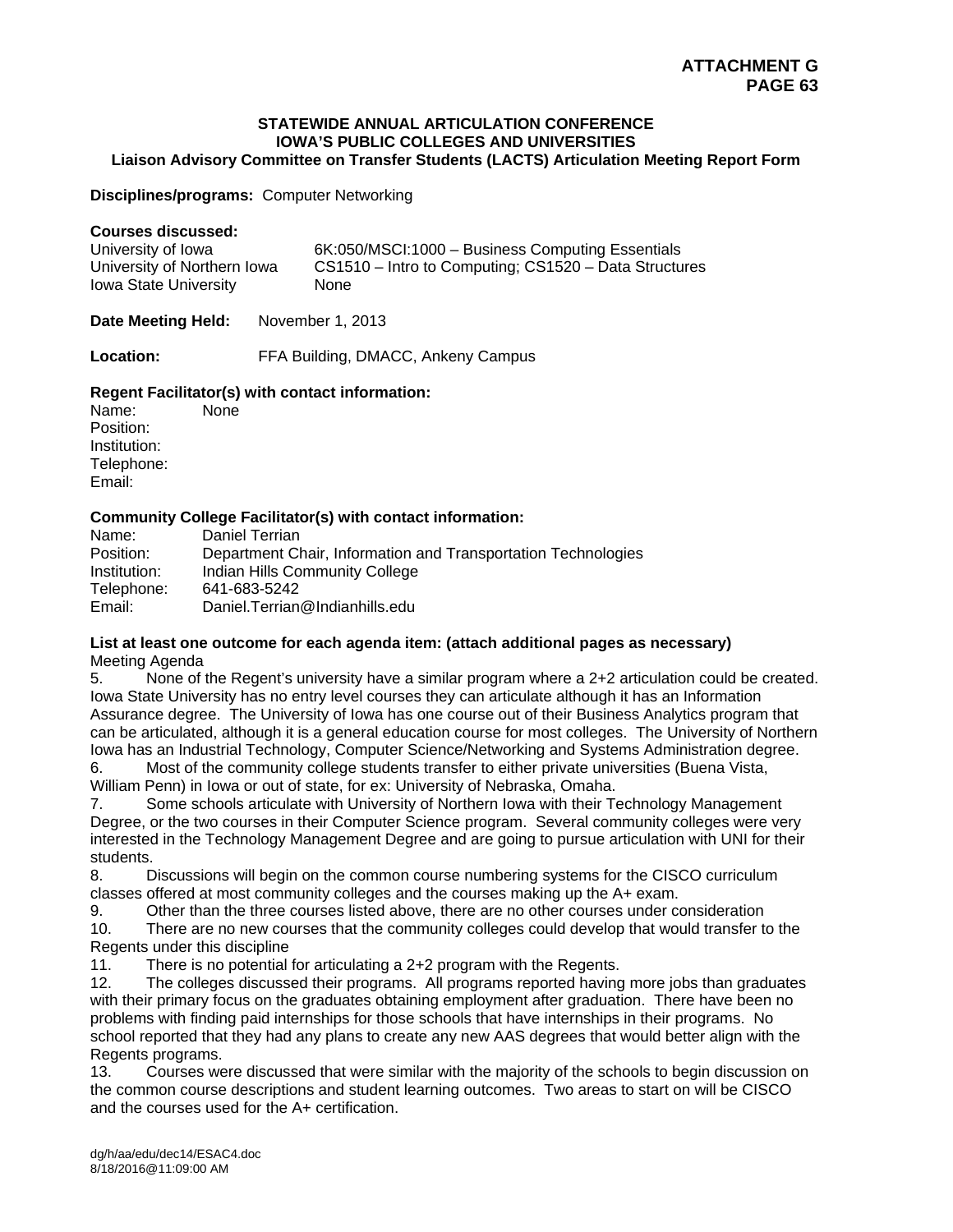14. Although the articulation discussion was somewhat disappointing because of the lack of opportunities available at the university level, the group was encouraged and volunteered to begin at least an annual meeting for further discussions. The meetings will be on a rotational basis where all schools participated will be visited. Iowa Central volunteered to host the spring meeting.

15. Next Steps

 a. Begin annual meeting of discipline instructors to share information and work on common courses (numbers, descriptions and student learning outcomes). Iowa Central to host first meeting.

 b. Continue to talk with the Regent and private universities to keep working on articulating to their Management degrees, if not into their computer science degrees.

 c. Start working on the Common Course Numbering system with the focus of getting the CISCO curriculum and A+ Certification courses completed as a beginning step to the statewide program(s).

 d. Look into forming a statewide consortium to purchase software at a state rate instead of each school negotiating their own rates, which would be beneficial with all schools.

 e. Set up a web site where all schools can share what third party certifications they pursue for their students. A long with the certifications, share information on courses and curriculum used to pursue these certifications.

# **List future meeting plans, dates:**

Discipline Instructors will be sending out a survey for possible next meeting date for the Spring 2014. Iowa Western will be inviting two instructors from each community college to attend a TAACCT grant funded curriculum conference in April.

# **Describe your group's needs, if any, for support by LACTS:**

# **INVITATION: (attach or include here)**

From: Daniel Terrian To: (email addresses of the faculty, program chairs/coordinators, deans, etc. of the related discipline)

Subject: CTE Articulation Conference – Nov. 1

Community College Networking Faculty:

We hope that many of you will be able to join us at the first statewide CTE Articulation Conference on Friday, November 1, 2013 at DMACC, FFA Enrichment Center. The conference will begin at 9:00 am and conclude by approximately 2:15 pm.

Through surveys conducted recently by Iowa's 15 community colleges, your discipline, Computer Networking, was determined to be a high priority for engaging representatives from our three Iowa Regent universities in discussions of course/program articulation and facilitating student transfer.

Since there may often be overlap in coursework between AAS and AA/AS/ASCO programs, I encourage you to attend and participate in thoughtful discussion which will lead to future articulation opportunities.

This conference, sponsored by Iowa's community college Chief Academic Officers and Career and Technical Deans Association, parallels the annual Arts & Sciences Articulation Conference held each winter and sponsored by Iowa's Regent Universities. These conferences provide unique opportunities to network with your community college peers as well as associated university personnel.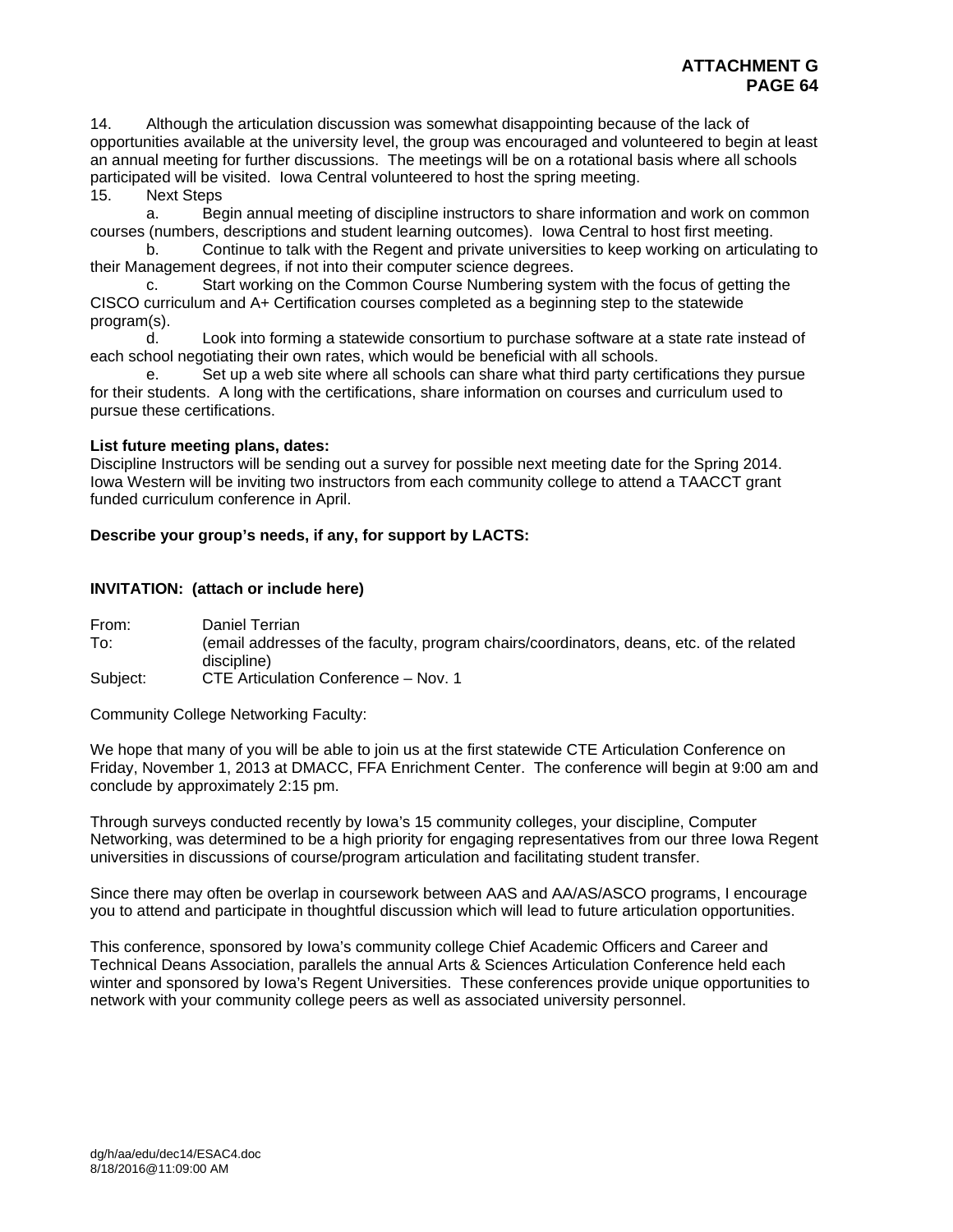I will send more specific information to you soon, but please mark your calendars and plan on attending.

Daniel Terrian Department Chair, Information and Transportation Technologies Indian Hills Community College 626 Indian Hills Dr Ottumwa, IA 52501 641-683-5242 Daniel.Terrian@indianhills.edu

# **AGENDA: (attach or include here)**

CTE Articulation Conference Computer Networking Session

1. Welcome

- 2. Introductions
- 3. Review agenda for the day's discussions
- 4. Assign/identify a notetaker
- 5. Discuss programs of related nature currently available at the Regents' institutions
	- \* share any program of study info available; access websites via computer/projector
		- \* what appears to be the most common path for CC transfers
- 6. Discuss programs of related nature currently available at the CC's.
	- \* share any program of study info available; access websites
	- \* where do most CC students appear to transfer? What areas? Other colleges?
- 7. Discuss/identify any existing articulation agreements with the Regents
- 8. Discuss any information/concerns regarding current articulation/course equivalency.
	- \*share info on existing course equivalencies

\*are there needs to develop common course numbers/titles/descriptions/objectives for any courses? \*Criminal Justice – decide if group has interest in writing a common course description for CRJ 100; discuss texts, resources, etc.

9. Which CC coursework is the most applicable to introductory or higher university coursework?

10. What new courses could CC's develop/modify that would transfer to the Regents?

11. Is there potential to articulate a 2 + 2 program agreement with an AAS program to a Regent program? What would it need to look like?

12. Criminal Justice & Network Admin – Share information about AAS programs in these areas; how well they're working, enrollment, lab activities/opportunities, internship/work experience requirements, challenges, etc.

*(Since many CRJ and NA programs overlap AA and AS programs, what are best practices for possibly adding a new AAS degree program to a CC's current offerings; are some AAS programs easier to implement/manage than others; what are challenges with AAS based programs in these areas.)* 

13. As time allows, discussion about particular courses or subject areas can focus on: syllabi, texts used, lab exercises that can be shared, references utilized and/or supplemental texts, videos & software utilized (costs/licenses/etc.), useful websites, etc.

*(With advance notice, attendees can bring copies of syllabi, texts, lab activities to share – provide some idea of the number of copies to bring.)* 

14. Summarize

15. Logical next steps

16. Future meeting plans/dates – would this group benefit by meeting again at next year's CTE articulation conference?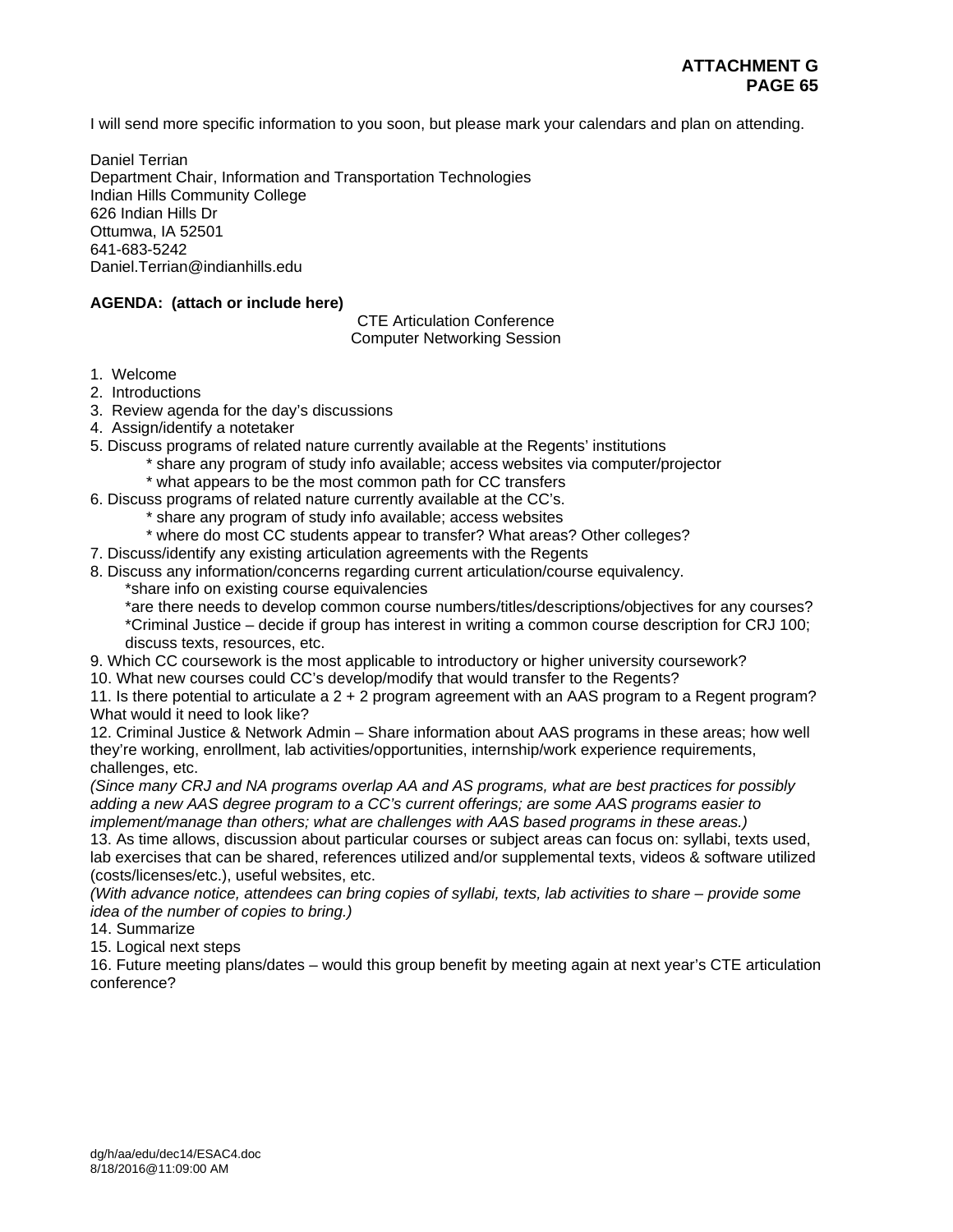**Attendees: (attach or include list of participating colleges & universities and individual attendees, if available)** 

| <b>Name</b>            | <b>College/University</b>           |  |
|------------------------|-------------------------------------|--|
| Barry Eichelberger     | Northeast Iowa Community College    |  |
| <b>Tracy Purchase</b>  | North Iowa Area Community College   |  |
| John Hartog            | Northwest Iowa Community College    |  |
| George Lawman          | Iowa Central Community College      |  |
| Marc Matthes           | Iowa Central Community College      |  |
| Brenda Heitmeyer       | Iowa Valley Community College       |  |
| David Aust             | Iowa Valley Community College       |  |
| Lori Walljasper        | Eastern Iowa Community College      |  |
| Angela Henning         | Eastern Iowa Community College      |  |
| John Symington         | <b>Kirkwood Community College</b>   |  |
| <b>Michelle Kruse</b>  | <b>Kirkwood Community College</b>   |  |
| Elizabeth McCarthy     | <b>Kirkwood Community College</b>   |  |
| Peter Albright         | Western Iowa Tech Community College |  |
| <b>Bill Barrett</b>    | Iowa Western Community College      |  |
| John Magill            | Iowa Western Community College      |  |
| <b>Bill Taylor</b>     | Southwestern Community College      |  |
| Loyal Winborn          | Southwestern Community College      |  |
| <b>Mark Miller</b>     | Indian Hills Community College      |  |
| Daniel Terrian         | Indian Hills Community College      |  |
| <b>Brenda Wemsley</b>  | Southeastern Community College      |  |
| Debra Miller           | University of Iowa                  |  |
| <b>Michael Colbert</b> | University of Iowa                  |  |
| Paul Gray              | University of Northern Iowa         |  |

# **Reporter contact information**

Name: Daniel Terrian<br>
Position: Department Ch Position: Department Chair, Information and Transportation Technologies<br>Institution: Indian Hills Community College Institution: Indian Hills Community College<br>Telephone: 641-683-5242 Telephone: 641-683-5242<br>Email: Daniel.Terrian Daniel. Terrian@indianhills.edu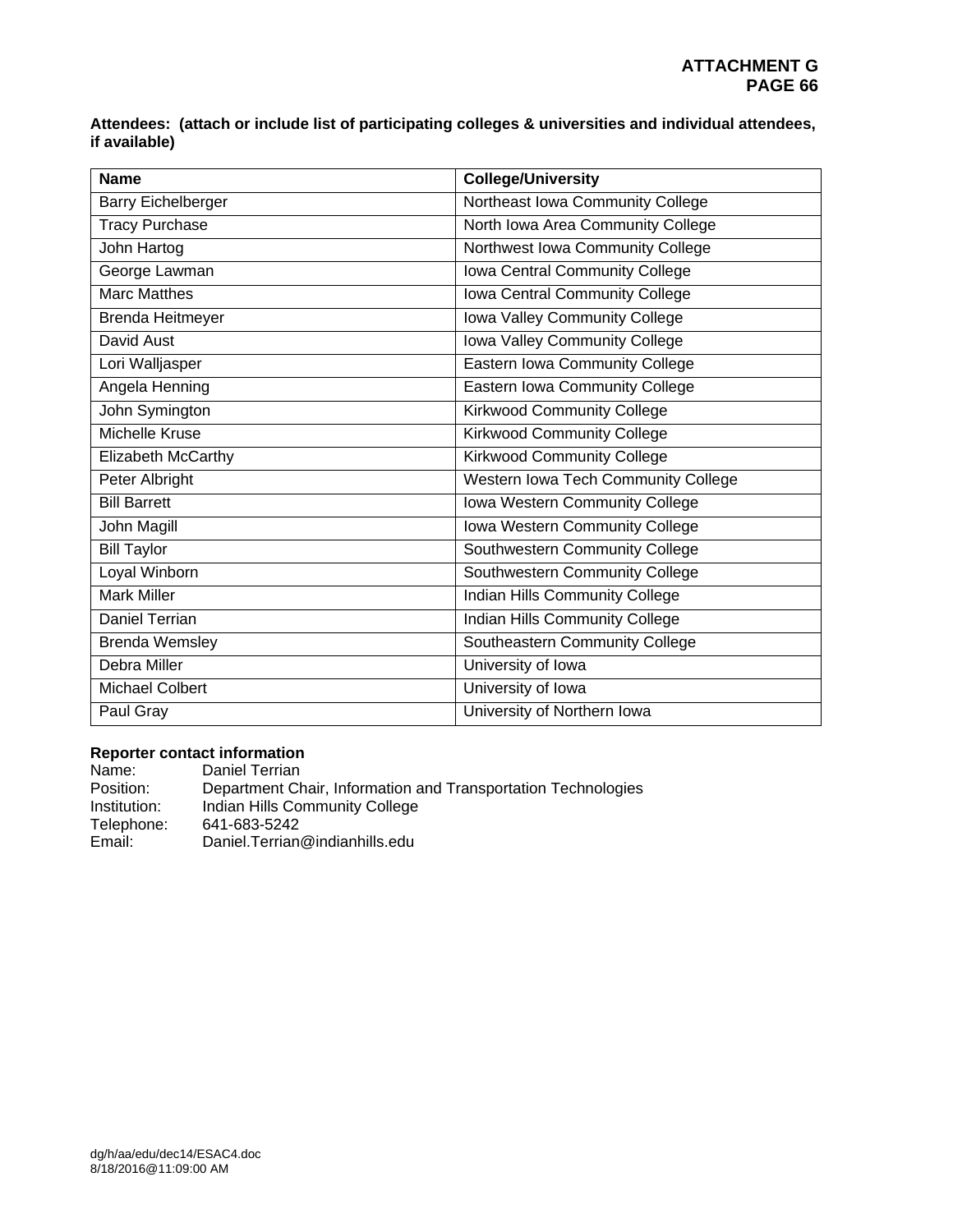# **Career & Technical Education Articulation Conference Discipline: CAD/Design November 1, 2013 FFA Enrichment Center DMACC, Ankeny**

Sponsored by the Association of Iowa Community College Career and Technical Administrators and the Iowa Community College Chief Academic Officers

| 9:00-9:30                                                                                                                            | <b>Registration and Continental Breakfast</b> | Location<br>Exhibit Hall   |
|--------------------------------------------------------------------------------------------------------------------------------------|-----------------------------------------------|----------------------------|
| $9:30-9:50$                                                                                                                          | Welcome, Overview and Outcomes                | Conference Rooms 112 & 113 |
| Chair, Iowa Community College Career & Technical Administrators<br>Chair, Liaison Advisory Committee on Transfer Students<br>(LACTS) |                                               |                            |

Breakout Sessions

10:00 -1 1:30 Disciplines: CAD/Design Conference Room 113

- Introductions of attendees and programs
- Discussion of current CAD courses and objectives
- Discussion of Best Practices for CAD courses (textbooks, labs and real-world activities)

11:30 -12:30 lunch

12:30- 2:00 Disciplines: CAD/Design Conference Room 113

- Discussion of established articulation agreements between Universities and CC's
- Requirements for CAD courses to transfer for an Engineering courses at the University level

• Regent Universities current procedures for articulating with Community College Programs

• Questions and Concerns about starting new articulation agreements

2:00-2:15 Evaluation and Wrap-up Conference Rooms 112 & 113

*At the end of the day, please exit the FFA Enrichment Center via the doors in your breakout rooms, not through the lobby.*

> Thank you for your attendance and participation!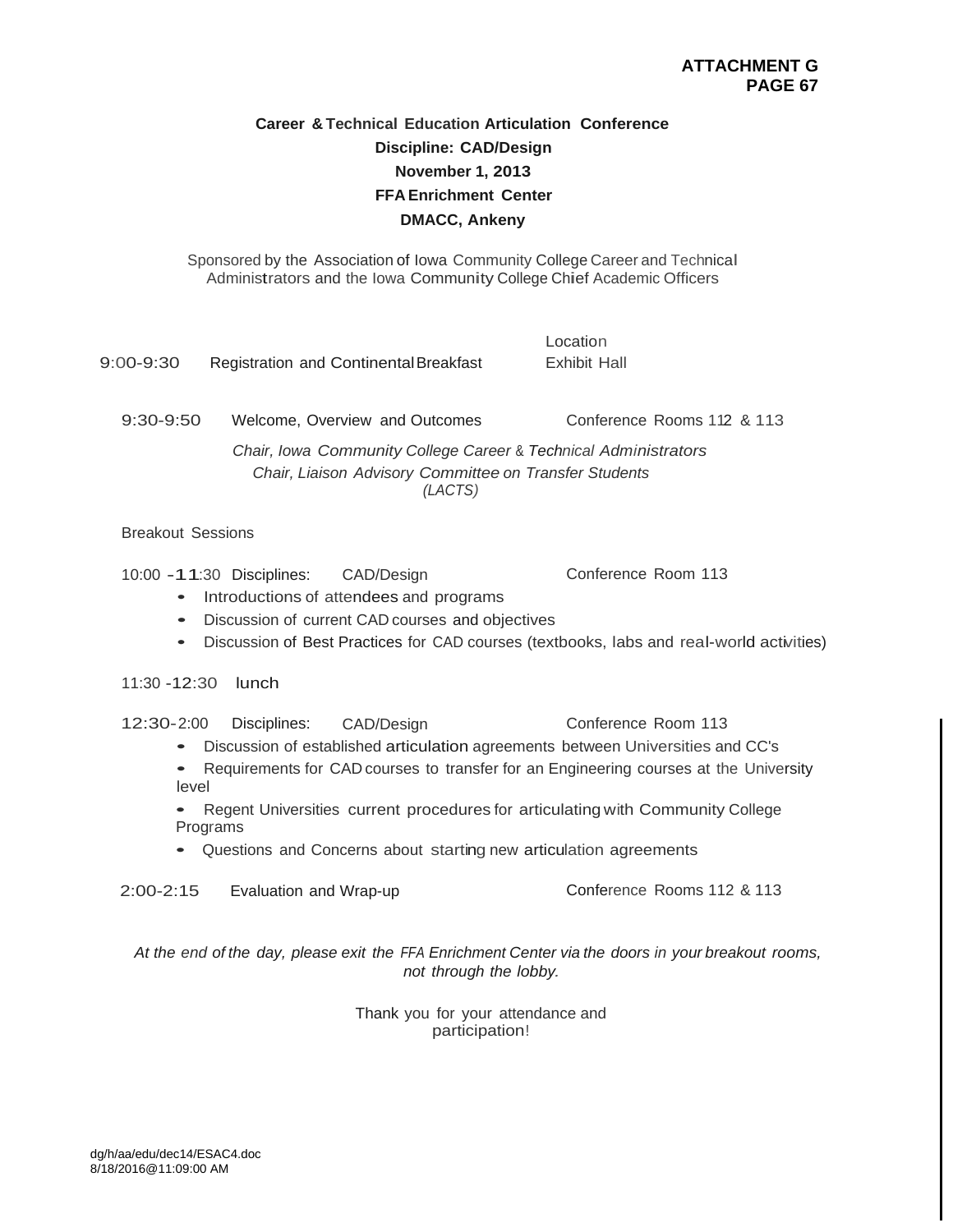# **STATEWIDE ANNUAL ARTICULATION CONFERENCE IOWA'S PUBLIC COLLEGES AND UNIVERSITIES**

**Liaison Advisory Committee on Transfer Students (LACTS) Articulation Meeting Report Form** 

**Disciplines/programs: CAD/Design Technology** 

**Courses discussed:** 

**Date Meeting Held: November 1, 2013** 

**Location: DMACC – Ankeny; FFA Enrichment Center** 

**Regent Facilitator(s) with contact information:** 

Name: Position: Institution: Telephone: Email:

#### **Community College Facilitator(s) with contact information:**

Name: Joe Vanstrom<br>Position: Program Chair Program Chair, Design Technology Institution: Iowa Western Community College Telephone: Email:

**List at least one outcome for each agenda item: (attach additional pages as necessary)** 

**List future meeting plans, dates:** 

**Describe your group's needs, if any, for support by LACTS:** 

**INVITATION: (attach or include here)** 

**AGENDA: (attach or include here)** 

**Attendees: (attach or include list of participating colleges & universities and individual attendees, if available)** 

**Reporter contact information**  Name: Position: Institution: Telephone: Email: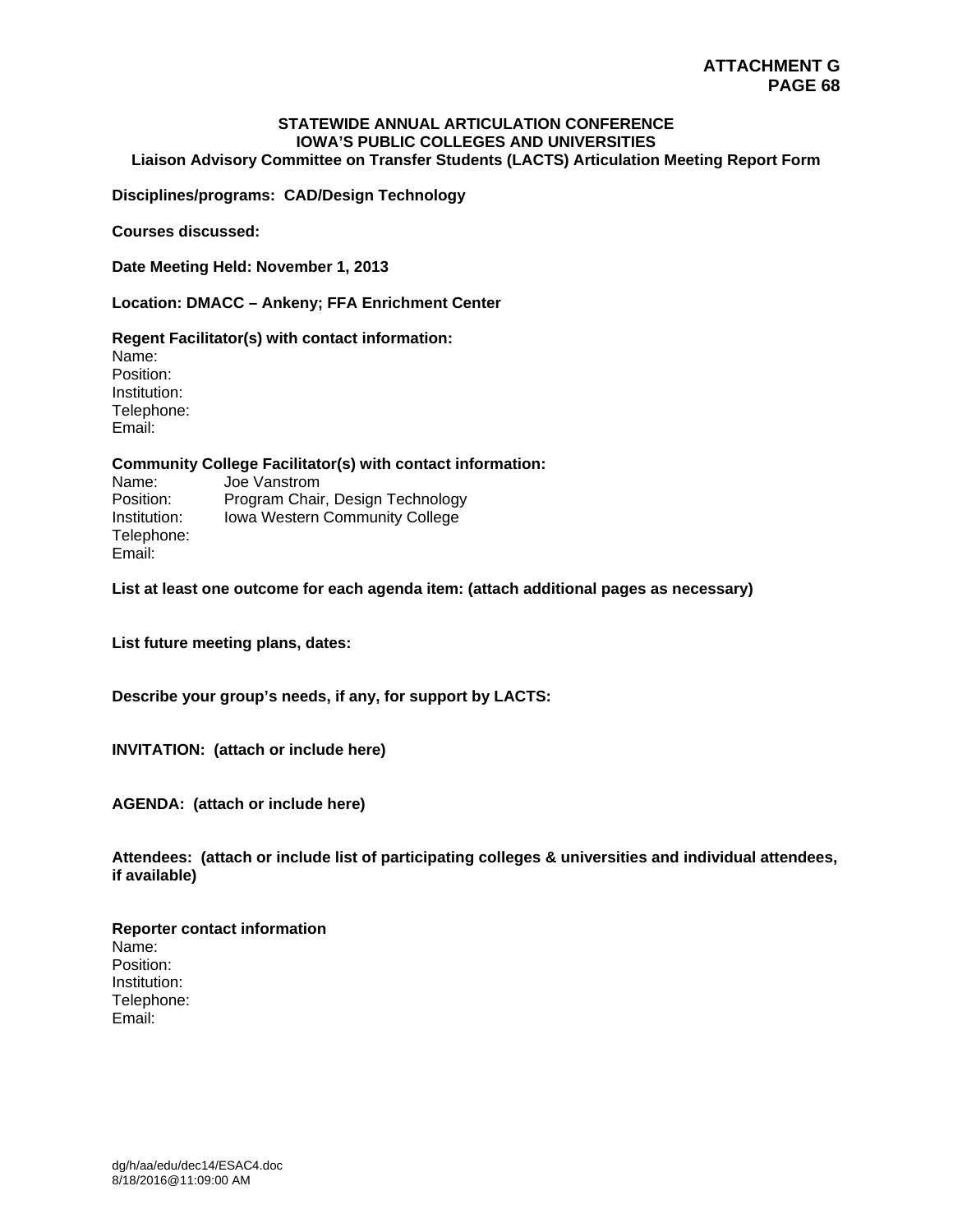#### Career and Technical Education Articulation Conference FFA Enrichment Center, DMACC-Ankeny November 1, 2013 Evaluation Form Feedback

#### 78 preregistered; 76 attendees

|                                                    | <b>Network</b><br>Administration                        | Criminal<br>Justice                                    | CAD/<br>Design Tech                                     |
|----------------------------------------------------|---------------------------------------------------------|--------------------------------------------------------|---------------------------------------------------------|
| <b>Session Attendees</b>                           | 23                                                      | 31                                                     | 16                                                      |
| <b>Evaluation Responses</b>                        | 20                                                      | 20                                                     | 10                                                      |
| <b>Previous Articulation</b><br>Agreements         | $Yes - 2$<br>No - 18                                    | Yes - 11 (Liberal Arts<br>courses only)<br>$No - 9$    | $Yes - 5$ (mostly UNI)<br>$No-5$                        |
| <b>Breakout Session</b><br><b>Overall Reaction</b> | Excellent $-5$<br>$Good - 11$<br>Fair $-3$<br>Poor $-2$ | Excellent - 11<br>$Good - 7$<br>Fair $-2$<br>Poor $-0$ | $Excellent - 1$<br>$Good - 7$<br>Fair $-2$<br>Poor $-0$ |

# **Network Administration Comments:**

- 1. What did you find most useful about the day?
	- Info from others
	- Ways of adding content around 3 sections of Security, CISCO and IPV 6
	- Communication capability between CC and Regents that were understanding that common core numbering needs to be established here
	- For the instructors to be able to share information
	- Hearing about other programs and classes
	- Great to hear what was being taught in the CC
	- Sharing areas and ideas
	- Working with other CC instructors, and UNI was very helpful
	- Discussion w/other CC schools. What are options at Regents
	- Contacts w/other instructors and colleges
	- Networking w/ different IT Instructors on class information/certifications
	- Sharing of resources web sites, textbooks, courses
	- Good discussion among the faculty and their courses. But there are such great differences that there should be follow-up discussions.
	- Appreciated the group working on common course numbering
	- Actionable next steps
	- Knowledge of articulation opportunities
	- Networking with instructors
	- General Discussion
	- Affirmation that the Regents do not have or intend to have the desire for 2+2 articulation
	- Conversations, next steps, cooperation, agenda, room set-up, organization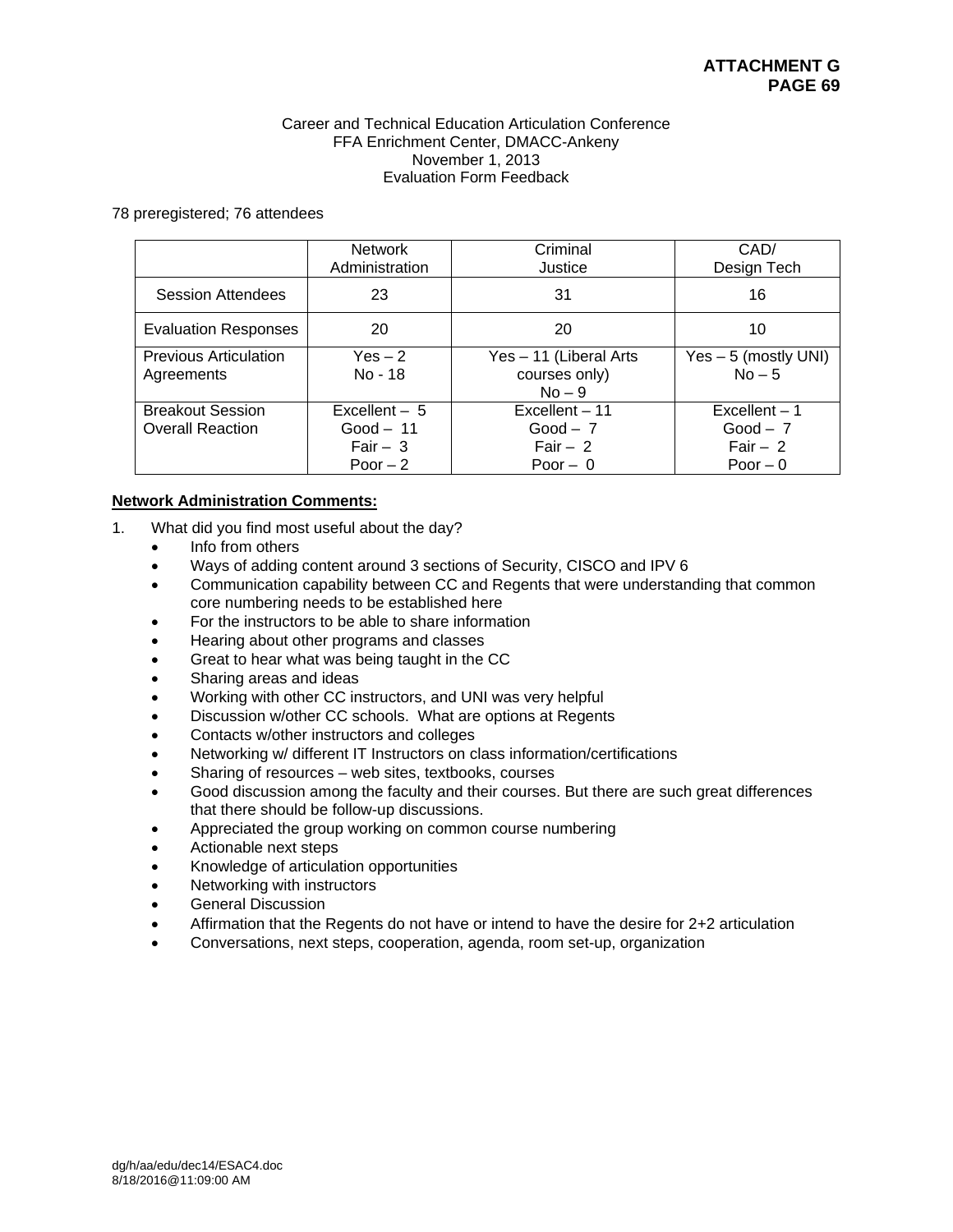# **ATTACHMENT G PAGE 70**

- 2. How could we make the day more valuable?
	- Previous knowledge of other programs
	- Divide into these sections and focus on delivery
	- IA State who has the closest program to articulate should have been here. Do they even care about articulation?
	- More organization upfront with directions, more info about what to expect and name badges
	- Get Regents to be willing to work with us more
	- Get ISU off the imaginary perch
	- Do it again
	- Small workgroups like hammering out the CISCO CCN's
	- Meeting in different locations have a common website to share information
	- Need ISU rep at Networking Adm. Mtg.
	- Tour of facilities
	- Make sure were working on a goal that actually has value and need
	- A rep from each Regent from the discipline we meet with
	- Ask about vegetarian lunches needed
	- Have Regents identify courses and articulate before the discussions and come with copies
- 3. Do you feel it would be beneficial for this discipline to meet again next year?
	- a. Yes 14
	- b. No 4 Unless more reps from the Regents
	- c. I Do Not Know 2

# **Criminal Justice:**

- 1. What did you find most useful about the day?
	- **Connections**
	- Talking about which courses transfer
	- Developed contacts and resources. Info to assist with advising transfer students.
	- Discussion so easy to share ideas.
	- Finding out what courses the Regents require helps me advise students. Networking with other instructors.
	- Discussion topics with Regents and between community colleges. Transferability of particular courses.
	- The information that the 3 major universities provided to community colleges about what transferred and what did not.
	- The facilitator did a great job at keeping us on track and on focus.
	- Regents' presentations.
	- The ability to collaborate with peers interested in solving mutual problems and setting mutual goals.
	- Clarification on need for CRJ degree (4 year).
	- The ability to hear from the Regents.
	- Open atmosphere and free form discussion.
	- Getting great idea of needs (i.e., clean 2+2's).
	- Hearing various courses offered at community colleges; also various requirements at Regents.
	- Collaboration with the Regents.
	- The discourse.
	- Talking about courses and opportunities.
	- Learning about specific coursework from Regents that they accept.
	- Networking with other community colleges.
	- Learning how far apart academics are per level!
- 2. How could we make the day more valuable?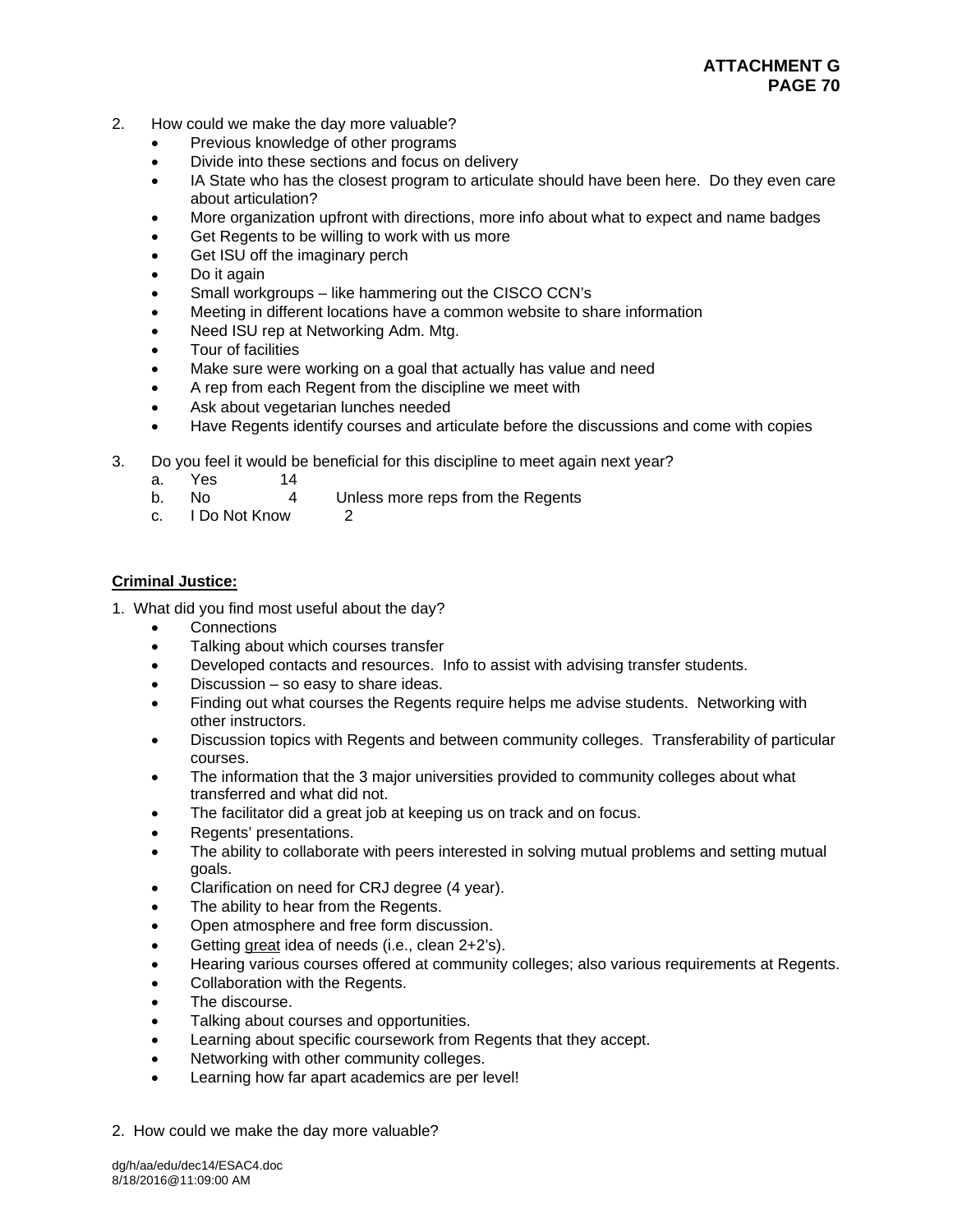- Circle the tables for discussion.
- Vegetarian option.
- Actually create articulation agreements.
- Well done look forward to future meetings.
- More time.
- Increased time with community college only to discuss specific issues.
- Have name tags.
- When checking in, have 2 check-in lists to speed up the process.
- Please have Chris Russell facilitate the next meeting.
- It was hard to hear after a while after numerous people started talking.
- Just get everyone together again.
- It was a great start.
- Break out times with community colleges.
- Have few topics with more concise discussion on specific topics.
- Look less at specifics and more at helping students stay flexible.
- When topic comes up make sure we faculty address it before new things come up.
- Add more hours to the day for discussion.
- Make smaller breakout sessions?
- Narrow focus of conversations.
- Keep on the 'articulation' track!
- Vegi option for lunch!
- 3. Do you feel it would be beneficial for this discipline to meet again next year?
	- a. Yes 19; (also planning a March 28, 2014 meeting at DMACC)

b.  $No - 0$ 

# **CAD/Design Technology:**

- 1. What did you find most useful about the day?
	- The amount of variation between programs.
	- Information about common course numbering.
	- Building relationships; learning about other CC's; struggles with advancing articulation discussions with the Regents; common course numbering needs common course descriptions and objectives.
	- Discussions.
	- General information, specifics about articulations.
	- Knowledge from community colleges and needs for articulation.
	- Good to have a dialog and share gripes/ideas.
	- Meeting peers and Regent university reps.
	- Able to communicate with key colleagues at DMACC.
	- Learn about a possible agreement with UNI (at least someone to contact).
	- Knowing that our previous articulation with UNI is no longer in place. Finding out what can be done to articulate.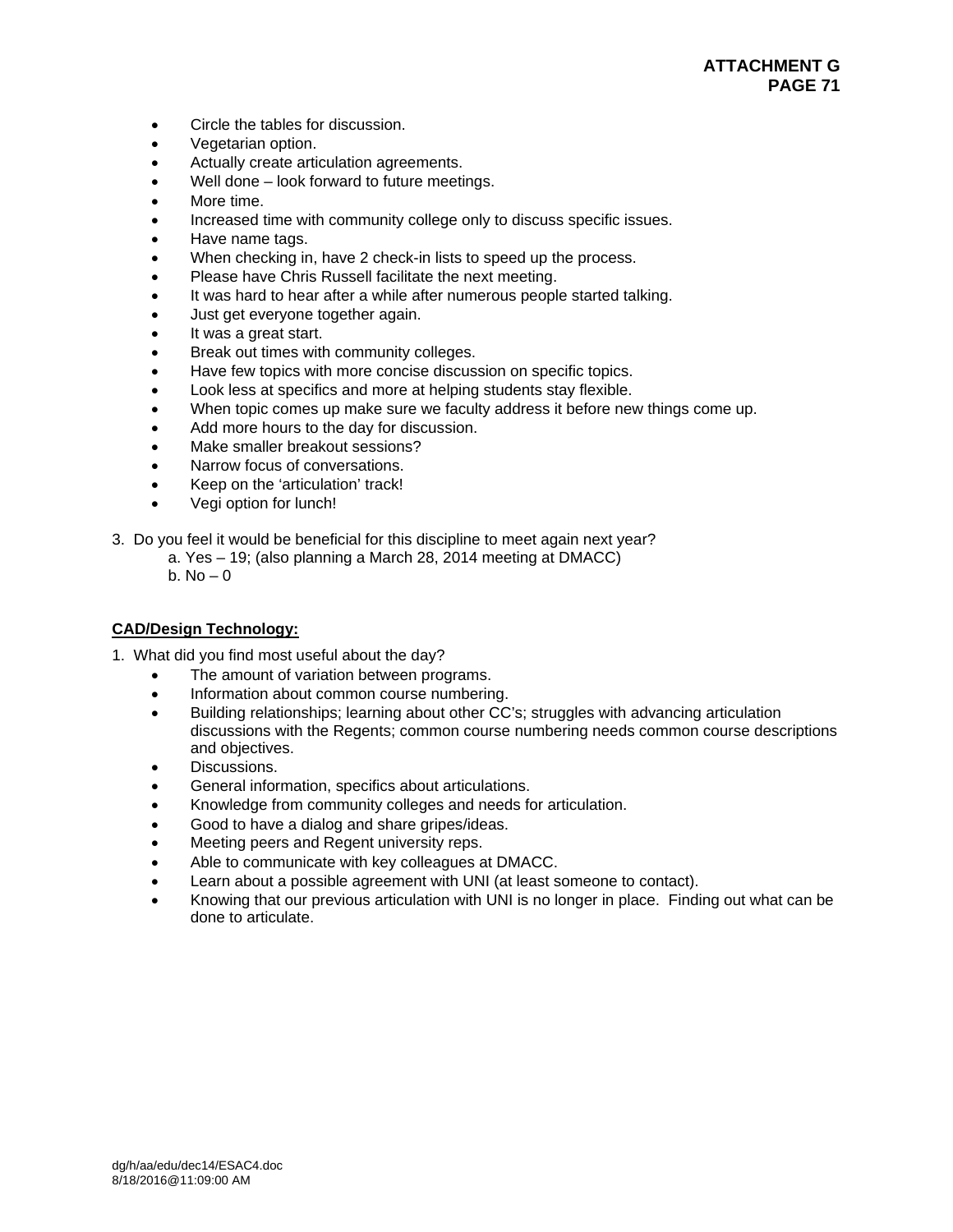# **ATTACHMENT G PAGE 72**

- 2. How could we make the day more valuable?
	- If ISU could have shown up.
	- Make sure all Regents are represented (ISU was not in attendance).
	- Include representatives from ISU College of Engineering.
	- More dialog about articulation with Regents and less about 'Project Lead the Way" and high schools.
	- Plan next meeting on scheduled break, not during semester.
	- We really need the relevant Regents staff present.
	- Regent faculty.
	- Have contact from universities to provide syllabi.
	- Use small group discussions.
	- Make day shorter/remote.
	- Include ISU faculty/dept. chairs at each discipline session.
	- Maybe bring in private colleges as well.
	- The core idea is good but I'm skeptical we can make any real progress. Who knows?
- 3. Do you feel it would be beneficial for this discipline to meet again next year?
	- a. Yes 7
	- b.  $No-2$
	- c. No, not until more data/info is collected 1